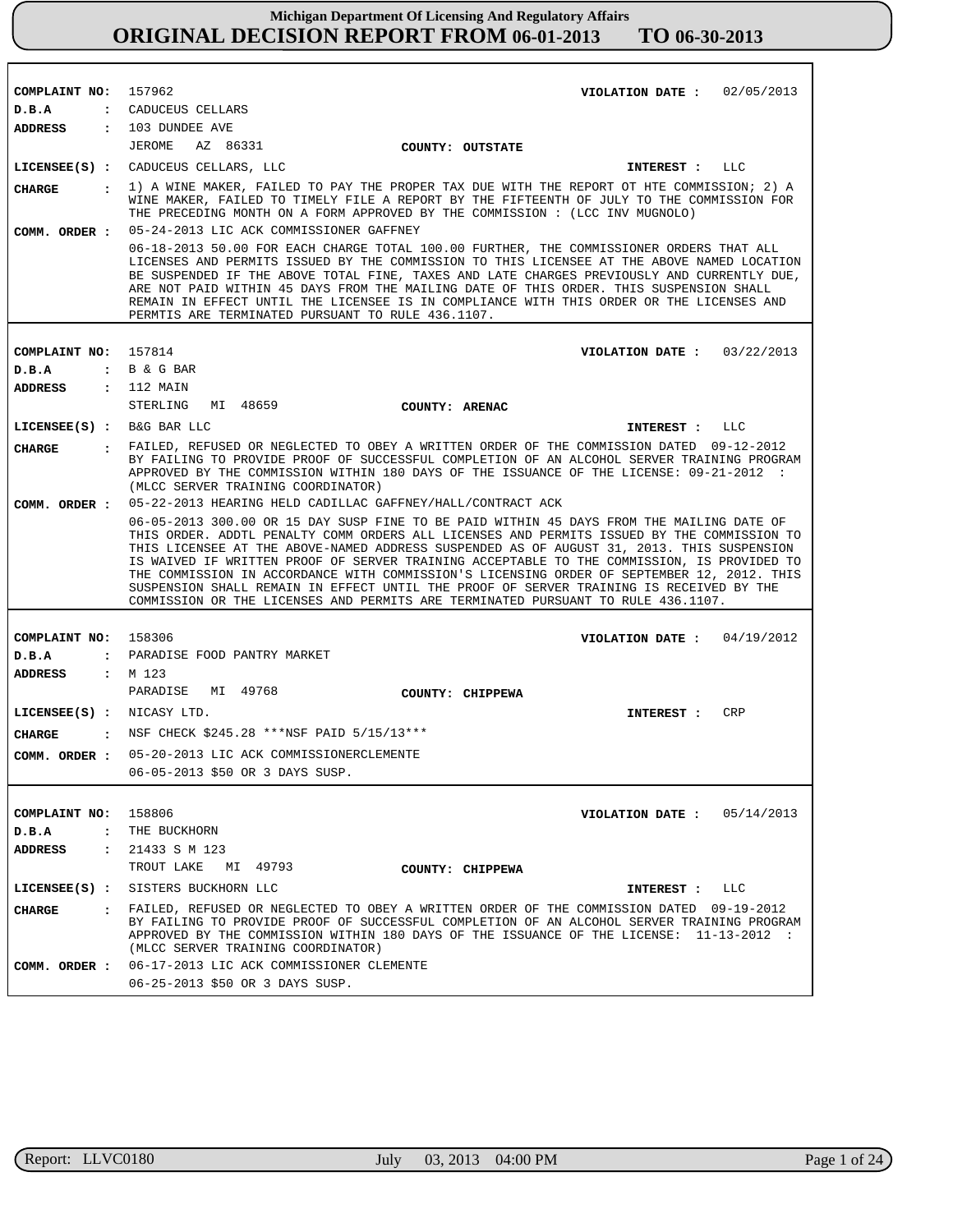| COMPLAINT NO:                    | 157164<br>VIOLATION DATE: $02/06/2013$                                                                                                                                                  |
|----------------------------------|-----------------------------------------------------------------------------------------------------------------------------------------------------------------------------------------|
| D.B.A                            | : SWISS INN                                                                                                                                                                             |
| ADDRESS                          | $: 105$ PARK                                                                                                                                                                            |
|                                  | LAKE GEORGE<br>MI 48633<br>COUNTY: CLARE                                                                                                                                                |
| LICENSEE(S) : FOOTS, INC.        | CRP<br>INTEREST :                                                                                                                                                                       |
| CHARGE                           | NSF CHECK (166.02) **NSF PAID 3/8/13**                                                                                                                                                  |
| COMM. ORDER :                    | 05-22-2013 HEARING HELD CADILLAC GAFFNEY/HALL/CONTRACT RULE 15(E)                                                                                                                       |
|                                  | 06-05-2013 \$50 OR 3 DAY SUSP<br>15(E)                                                                                                                                                  |
|                                  |                                                                                                                                                                                         |
| COMPLAINT NO:                    | 157816<br>VIOLATION DATE: $03/20/2013$                                                                                                                                                  |
| D.B.A                            | : SANGOMORE'S                                                                                                                                                                           |
| ADDRESS                          | : 6376 FOREST DUNES                                                                                                                                                                     |
|                                  | ROSCOMMON<br>MI 48653<br>COUNTY: CRAWFORD                                                                                                                                               |
|                                  | $LICENSEE(S)$ : SAGAMORE'S, LLC<br>INTEREST : LLC                                                                                                                                       |
| CHARGE                           | : FAILED, REFUSED OR NEGLECTED TO OBEY A WRITTEN ORDER OF THE COMMISSION DATED 08-01-2012                                                                                               |
|                                  | BY FAILING TO PROVIDE PROOF OF SUCCESSFUL COMPLETION OF AN ALCOHOL SERVER TRAINING PROGRAM<br>APPROVED BY THE COMMISSION WITHIN 180 DAYS OF THE ISSUANCE OF THE LICENSE: 09-19-2012 :   |
|                                  | (MLCC SERVER TRAINING COORDINATOR)                                                                                                                                                      |
| COMM. ORDER :                    | 04-24-2013 LIC ACK COMMISSIONER CLEMENTE                                                                                                                                                |
|                                  | 06-05-2013 \$100 OR 5 DAYS SUSP.                                                                                                                                                        |
|                                  |                                                                                                                                                                                         |
| COMPLAINT NO:                    | 158022<br>VIOLATION DATE: $02/13/2013$                                                                                                                                                  |
| D.B.A<br>$\ddot{\cdot}$          | KUHNS BAR AND GRILL                                                                                                                                                                     |
| <b>ADDRESS</b>                   | $:$ N1649 STATE                                                                                                                                                                         |
|                                  | LORETTO MI 49852<br>COUNTY: DICKINSON                                                                                                                                                   |
| $LICENSEE(S)$ : KUHN, RYNE J     | IND<br>INTEREST :                                                                                                                                                                       |
| <b>CHARGE</b><br>$\mathbf{r}$    | 1,3) ALLOWED ON PREMISES A VIDEO MACHINE USED FOR GAMBLING PURPOSES, SPECIFICALLY: A NUDGE<br>JACK AND NUDGE BUG; 2,4) ALLOWED WAGERING ON A VIDEO MACHINE ON PREMISES, SPECIFICALLY    |
|                                  | NUDGE BUG AND NUDGE JACK; 5) ALLOWED UNLAWFUL GAMBLING DEVICES ON PREMISES, SPECIFICALLY:<br>CARDS AND POKER CHIPS; 6) ALLOWED UNLAWFUL GAMBLING ON PREMISES WITH CARDS AND POKER CHIPS |
|                                  | : (LCC INVS ORM & RAYMOND, AND DIST SUPV PETERS)                                                                                                                                        |
|                                  |                                                                                                                                                                                         |
| COMM. ORDER :                    | 05-31-2013 LIC ACK COMMISSIONERCLEMENTE                                                                                                                                                 |
|                                  | 06-18-2013 1-6)\$100 EACH FOR A TOTAL OF \$600 OR 30 DAYS SUSP. THE COMMISSIONER ALSO                                                                                                   |
|                                  | ORDERS THE MLCC ENFORCEMENT DIVISION TO DISPOSE OF THE GAMBLING DEVICES AND OR GAMBLING                                                                                                 |
|                                  | PROCEEDS SEIZED DURING THE COURSE OF THIS INVESTIGATION IN ACCORDANCE WITH THE LAW.                                                                                                     |
| COMPLAINT NO:                    | 02/06/2013<br>157314<br>VIOLATION DATE :                                                                                                                                                |
| D.B.A                            |                                                                                                                                                                                         |
| <b>ADDRESS</b><br>$\ddot{\cdot}$ | 124 CAPITAL                                                                                                                                                                             |
|                                  | MI 49021<br>BELLEVUE<br>COUNTY: EATON                                                                                                                                                   |
| LICENSEE(S) :                    | RPM PETROLEUM III INC<br>CRP<br>INTEREST :                                                                                                                                              |
| $\cdot$<br><b>CHARGE</b>         | NSF CHECK \$1003.86 ***NSF PAID 3/11/13***                                                                                                                                              |
| COMM. ORDER :                    | 05-13-2013 HEARING HELD LANSING MOURNING/GEISSLER/DECLERCQ RULE 15(D)                                                                                                                   |
|                                  | 06-11-2013 \$200 COMBINED WITH 2-157217 FOR \$200 FOR A TOTAL OF \$400 OR 20 DAYS SUSP.                                                                                                 |
|                                  | FURTHER, THE ALJ ORDERS THAT THE LICENSEE PAY FOR PURCHASES OF ALCOHOLIC LIQUOR FROM THE                                                                                                |
|                                  | COMMISSION BY CERTIFIED CHECK, CASHIERS CHECK, OR MONEY ORDER FOR A PERIOD OF 24 MONTHS<br>FROM THE MAILING DATE OF THIS ORDER.                                                         |

r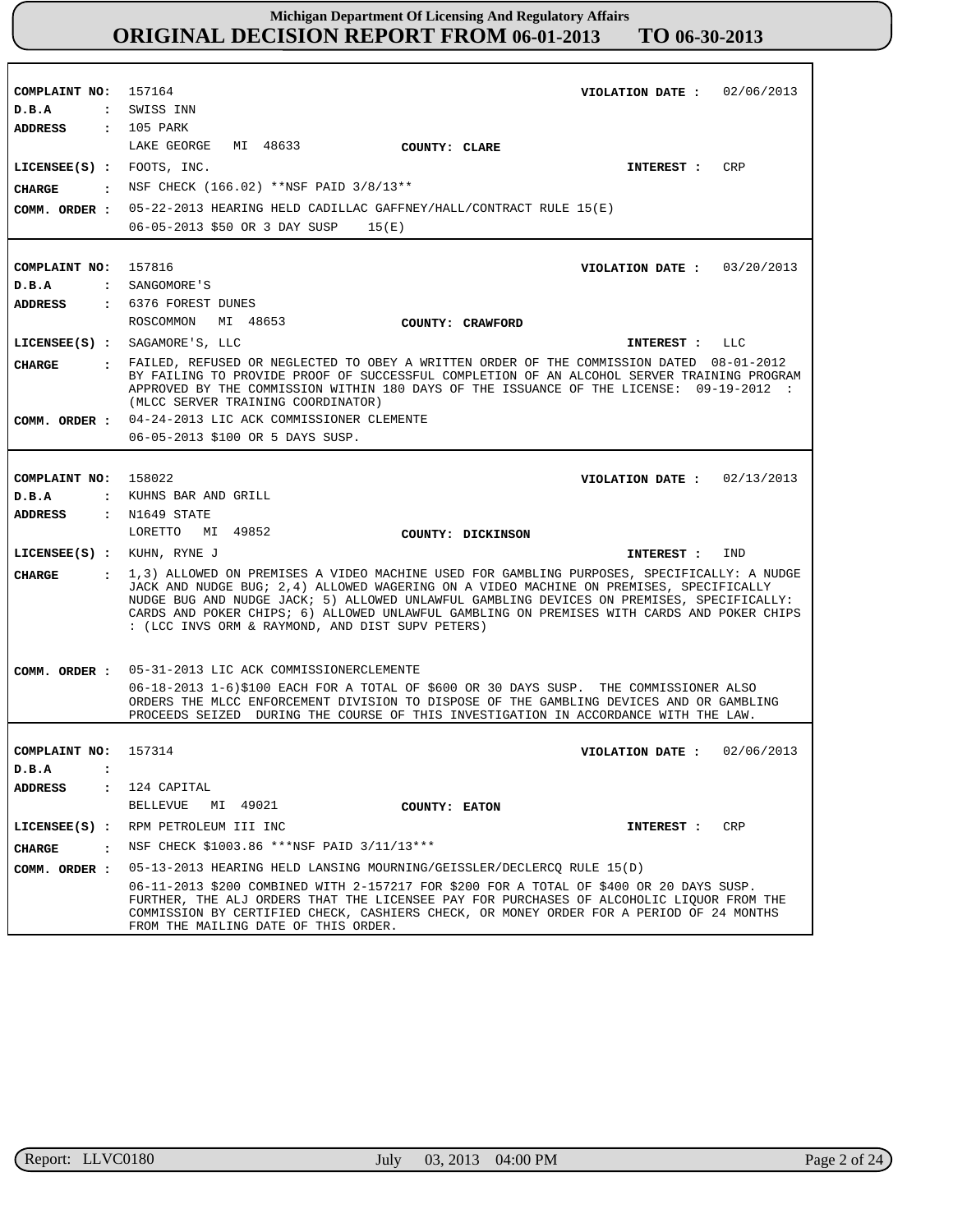| COMPLAINT NO:           | 157217                                                                                                                                                                                                                                                                                                                                                                                                                                                                                                                                                                                                                                                                                                                        |                 | VIOLATION DATE: $01/30/2013$ |            |
|-------------------------|-------------------------------------------------------------------------------------------------------------------------------------------------------------------------------------------------------------------------------------------------------------------------------------------------------------------------------------------------------------------------------------------------------------------------------------------------------------------------------------------------------------------------------------------------------------------------------------------------------------------------------------------------------------------------------------------------------------------------------|-----------------|------------------------------|------------|
| D.B.A<br>$\cdot$        |                                                                                                                                                                                                                                                                                                                                                                                                                                                                                                                                                                                                                                                                                                                               |                 |                              |            |
| ADDRESS : 124 CAPITAL   |                                                                                                                                                                                                                                                                                                                                                                                                                                                                                                                                                                                                                                                                                                                               |                 |                              |            |
|                         | <b>BELLEVUE</b><br>MI 49021                                                                                                                                                                                                                                                                                                                                                                                                                                                                                                                                                                                                                                                                                                   | COUNTY: EATON   |                              |            |
|                         | LICENSEE(S) : RPM PETROLEUM III INC                                                                                                                                                                                                                                                                                                                                                                                                                                                                                                                                                                                                                                                                                           |                 | INTEREST :                   | <b>CRP</b> |
| <b>CHARGE</b>           | . NSF CHECK (1,596.72)***NSF PAID 3/11/13***                                                                                                                                                                                                                                                                                                                                                                                                                                                                                                                                                                                                                                                                                  |                 |                              |            |
| COMM. ORDER :           | 05-13-2013 HEARING HELD LANSING MOURNING/GEISSLER/DECLERCQ RULE 15(D)                                                                                                                                                                                                                                                                                                                                                                                                                                                                                                                                                                                                                                                         |                 |                              |            |
|                         | 06-11-2013 \$200 COMBINED WITH 2-157314 FOR \$200 FOR A TOTAL OF \$400 OR 20 DAYS SUSP.<br>FURTHER, THE ALJ ORDERS THAT THE LICENSEE PAY FOR PURCHASES OF ALCOHOLIC LIQUOR FROM THE<br>COMMISSION BY CERTIFIED CHECK, CASHIERS CHECK, OR MONEY ORDER FOR A PERIOD OF 24 MONTHS<br>FROM THE MAILING DATE OF THIS ORDER.                                                                                                                                                                                                                                                                                                                                                                                                        |                 |                              |            |
|                         |                                                                                                                                                                                                                                                                                                                                                                                                                                                                                                                                                                                                                                                                                                                               |                 |                              |            |
| COMPLAINT NO: 157397    | : THE EMBASSY                                                                                                                                                                                                                                                                                                                                                                                                                                                                                                                                                                                                                                                                                                                 |                 | VIOLATION DATE: $01/29/2013$ |            |
| D.B.A<br><b>ADDRESS</b> | : 6131 W SAGINAW                                                                                                                                                                                                                                                                                                                                                                                                                                                                                                                                                                                                                                                                                                              |                 |                              |            |
|                         | LANSING MI 48917                                                                                                                                                                                                                                                                                                                                                                                                                                                                                                                                                                                                                                                                                                              | COUNTY: EATON   |                              |            |
|                         |                                                                                                                                                                                                                                                                                                                                                                                                                                                                                                                                                                                                                                                                                                                               |                 |                              |            |
| <b>CHARGE</b>           | LICENSEE(S) : REB & CO, LLC<br>: ALLOWED A PERSON, NADIA BADAWI AND/OR RICH BADAWI WHOSE NAME DOES NOT APPEAR ON LICENSE TO                                                                                                                                                                                                                                                                                                                                                                                                                                                                                                                                                                                                   |                 | INTEREST : LLC               |            |
|                         | DERIVE USE OR BENEFIT FROM LICENSE (MLCC ENFORCEMENT-A. MUGNOLO)                                                                                                                                                                                                                                                                                                                                                                                                                                                                                                                                                                                                                                                              |                 |                              |            |
|                         | COMM. ORDER : 05-13-2013 HEARING HELD LANSING MOURNING/GEISSLER/DECLERCQ RULE 15(D)                                                                                                                                                                                                                                                                                                                                                                                                                                                                                                                                                                                                                                           |                 |                              |            |
|                         | 05-22-2013 HEARING HELD CADILLAC GAFFNEY/HALL/CONTRACT DISMISSED                                                                                                                                                                                                                                                                                                                                                                                                                                                                                                                                                                                                                                                              |                 |                              |            |
|                         | 06-05-2013 DISMISSED WITH PREJUDICE.                                                                                                                                                                                                                                                                                                                                                                                                                                                                                                                                                                                                                                                                                          |                 |                              |            |
|                         |                                                                                                                                                                                                                                                                                                                                                                                                                                                                                                                                                                                                                                                                                                                               |                 |                              |            |
| COMPLAINT NO: 158558    |                                                                                                                                                                                                                                                                                                                                                                                                                                                                                                                                                                                                                                                                                                                               |                 | VIOLATION DATE: $04/09/2013$ |            |
| D.B.A                   | : SPOONZ LAKESIDE TAVERN                                                                                                                                                                                                                                                                                                                                                                                                                                                                                                                                                                                                                                                                                                      |                 |                              |            |
| <b>ADDRESS</b>          | $\cdot$ G- 3482 SILVER LAKE                                                                                                                                                                                                                                                                                                                                                                                                                                                                                                                                                                                                                                                                                                   |                 |                              |            |
|                         | FENTON<br>MI 48430                                                                                                                                                                                                                                                                                                                                                                                                                                                                                                                                                                                                                                                                                                            | COUNTY: GENESEE |                              |            |
|                         | LICENSEE(S) : M. SCOTT SPOONER, INC.                                                                                                                                                                                                                                                                                                                                                                                                                                                                                                                                                                                                                                                                                          |                 | <b>INTEREST :</b>            | CRP        |
| CIIARGE                 | : FAILED, REFUSED OR NEGLECTED TO OBEY A WRITTEN ORDER OF THE COMMISSION DATED 08-29-2012<br>BY FAILING TO PROVIDE PROOF OF SUCCESSFUL COMPLETION OF AN ALCOHOL SERVER TRAINING PROGRAM<br>APPROVED BY THE COMMISSION WITHIN 180 DAYS OF THE ISSUANCE OF THE LICENSE: 10-08-2012 :<br>(MLCC SERVER TRAINING COORDINATOR)                                                                                                                                                                                                                                                                                                                                                                                                      |                 |                              |            |
| COMM. ORDER :           | 06-03-2013 LIC ACK COMMISSIONER CLEMENTE                                                                                                                                                                                                                                                                                                                                                                                                                                                                                                                                                                                                                                                                                      |                 |                              |            |
|                         | 06-07-2013 300.00 OR 12 DAY SUSP FINE TO BE PAID WITHIN 45 DAYS FROM THE MAILING DATE OF<br>THIS ORDER. ADDTL PENALTY THE COMMISSIONER ORDERS ALL LICENSES AND PERMITS ISSUED BY THE<br>MLCC TO THIS LICENSEE AT THE ABOVE NAMED ADDRESS BE SUSPENDED AS OF AUGUST 15, 2013, WITH<br>SAID SUSPENSION BEING WAIVED IF DOCUMENTARY PROOF OF SERVER TRAINING IS PROVIDED IN<br>ACCORDANCE WITH THE PROVISIONS OF THE ADMINISTRATIVE COMMISSIONERS' AUGUST 29, 2012 ORDER.<br>THIS SUSPENSION SHALL REMAIN IN EFFECT UNTIL SUCH TIME AS SATISFACTORY DOCUMENTARY PROOF<br>OF SERVER TRAINING IS RECEIVED BY THE MLCC, OR THE LICENSES AND PERMITS ARE TERMINATED<br>PURUSANT TO THE PROVISIONS OF ADMINISTRATIVE RULE R 436.1107. |                 |                              |            |
| COMPLAINT NO:           | 158315                                                                                                                                                                                                                                                                                                                                                                                                                                                                                                                                                                                                                                                                                                                        |                 | VIOLATION DATE: $04/27/2013$ |            |
| D.B.A                   | $:$ KRIST FOOD MART $# 31$                                                                                                                                                                                                                                                                                                                                                                                                                                                                                                                                                                                                                                                                                                    |                 |                              |            |
| ADDRESS                 | : 1340 E CLOVERLAND                                                                                                                                                                                                                                                                                                                                                                                                                                                                                                                                                                                                                                                                                                           |                 |                              |            |
|                         | MI 49938<br>IRONWOOD                                                                                                                                                                                                                                                                                                                                                                                                                                                                                                                                                                                                                                                                                                          | COUNTY: GOGEBIC |                              |            |
|                         | LICENSEE(S) : KRIST OIL CO.                                                                                                                                                                                                                                                                                                                                                                                                                                                                                                                                                                                                                                                                                                   |                 | <b>INTEREST :</b>            | CRP        |
| <b>CHARGE</b>           | . SALE TO MINOR DECOY ESC-264 (19): (LCC INVS RADEMACHER & ORM/CLERK ADAM DANIEL KANGAS/ID<br>NOT CHECKED)                                                                                                                                                                                                                                                                                                                                                                                                                                                                                                                                                                                                                    |                 |                              |            |
|                         | COMM. ORDER : 05-16-2013 LIC ACK COMMISSIONERCLEMENTE                                                                                                                                                                                                                                                                                                                                                                                                                                                                                                                                                                                                                                                                         |                 |                              |            |
|                         | 06-03-2013 \$500 OR 25 DAYS SUSP - SEC 801(2)                                                                                                                                                                                                                                                                                                                                                                                                                                                                                                                                                                                                                                                                                 |                 |                              |            |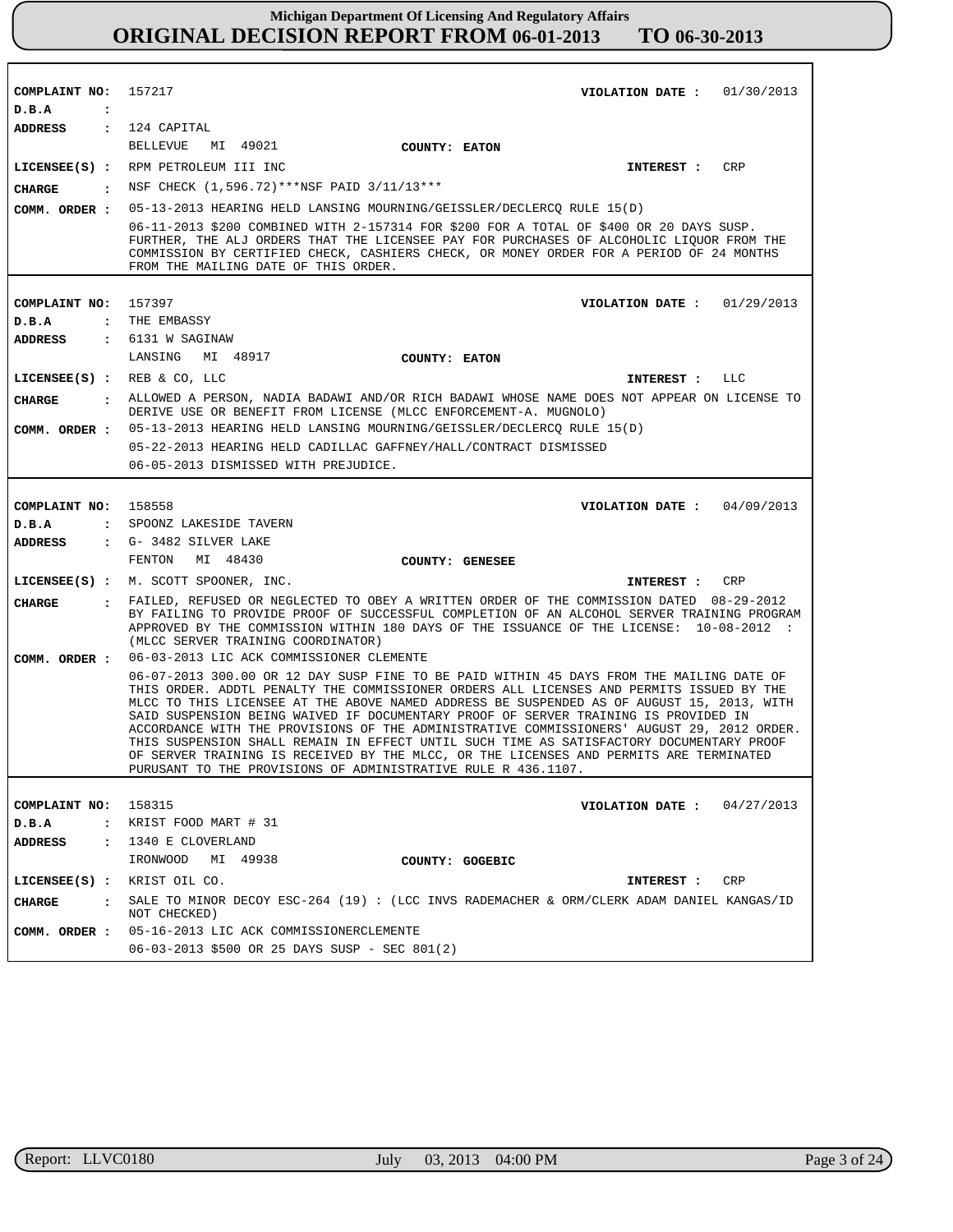| COMPLAINT NO:                           | 158318<br>04/27/2013<br>VIOLATION DATE :                                                                                                                               |
|-----------------------------------------|------------------------------------------------------------------------------------------------------------------------------------------------------------------------|
| D.B.A                                   | : OLKIE'S                                                                                                                                                              |
| <b>ADDRESS</b>                          | $: 304$ S SUFFOLK                                                                                                                                                      |
|                                         | IRONWOOD<br>MI 49938<br>COUNTY: GOGEBIC                                                                                                                                |
| LICENSEE(S) : OLKONEN, INC.             | CRP<br>INTEREST :                                                                                                                                                      |
| <b>CHARGE</b><br>$\ddot{\cdot}$         | SALE TO MINOR DECOYS ESC-298 (20) & ESC-264 (19) : (LCC INVS RADEMACHER & ORM/CLERK DONALD                                                                             |
|                                         | WILBERT LAAKONEN/ID NOT CHECKED)                                                                                                                                       |
| COMM. ORDER :                           | 05-16-2013 LIC ACK COMMISSIONERCLEMENTE                                                                                                                                |
|                                         | 06-05-2013 1-2)\$250 EACH FOR A TOTAL OF \$500 OR 25 DAYS SUSP - SEC 801(2)                                                                                            |
|                                         |                                                                                                                                                                        |
| COMPLAINT NO:                           | 158317<br>VIOLATION DATE: $04/27/2013$                                                                                                                                 |
| D.B.A                                   | : NORDINE'S                                                                                                                                                            |
| <b>ADDRESS</b>                          | : US 45 & US 2                                                                                                                                                         |
|                                         | MI 49969<br>WATERSMEET<br>COUNTY: GOGEBIC                                                                                                                              |
|                                         | LICENSEE(S) : NORDINE WATERSMEET, INC.<br>CRP<br>INTEREST :                                                                                                            |
| <b>CHARGE</b><br>$\ddot{\phantom{a}}$   | SALE TO MINOR DECOY ESC-298 (20): (LCC INVS RADEMACHER & ORM/CLERK AMBER ROSE GIANNOLA/ID                                                                              |
|                                         | NOT CHECKED)                                                                                                                                                           |
| COMM. ORDER :                           | 05-30-2013 LIC ACK COMMISSIONER GAFFNEY                                                                                                                                |
|                                         | 06-18-2013 \$400 OR 20 DAYS SUSP                                                                                                                                       |
|                                         |                                                                                                                                                                        |
| COMPLAINT NO: 158316                    | VIOLATION DATE: $04/27/2013$                                                                                                                                           |
| D.B.A<br>$\mathbf{r}$                   | KRIST FOOD MART # 27                                                                                                                                                   |
| <b>ADDRESS</b><br>$\mathbf{r}$          | 4573 US 45                                                                                                                                                             |
|                                         | WATERSMEET<br>MI 49969<br>COUNTY: GOGEBIC                                                                                                                              |
| LICENSEE(S) : KRIST OIL CO.             | CRP<br>INTEREST :                                                                                                                                                      |
| <b>CHARGE</b><br>$\cdot$                | SALE TO MINOR DECOY ESC-264 (19) : (LCC INVS RADEMACHER & ORM/CLERK BRANDYN D WILLIAM/ID                                                                               |
|                                         |                                                                                                                                                                        |
|                                         | NOT CHECKED)                                                                                                                                                           |
| COMM. ORDER :                           | 05-16-2013 LIC ACK COMMISSIONER GAFFNEY                                                                                                                                |
|                                         | 06-05-2013 \$400, \$100 WAIVED FOR A TOTAL OF \$300 OR 15 DAYS SUSP - SEC 801(2)                                                                                       |
|                                         |                                                                                                                                                                        |
| COMPLAINT NO:<br>$\mathbf{r}$           | 158220<br>VIOLATION DATE :<br>04/12/2013<br>OWEN'S INTERLOCHEN PARTY STORE                                                                                             |
| D.B.A<br><b>ADDRESS</b><br>$\mathbf{z}$ | 2614 M 137                                                                                                                                                             |
|                                         | INTERLOCHEN<br>MI 49643                                                                                                                                                |
|                                         | COUNTY: GR TRAVERSE                                                                                                                                                    |
|                                         | <b>CRP</b><br>LICENSEE(S) : BD POSTMA INVESTMENTS INC.<br>INTEREST :                                                                                                   |
| <b>CHARGE</b><br>$\cdot$                | NSF CHECK \$684.52 ***NSF CHECK OUTSTANDING***                                                                                                                         |
| COMM. ORDER :                           | 05-22-2013 LIC ACK COMMISSIONER GAFFNEY                                                                                                                                |
|                                         | 06-05-2013 50.00 FURTHER, COMM ORDERS THAT ALL LICENSES AND PERMITS ISSUED BY THE<br>COMMISSION TO THIS LICENSEE AT THE ABOVE NAMED LOCATION BE SUSPENDED IF THE ABOVE |
|                                         | DISHONORED CHECK, SERVICE CHARGES AND TOTAL FINE, PREVIOUSLY AND CURRENTLY DUE, ARE NOT                                                                                |
|                                         | PAID WITHIN 45 DAYS FROM THE MAILING DATE OF THIS ORDER. THIS SUSPENSION SHALL REMAIN IN                                                                               |
|                                         | EFFECT UNTIL THE LICENSEE IS IN COMPLIANCE WITH THIS ORDER OR THE LICENSES AND PERMITS ARE<br>TERMINATED, PURSUANT TO RULE 436.1107.                                   |
|                                         |                                                                                                                                                                        |
| COMPLAINT NO:                           | 158561<br>VIOLATION DATE: $04/06/2013$                                                                                                                                 |
| D.B.A<br>$\ddot{\cdot}$                 | OM CAFE                                                                                                                                                                |
| ADDRESS<br>$\ddot{\cdot}$               | 205 LAKE                                                                                                                                                               |
|                                         | TRAVERSE CITY MI 49684<br>COUNTY: GR TRAVERSE                                                                                                                          |
| $LICENSEE(S)$ :                         | OM CAFE' TC, LLC<br>INTEREST :<br>LLC                                                                                                                                  |
| CHARGE<br>$\mathbf{r}$                  | FAILED, REFUSED OR NEGLECTED TO OBEY A WRITTEN ORDER OF THE COMMISSION DATED 09-28-2012                                                                                |
|                                         | BY FAILING TO PROVIDE PROOF OF SUCCESSFUL COMPLETION OF AN ALCOHOL SERVER TRAINING PROGRAM                                                                             |
|                                         | APPROVED BY THE COMMISSION WITHIN 180 DAYS OF THE ISSUANCE OF THE LICENSE: 10-05-2012 :<br>(MLCC SERVER TRAINING COORDINATOR)                                          |
| COMM. ORDER :                           | 06-12-2013 LIC ACK COMMISSIONER CLEMENTE                                                                                                                               |

٦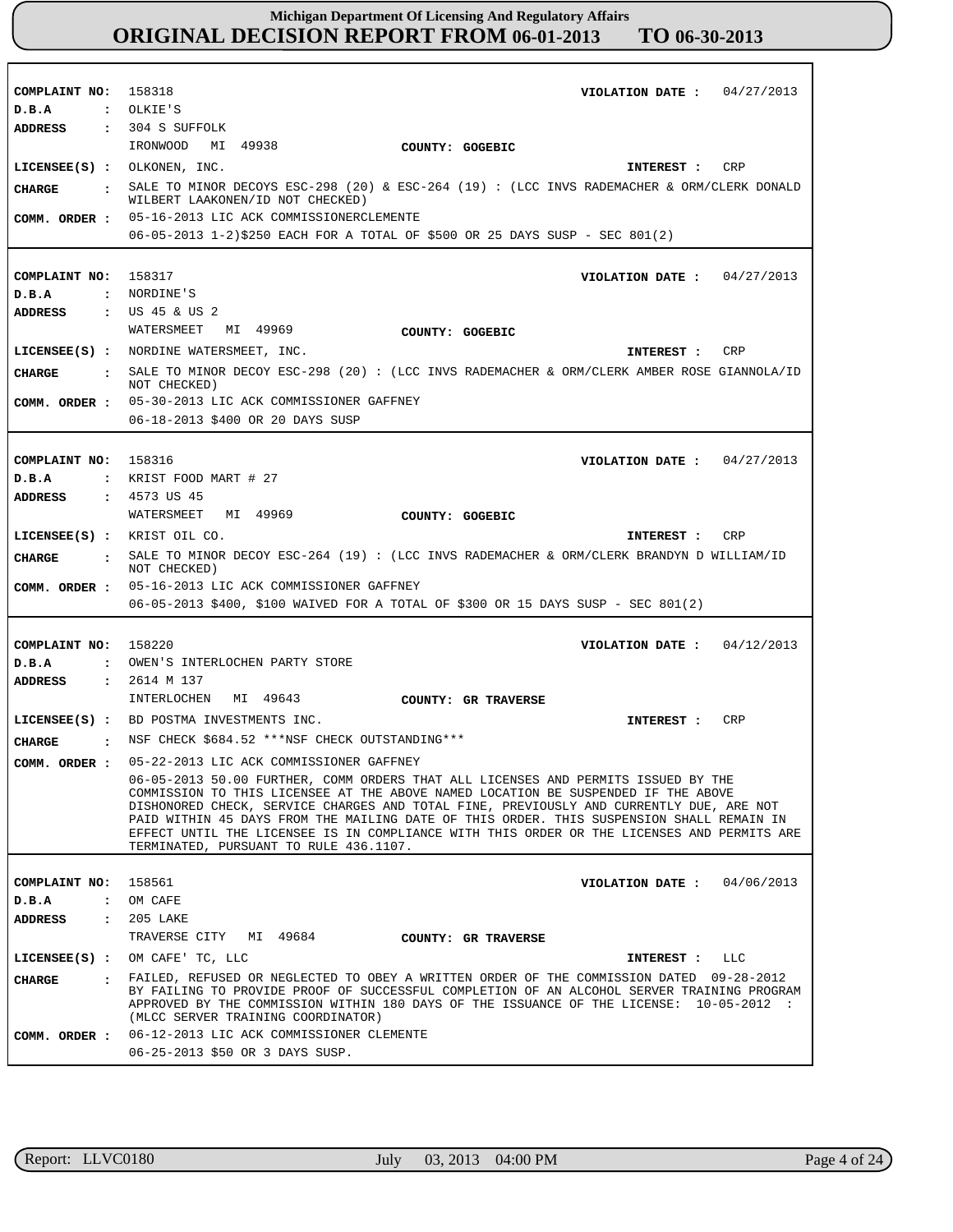| COMPLAINT NO:                  | 157823<br>VIOLATION DATE: $03/22/2013$                                                                                                                                                                                      |
|--------------------------------|-----------------------------------------------------------------------------------------------------------------------------------------------------------------------------------------------------------------------------|
| D.B.A<br>$\ddot{\phantom{a}}$  | ADDRESS : 511 S UNION ST                                                                                                                                                                                                    |
|                                | TRAVERSE CITY<br>MI 49684 COUNTY: GR TRAVERSE                                                                                                                                                                               |
|                                | LICENSEE(S) : GOURMET ORGANIC PRODUCTS, LLC<br>INTEREST : LLC                                                                                                                                                               |
|                                | : FAILED, REFUSED OR NEGLECTED TO OBEY A WRITTEN ORDER OF THE COMMISSION DATED 09-12-2012                                                                                                                                   |
| CHARGE                         | BY FAILING TO PROVIDE PROOF OF SUCCESSFUL COMPLETION OF AN ALCOHOL SERVER TRAINING PROGRAM                                                                                                                                  |
|                                | APPROVED BY THE COMMISSION WITHIN 180 DAYS OF THE ISSUANCE OF THE LICENSE: 09-21-2012 :<br>(MLCC SERVER TRAINING COORDINATOR)                                                                                               |
|                                | COMM. ORDER: 06-10-2013 LIC ACK COMMISSIONER CLEMENTE                                                                                                                                                                       |
|                                | 06-25-2013 \$50 OR 3 DAYS SUSP.                                                                                                                                                                                             |
|                                |                                                                                                                                                                                                                             |
| COMPLAINT NO: 155517           | VIOLATION DATE: $10/27/2012$                                                                                                                                                                                                |
| D.B.A                          | : THE SPIRAL                                                                                                                                                                                                                |
| ADDRESS                        | $: 1247$ CENTER                                                                                                                                                                                                             |
|                                | LANSING<br>MI 48906<br><b>COUNTY: INGHAM</b>                                                                                                                                                                                |
|                                | LICENSEE(S) : DONALL ENTERTAINMENT, INC.<br>INTEREST : CRP                                                                                                                                                                  |
| CHARGE                         | : ALLOW A CONTEST ON PREMISES IN WHICH OVER \$250 WAS GIVEN AWAY: (MLCC ENFORCEMENT-                                                                                                                                        |
|                                | O'FARRELL)<br>COMM. ORDER: 05-13-2013 HEARING HELD LANSING MOURNING/GEISSLER/DECLERCQ ADVISEMENT                                                                                                                            |
|                                | 06-11-2013 \$100 OR 5 DAYS SUSP.                                                                                                                                                                                            |
|                                |                                                                                                                                                                                                                             |
| COMPLAINT NO: 156935           | VIOLATION DATE: 02/05/2013                                                                                                                                                                                                  |
| D.B.A                          | : LUCKY'S HOLE IN THE WALL                                                                                                                                                                                                  |
| ADDRESS                        | : 400- 402 BAKER                                                                                                                                                                                                            |
|                                | LANSING MI 48910<br><b>COUNTY: INGHAM</b>                                                                                                                                                                                   |
|                                | LICENSEE(S) : LUCKY'S HOLE IN THE WALL LLC<br>INTEREST : LLC                                                                                                                                                                |
| <b>CHARGE</b>                  | . FAILED, REFUSED OR NEGLECTED TO OBEY A WRITTEN ORDER OF THE COMMISSION DATED 07-05-2012                                                                                                                                   |
|                                | BY FAILING TO PROVIDE PROOF OF SUCCESSFUL COMPLETION OF AN ALCOHOL SERVER TRAINING PROGRAM<br>APPROVED BY THE COMMISSION WITHIN 180 DAYS OF THE ISSUANCE OF THE LICENSE: 08-03-2012 :<br>(MLCC SERVER TRAINING COORDINATOR) |
| COMM. ORDER :                  | 05-13-2013 HEARING HELD LANSING MOURNING/GEISSLER/DECLERCQ RULE 15(D)                                                                                                                                                       |
|                                | 06-11-2013 300.00 OR 15 DAY SUSP FINE TO BE PAID WITHIN 45 DAYS FROM THE MAILING DATE OF                                                                                                                                    |
|                                | THIS ORDER. ADDTL PENATLY ALJ ORDERS ALL LICENSES AND PERMITS ISSUED BY THE COMMISSION TO<br>THIS LICENSEE AT THE ABOVE-NAMED ADDRESS BE SUSPENDED AS OF AUGUST 1M, 2013. THIS                                              |
|                                | SUSPENSION IS WAIVED IF DOCUMENTARY PROOF OF SERVER TRAINING PROGRAM IS RECEIVED BY THE                                                                                                                                     |
|                                | COMMISSION OR THE LICENSES AND PERMITS ARE TERMINATED PURSUANT TO RULE 436.1107.                                                                                                                                            |
| COMPLAINT NO: 156241           | VIOLATION DATE: $11/30/2012$                                                                                                                                                                                                |
| D.B.A                          | : THE BUCKET                                                                                                                                                                                                                |
| <b>ADDRESS</b><br>$\mathbf{r}$ | 132 W GRAND RIVER                                                                                                                                                                                                           |
|                                | WILLIAMSTON<br>MI 48895<br>COUNTY: INGHAM                                                                                                                                                                                   |
|                                | LICENSEE(S) : BANWELL ENTERPRISES, LLC<br>INTEREST : LLC                                                                                                                                                                    |
| <b>CHARGE</b>                  | . FAILED, REFUSED OR NEGLECTED TO OBEY A WRITTEN ORDER OF THE COMMISSION DATED 04-25-2012                                                                                                                                   |
|                                | BY FAILING TO PROVIDE PROOF OF SUCCESSFUL COMPLETION OF AN ALCOHOL SERVER TRAINING PROGRAM<br>APPROVED BY THE COMMISSION WITHIN 180 DAYS OF THE ISSUANCE OF THE LICENSE: 05-29-2012 :<br>(MLCC SERVER TRAINING COORDINATOR) |
| COMM. ORDER :                  | 05-13-2013 HEARING HELD LANSING MOURNING/GEISSLER/DECLERCQ NEG SETTLEMENT                                                                                                                                                   |
|                                | 06-11-2013 \$50 OR 3 DAYS SUSP. NEGOTIATED SETTLEMENT                                                                                                                                                                       |
|                                |                                                                                                                                                                                                                             |
| COMPLAINT NO:                  | 157961<br>VIOLATION DATE: $04/04/2013$                                                                                                                                                                                      |
| D.B.A                          | : LEROY DAUSMAN POST #175, THE AMERICAN LEGION, DEPARTMENT OF MICHIGAN                                                                                                                                                      |
| ADDRESS                        | : 65- 69 BRIDGE                                                                                                                                                                                                             |
|                                | MI 48881<br>SARANAC<br>COUNTY: IONIA                                                                                                                                                                                        |
|                                | LICENSEE(S) : LEROY DAUSMAN POST #175, THE AMERICAN LEGION, DEPARTMENT OF<br>CLB<br>INTEREST :<br>MICHIGAN                                                                                                                  |
| <b>CHARGE</b><br>$\mathbf{r}$  | 1) ALLOWED GAMBLING DEVICES, SUPER BOWL POOL-TYPE SHEETS, ON PREMISES; 2) ALLOWED UNLAWFUL                                                                                                                                  |
|                                | GAMBLING WITH SUPER BOWL POOL-TYPE SHEETS ON PREMISES : (LCC INV HINTZ)<br>COMM. ORDER : 05-15-2013 LIC ACK COMMISSIONER GAFFNEY                                                                                            |
|                                | 06-05-2013 1-2)\$100 EACH FOR A TOTAL OF \$200 OR 10 DAYS SUSP.                                                                                                                                                             |
|                                |                                                                                                                                                                                                                             |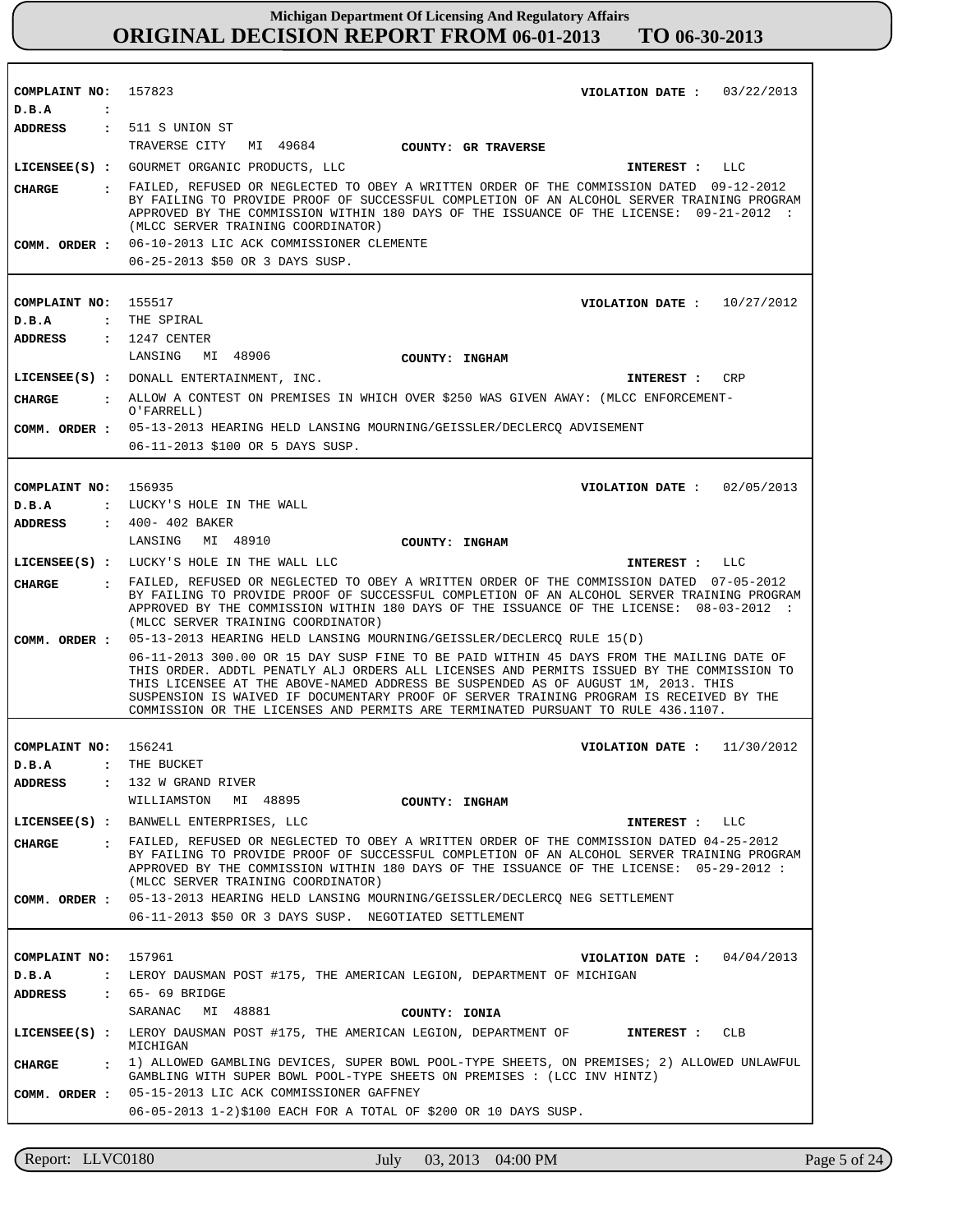| COMPLAINT NO: 158443                           | VIOLATION DATE: $04/25/2013$                                                                                                                                                                                                                                                                                                                                                                                                                                                                                          |
|------------------------------------------------|-----------------------------------------------------------------------------------------------------------------------------------------------------------------------------------------------------------------------------------------------------------------------------------------------------------------------------------------------------------------------------------------------------------------------------------------------------------------------------------------------------------------------|
| D.B.A                                          | : BEV'S SUPPER CLUB                                                                                                                                                                                                                                                                                                                                                                                                                                                                                                   |
| ADDRESS                                        | : 2465 S US 2                                                                                                                                                                                                                                                                                                                                                                                                                                                                                                         |
|                                                | CRYSTAL FALLS MI 49920<br>COUNTY: IRON                                                                                                                                                                                                                                                                                                                                                                                                                                                                                |
|                                                | LICENSEE(S) : RUCINSKI, BEVERLY A<br>INTEREST : GPI                                                                                                                                                                                                                                                                                                                                                                                                                                                                   |
|                                                | RUCINSKI, THEODORE A<br>GPI<br>INTEREST :                                                                                                                                                                                                                                                                                                                                                                                                                                                                             |
| CIIARGE                                        | : NSF CHECK \$203.06                                                                                                                                                                                                                                                                                                                                                                                                                                                                                                  |
| COMM. ORDER :                                  | 05-30-2013 LIC ACK COMMISSIONER GAFFNEY                                                                                                                                                                                                                                                                                                                                                                                                                                                                               |
|                                                | 06-18-2013 100.00 FURTHER, THE COMMISSIONER ORDERS THAT ALL LICENSES AND PERMITS ISSUED BY<br>THE COMMISSION TO THIS LICENSEE AT THE ABOVE NAMED LOCATION BE SUSPENDED IF THE ABOVE<br>DISHONORED CHECK, SERVICE CHARGES, AND TOTAL FINE, PREVIOUSLY AND CURRENTLY DUE, ARE NOT<br>PAID WITHIN 45 DAYS FROM THE MAILING DATE OF THIS ORDER. THIS SUSPENSION SHALL REMAIN IN<br>EFFECT UNTIL THE LICENSEE IS IN COMPLIANCE WITH THIS ORDER OR THE LICENSES AND PERMITS ARE<br>TERMINATED, PURSUANT TO RULE R 436.1107. |
|                                                | 158692                                                                                                                                                                                                                                                                                                                                                                                                                                                                                                                |
| COMPLAINT NO:<br>D.B.A                         | VIOLATION DATE : $05/14/2013$<br>: COMFORT INN AND CONFERENCE CENTER/BENNIGAN'S                                                                                                                                                                                                                                                                                                                                                                                                                                       |
| ADDRESS                                        | $: 2424$ S MISSION ST                                                                                                                                                                                                                                                                                                                                                                                                                                                                                                 |
|                                                | MOUNT PLEASANT<br>MI 48858<br>COUNTY: ISABELLA                                                                                                                                                                                                                                                                                                                                                                                                                                                                        |
|                                                | LICENSEE(S) : QUICK CASUAL CORPORATION<br>CRP<br>INTEREST :                                                                                                                                                                                                                                                                                                                                                                                                                                                           |
|                                                | : NSF \$448.57 **NSF PAID 5/24/13**                                                                                                                                                                                                                                                                                                                                                                                                                                                                                   |
| CHARGE                                         |                                                                                                                                                                                                                                                                                                                                                                                                                                                                                                                       |
| COMM. ORDER :                                  | 06-04-2013 LIC ACK COMMISSIONERCLEMENTE<br>06-18-2013 DISMISSED                                                                                                                                                                                                                                                                                                                                                                                                                                                       |
|                                                |                                                                                                                                                                                                                                                                                                                                                                                                                                                                                                                       |
| COMPLAINT NO:                                  | 158265<br>VIOLATION DATE: $04/24/2013$                                                                                                                                                                                                                                                                                                                                                                                                                                                                                |
| D.B.A                                          | : FREDDIE'S TAVERN                                                                                                                                                                                                                                                                                                                                                                                                                                                                                                    |
| ADDRESS                                        | : 705 S ADAMS                                                                                                                                                                                                                                                                                                                                                                                                                                                                                                         |
|                                                |                                                                                                                                                                                                                                                                                                                                                                                                                                                                                                                       |
|                                                | MOUNT PLEASANT<br>MI 48858<br>COUNTY: ISABELLA                                                                                                                                                                                                                                                                                                                                                                                                                                                                        |
| $LICENSEE(S)$ : PHILBACH, INC.                 | CRP<br>INTEREST :                                                                                                                                                                                                                                                                                                                                                                                                                                                                                                     |
| CIIARGE                                        | : SALE TO MINOR DECOY LAN 277 W/DOB $3/19/93$ (20): (MLCC-INV'S PERILLOUX & JILL<br>SMITH/DECOY/CK WHITNEY MARIE ZIMMERMAN/ID)                                                                                                                                                                                                                                                                                                                                                                                        |
|                                                | COMM. ORDER : 05-17-2013 LIC ACK COMMISSIONERCLEMENTE                                                                                                                                                                                                                                                                                                                                                                                                                                                                 |
|                                                | 06-05-2013 \$500 OR 25 DAYS SUSP - SEC 801(2)                                                                                                                                                                                                                                                                                                                                                                                                                                                                         |
|                                                |                                                                                                                                                                                                                                                                                                                                                                                                                                                                                                                       |
| COMPLAINT NO: 156011                           | VIOLATION DATE: $10/28/2012$                                                                                                                                                                                                                                                                                                                                                                                                                                                                                          |
| D.B.A                                          | : LESMAN'S MARKET                                                                                                                                                                                                                                                                                                                                                                                                                                                                                                     |
| <b>ADDRESS</b>                                 | $:$ 119 E PATERSON                                                                                                                                                                                                                                                                                                                                                                                                                                                                                                    |
|                                                | KALAMAZOO<br>MI 49007<br>COUNTY: KALAMAZOO                                                                                                                                                                                                                                                                                                                                                                                                                                                                            |
| LICENSEE(S) : ROZAL, INC.                      | CRP<br>INTEREST :                                                                                                                                                                                                                                                                                                                                                                                                                                                                                                     |
| CHARGE                                         | SOLD OR FURNISHED ALCOHOL TO INTOX PERSON, JAMES BROWNE : KALAMAZOO DEPT. OF PUBLIC<br>SAFETY-REIBER/PITTELKOW; CLERK-LAKHWINDER SINGH)                                                                                                                                                                                                                                                                                                                                                                               |
| COMM. ORDER :                                  | 03-21-2013 KALAMAZOO GAFFNEY/GEISSLER/DECLERCO HEARING ADJORNED ON RECORD FOR LICENSEE TO<br>RETAIN AN ATTORNEY. NO TESITMONY TAKEN NO TRANSCRIPT NEEDED. LSS                                                                                                                                                                                                                                                                                                                                                         |
|                                                | 06-06-2013 HEARING HELD KALAMAZOO GAFFNEY/HALL/DECLERCQ ADVISEMENT COST \$11.65<br>06-18-2013 \$500 OR 25 DAY SUSP & \$11.65 W/FEES<br>TOTAL \$511.65 NEG SET 801(2)                                                                                                                                                                                                                                                                                                                                                  |
|                                                |                                                                                                                                                                                                                                                                                                                                                                                                                                                                                                                       |
| COMPLAINT NO:                                  | 158299                                                                                                                                                                                                                                                                                                                                                                                                                                                                                                                |
|                                                | VIOLATION DATE: $04/30/2013$                                                                                                                                                                                                                                                                                                                                                                                                                                                                                          |
| D.B.A                                          | : KINGMA'S MARKET<br>: 2225 NE PLAINFIELD                                                                                                                                                                                                                                                                                                                                                                                                                                                                             |
| <b>ADDRESS</b>                                 | GRAND RAPIDS MI 49505                                                                                                                                                                                                                                                                                                                                                                                                                                                                                                 |
|                                                | COUNTY: KENT                                                                                                                                                                                                                                                                                                                                                                                                                                                                                                          |
|                                                | LICENSEE(S) : KINGMA'S PRODUCE, INC.<br>CRP<br>INTEREST :                                                                                                                                                                                                                                                                                                                                                                                                                                                             |
| <b>CHARGE</b><br>$\mathbf{r}$<br>COMM. ORDER : | SALE TO MINOR DECOY NAWROCKI (19) : (GRAND RAPIDS PD OFC MESMAN/CLERK JUANITA JIMENEZ/ID<br>CHECKED)<br>05-24-2013 LIC ACK COMMISSIONERCLEMENTE                                                                                                                                                                                                                                                                                                                                                                       |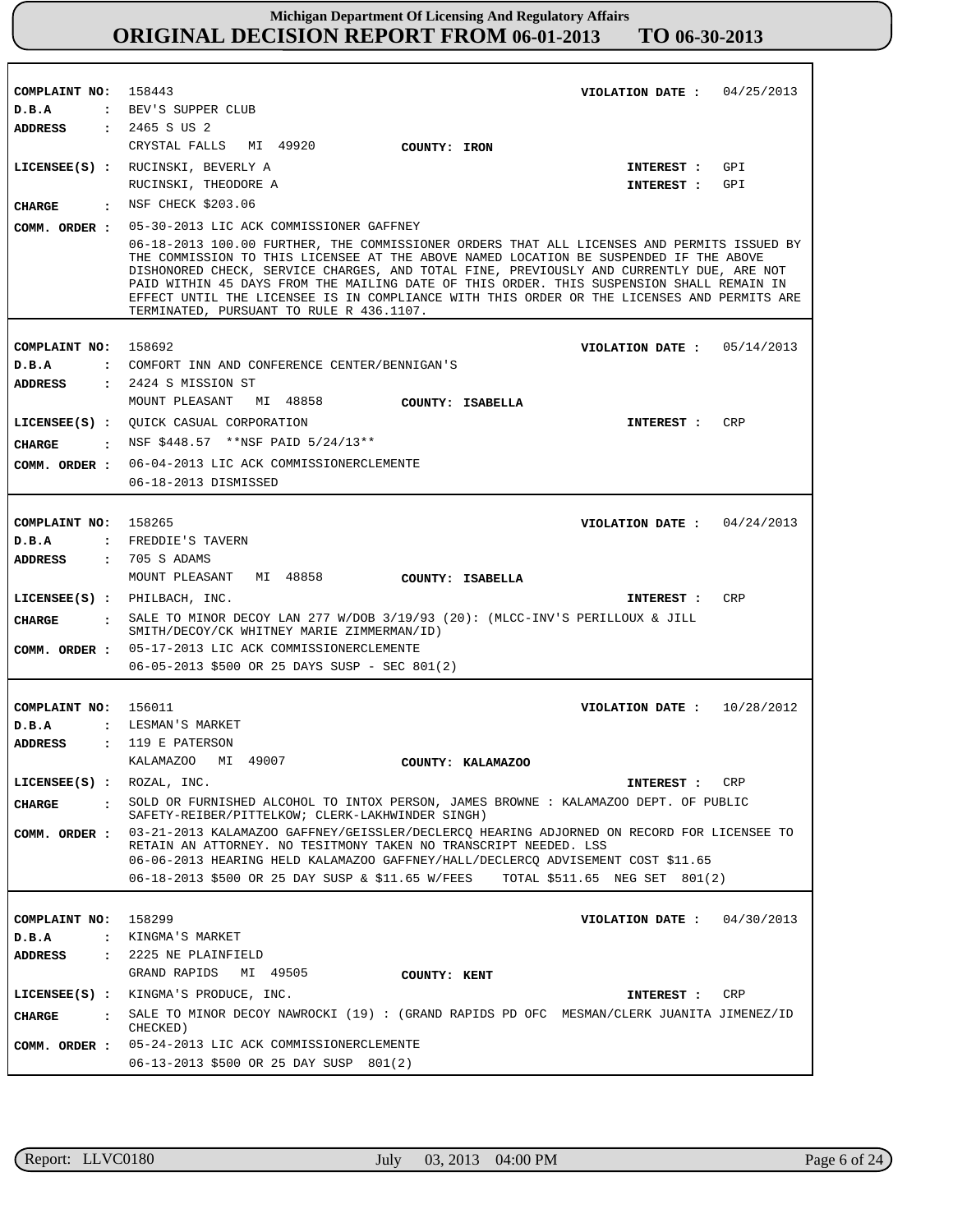| COMPLAINT NO: 158578                   | VIOLATION DATE: $05/10/2013$                                                                                                |
|----------------------------------------|-----------------------------------------------------------------------------------------------------------------------------|
| D.B.A                                  | : G.R. DOWNTOWN MARKET                                                                                                      |
| ADDRESS                                | $: 363$ SE STATE                                                                                                            |
|                                        | GRAND RAPIDS<br>MI 49503<br>COUNTY: KENT                                                                                    |
|                                        | LICENSEE(S) : G.R. DOWNTOWN MARKET, INC.<br>CRP<br>INTEREST :                                                               |
| CHARGE<br>$\sim$ 1.                    | SALE TO MINOR DECOY WHALEN (18) : (GRAND RAPIDS PD, OFCS STANTON, BYLSMA AND NOWAK/CLERK<br>GURMOHAN SINGH/ID CHECKED)      |
| COMM. ORDER :                          | 05-28-2013 LIC ACK COMMISSIONERCLEMENTE                                                                                     |
|                                        | 06-13-2013 \$700 OR 35 DAY SUSP 801(2)                                                                                      |
|                                        |                                                                                                                             |
| COMPLAINT NO: 158579                   | VIOLATION DATE: $05/10/2013$                                                                                                |
| D.B.A                                  | : B & B PARTY SHOPPE                                                                                                        |
| ADDRESS                                | : 2440 SE TWENTY EIGHTH                                                                                                     |
|                                        | GRAND RAPIDS MI 49512<br>COUNTY: KENT                                                                                       |
|                                        | LICENSEE(S) : LAWRENCE, BARBARA J<br>GPI<br>INTEREST :                                                                      |
|                                        | LAWRENCE, DAVID C<br>GPI<br>INTEREST :                                                                                      |
|                                        | LAWRENCE, LARRY G<br>GPI<br>INTEREST :                                                                                      |
| CHARGE<br>$\cdot$                      | SALE TO MINOR DECOY WHALEN (18): (GRAND RAPIDS PD, OFCS BERACY, WAICHUM AND DAILEY/CLERK<br>TAYLOR ALAN NOWICKI/ID CHECKED) |
| COMM. ORDER :                          | 06-03-2013 LIC ACK COMMISSIONER GAFFNEY                                                                                     |
|                                        | 06-18-2013 \$500 OR 25 DAYS SUSP - SEC 801(2)                                                                               |
|                                        |                                                                                                                             |
|                                        |                                                                                                                             |
| COMPLAINT NO: 158320                   | VIOLATION DATE: $04/18/2013$<br>: CHARLIE'S PARTY STORE                                                                     |
| D.B.A                                  |                                                                                                                             |
| ADDRESS                                | $: 2000$ NW LEONARD                                                                                                         |
|                                        | GRAND RAPIDS<br>MI 49504<br>COUNTY: KENT                                                                                    |
|                                        |                                                                                                                             |
| LICENSEE(S) : $L \& I$ , INC.          | CRP<br>INTEREST :                                                                                                           |
| <b>CHARGE</b><br>$\sim$ 100 $\pm$      | SALE TO MINOR DECOY GR-298 (20): (LCC INVS HAYWOOD & BRANDT/CLERK MATHEW LOUIS<br>KERCHOFF/ID NOT CHECKED)                  |
| COMM. ORDER :                          | 05-23-2013 LIC ACK COMMISSIONERCLEMENTE                                                                                     |
|                                        | 06-13-2013 \$800 OR 40 DAYS SUSP - SEC 801(2)                                                                               |
|                                        |                                                                                                                             |
| COMPLAINT NO: 158297                   | VIOLATION DATE: $04/30/2013$                                                                                                |
| D.B.A                                  | : KNAPP PARTY STORE                                                                                                         |
| <b>ADDRESS</b>                         | $: 701$ NE KNAPP                                                                                                            |
|                                        | GRAND RAPIDS<br>MI 49505<br>COUNTY: KENT                                                                                    |
| LICENSEE(S) : HSPK, LLC                | INTEREST : LLC                                                                                                              |
| <b>CHARGE</b>                          | SALE TO MINOR DECOY NAWROCKI (19) : (GRAND RAPIDS PD OFC MESMAN/CLERK KIM JAY<br>STUCKHARDT/ID CHECKED)                     |
| COMM. ORDER :                          | 05-30-2013 LIC ACK COMMISSIONER GAFFNEY                                                                                     |
|                                        | 06-18-2013 \$700 OR 35 DAYS SUSP - SEC 801(2)                                                                               |
|                                        |                                                                                                                             |
| COMPLAINT NO:                          | 158573<br>VIOLATION DATE :<br>05/10/2013                                                                                    |
| D.B.A                                  | : G.B. RUSSO & SON                                                                                                          |
| <b>ADDRESS</b><br>$\ddot{\phantom{a}}$ | 2770 SE TWENTY NINTH                                                                                                        |
|                                        | GRAND RAPIDS<br>MI 49512<br>COUNTY: KENT                                                                                    |
|                                        | LICENSEE $(S)$ : G. B. RUSSO & SON, LTD.<br>CRP<br>INTEREST :                                                               |
|                                        | SALE TO MINOR DECOY WHALEN (18): (GRAND RAPIDS PD, OFCS BERACY, WAICHUM AND DAILEY/CLERK                                    |
| <b>CHARGE</b><br>$\sim$ $\sim$         | ANJALI JO PERRIN/ID CHECKED)                                                                                                |
| COMM. ORDER :                          | 05-24-2013 LIC ACK COMMISSIONERCLEMENTE<br>06-13-2013 \$400 WAIVE \$100 TOTAL \$300 OR 15 DAY SUSP<br>801(2)                |

r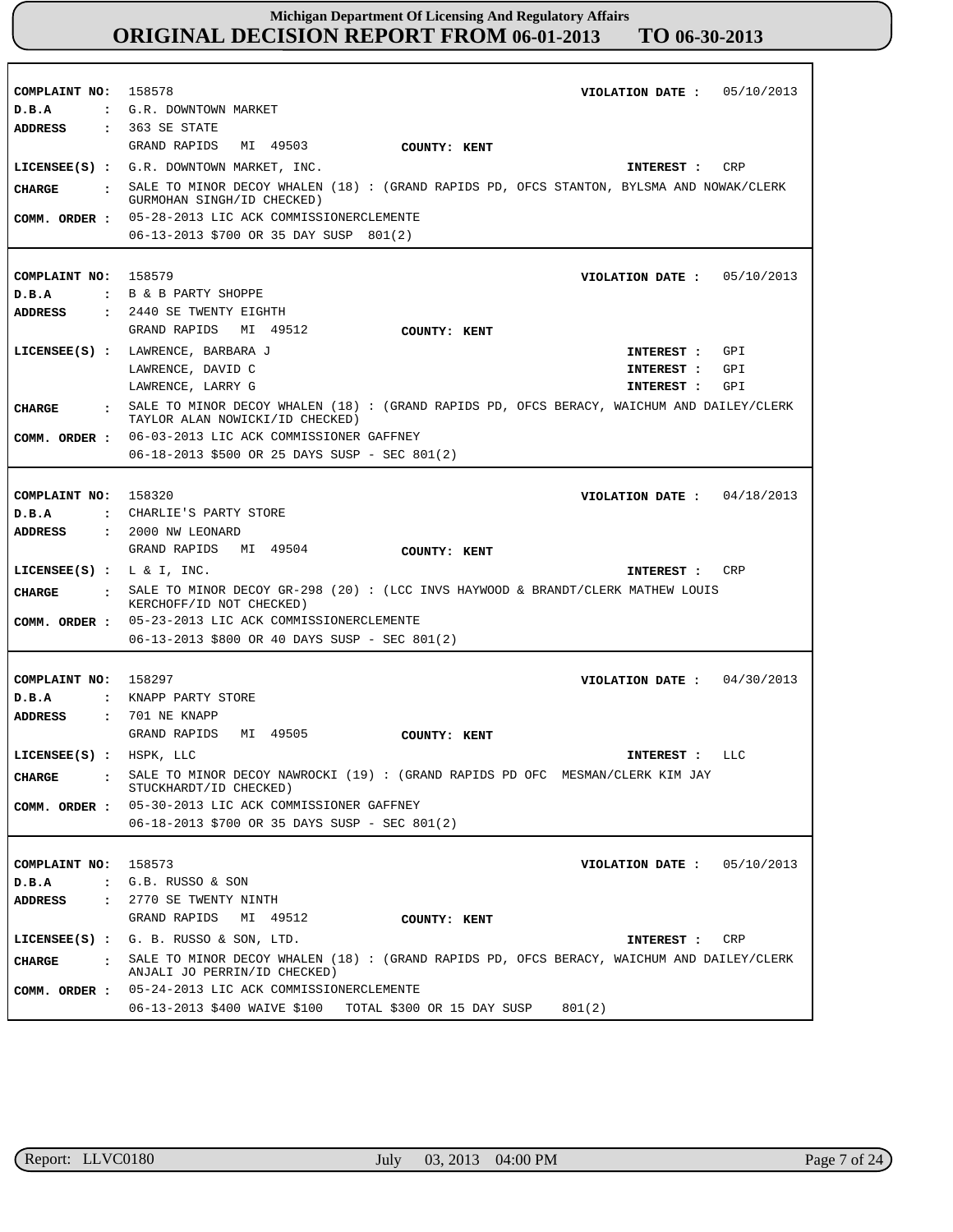**COMPLAINT NO: COMPLAINT NO:** 157936 **COMPLAINT NO: COMPLAINT NO:** 157820 **COMPLAINT NO:** 158575 158262 157683 **VIOLATION DATE : VIOLATION DATE : VIOLATION DATE : VIOLATION DATE :** 03/29/2013 **VIOLATION DATE :** 05/10/2013 04/13/2013 04/26/2013 03/16/2013 **D.B.A : D.B.A : D.B.A : D.B.A : D.B.A :** PANCHO'S PARTY STORE THE BREW SICILIANO'S CONVENIENCE MARKET MARU SUSHI & GRILL MC FADDEN'S RESTAURANT AND SALOON **ADDRESS : ADDRESS : ADDRESS : ADDRESS : ADDRESS :** 1900 SW CLYDE PARK 3423 NE PLAINFIELD 2840 NW LAKE MICHIGAN 925 SE CHERRY SUITE #3 58 SW IONIA GRAND RAPIDS MI 49509 GRAND RAPIDS MI 49505 GRAND RAPIDS MI 49504 GRAND RAPIDS MI 49503 GRAND RAPIDS MI 49503 05-31-2013 LIC ACK COMMISSIONER GAFFNEY 06-18-2013 \$700 OR 35 DAYS SUSP - SEC 801(2) 05-16-2013 LIC ACK COMMISSIONER GAFFNEY 06-14-2013 1)\$500 2)\$100 3)\$100 4)\$500 5)\$100 6)\$100 TOTAL \$1400 OR 70 DAY SUSP 801(2) 05-16-2013 LIC ACK COMMISSIONERCLEMENTE 06-05-2013 \$600 OR 30 DAYS SUSP - SEC 801(2) 05-20-2013 LIC ACK COMMISSIONER CLEMENTE 06-05-2013 \$50 OR 3 DAYS SUSP. 05-28-2013 STIP FOR PROPOSED NEG SETTLEMENT COMM GAFFNEY-AG GEISSLER **COMM. ORDER :** 06-05-2013 \$100 OR 5 DAY SUSP **LICENSEE(S) :** PANCHOS LLC **LICENSEE(S) :** BOON'S BREW, INC. **LICENSEE(S) :** SICILIANO'S MARKET, INC. **LICENSEE(S) :** MARU GRAND RAPIDS L.L.C. **LICENSEE(S) :** LUCK OF THE IRISH, LLC LLC CRP CRP LLC LLC **CHARGE : CHARGE : CHARGE : CHARGE : CHARGE :** SALE TO MINOR DECOY WHALEN (18) : (GRAND RAPIDS PD, OFCS BERACY, WAICHUM AND DAILEY/CLERK NANCY CERVANTES/ID CHECKED) (1,4) SOLD OR FURNISHED ALCOHOL TO INTOX PERSON(S) BRIAN HUGHES & JENNIFER ALDRICH; (2,5) ALLOWED INTOX PERSONS BRIAN HUGHES & JENNIFER ALDRICH TO CONSUME; (3,6) ALLOWED INTOX PERSONS BRIAN HUGHES & JENNIFER ALDRICH TO FREQUENT OR LOITER: (GRAND RAPIDS PD- DET WATSON, SGT O'BRIEN, OFC'S BARKER, WUIS, GLOWNEY, BOOHER, FYNEWEVER/WITNESSES-BRIAN HUGHES, JAMES SIMS, JENNIFER ALDRICH, AND MIRANDA TABER) SALE TO MINOR DECOY CARLY W/DOB 12/7/93 (19): (GRAND RAPIDS PD-OFCS STERENBERG & WIERSMA/DECOY/CK LUKE HORNING/NO ID) FAILED, REFUSED OR NEGLECTED TO OBEY A WRITTEN ORDER OF THE COMMISSION DATED 09-26-2012 BY FAILING TO PROVIDE PROOF OF SUCCESSFUL COMPLETION OF AN ALCOHOL SERVER TRAINING PROGRAM APPROVED BY THE COMMISSION WITHIN 180 DAYS OF THE ISSUANCE OF THE LICENSE: 09-28-2012 : (MLCC SERVER TRAINING COORDINATOR) FAILED TO COMPLY WITH ALL STATE AND LOCAL BUILDING, PLUMBING, ZONING, SANITATION AND HEALTH LAWS, RULES, AND ORDINANCES, SPECIFICALLY: LICENSED ESTABLISHMENT WAS 200 PERSONS OVER CAPACITY (GRAND RAPIDS POLICE DEPARTMENT-WATSON AND GRAND RAPIDS FIRE DEPARTMENT-RYDER/JENSEN) **INTEREST : INTEREST : INTEREST : INTEREST : INTEREST : COMM. ORDER : COMM. ORDER : COMM. ORDER : COMM. ORDER : COUNTY: KENT COUNTY: KENT COUNTY: KENT COUNTY: KENT COUNTY: KENT**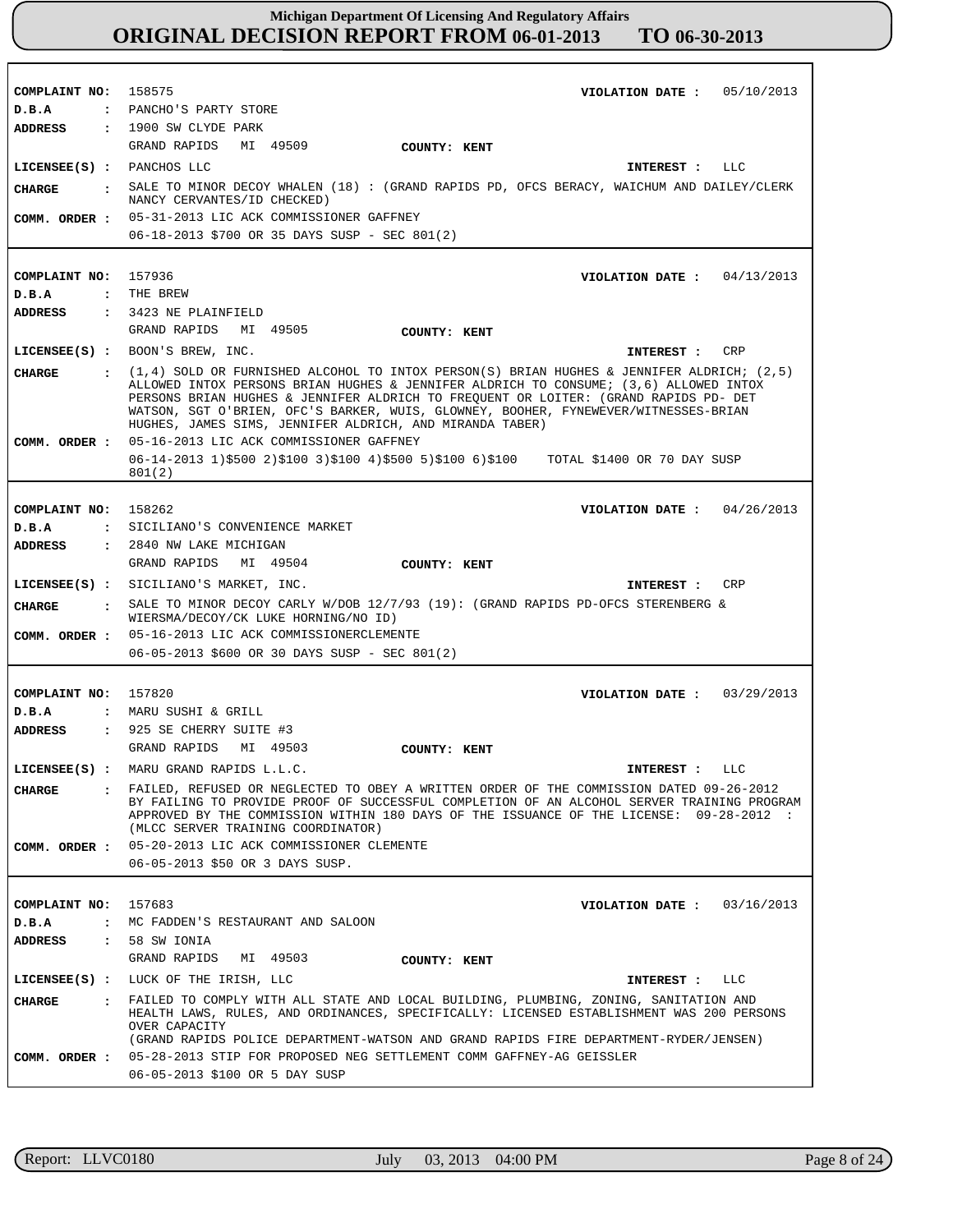| COMPLAINT NO: 158147<br>D.B.A<br><b>ADDRESS</b> | VIOLATION DATE: $04/12/2013$<br>: SHORT STOP CONVENIENCE<br>: R 2 2340 US 223                                                                                                                                                         |
|-------------------------------------------------|---------------------------------------------------------------------------------------------------------------------------------------------------------------------------------------------------------------------------------------|
|                                                 | ADRIAN MI 49221<br>COUNTY: LENAWEE<br>LICENSEE(S) : SHORT STOP CONV STORE INC<br>CRP<br>INTEREST :                                                                                                                                    |
| CHARGE<br>COMM. ORDER :                         | : SALE TO MINOR - UCB#13-1 W/DOB 10/7/93 (19): (LENAWEE COUNTY SHERIFF-DET. K. GRECA & DEP.<br>OSBORNE/DECOY/CK JACKLYN SUE PELHAM/NO ID)<br>05-30-2013 LIC ACK COMMISSIONER GAFFNEY<br>06-18-2013 \$500 OR 25 DAYS SUSP - SEC 801(2) |
|                                                 |                                                                                                                                                                                                                                       |
| COMPLAINT NO: 158145                            | VIOLATION DATE: $04/12/2013$                                                                                                                                                                                                          |
| D.B.A                                           | : DICK'S MEAT MARKET                                                                                                                                                                                                                  |
| ADDRESS                                         | $: 3369$ N ADRIAN                                                                                                                                                                                                                     |
|                                                 | ADRIAN MI 49221<br>COUNTY: LENAWEE                                                                                                                                                                                                    |
|                                                 | LICENSEE(S) : $T \& J$ COMPANY INC<br>CRP<br>INTEREST :                                                                                                                                                                               |
| CHARGE                                          | : SALE TO MINOR - UCB#13-1 W/DOB 10/7/93 (19): (LENAWEE COUNTY SHERIFF-DET K. GRECA/DECOY/CK<br>CARLY LYNN FRANK/ID)                                                                                                                  |
|                                                 | COMM. ORDER : 05-28-2013 LIC ACK COMMISSIONER GAFFNEY                                                                                                                                                                                 |
|                                                 | 06-18-2013 \$500 OR 25 DAYS SUSP - SEC 801(2)                                                                                                                                                                                         |
|                                                 |                                                                                                                                                                                                                                       |
| COMPLAINT NO: 158134                            | VIOLATION DATE : $04/17/2013$                                                                                                                                                                                                         |
| D.B.A                                           | : WOW CAFE AND WINGERY                                                                                                                                                                                                                |
| <b>ADDRESS</b>                                  | $: 147$ CHARLES<br>MI 49221<br>ADRIAN                                                                                                                                                                                                 |
|                                                 | COUNTY: LENAWEE<br><b>CRP</b>                                                                                                                                                                                                         |
|                                                 | LICENSEE(S) : SODEXO MANAGEMENT, INC. (A NEW YORK CORPORATION)<br>INTEREST :                                                                                                                                                          |
|                                                 | <b>CHARGE</b> : NSF CHECK \$399.67 **NSF PAID $5/10/13**$                                                                                                                                                                             |
| COMM. ORDER :                                   | 05-24-2013 LIC ACK COMMISSIONERCLEMENTE                                                                                                                                                                                               |
|                                                 | 06-13-2013 DISMISSED FOR INSUFFICIENT EVIDENCE                                                                                                                                                                                        |
| COMPLAINT NO: 158226                            |                                                                                                                                                                                                                                       |
| D.B.A                                           | VIOLATION DATE: $04/26/2013$<br>: LIGHTING QUICK GAS-N-GO                                                                                                                                                                             |
| ADDRESS                                         | $\,$ : 412 E ADRIAN                                                                                                                                                                                                                   |
|                                                 | BLISSFIELD MI 49228<br>COUNTY: LENAWEE                                                                                                                                                                                                |
|                                                 | LICENSEE(S) : CRIST INVESTMENT COMPANY INC.<br>CRP<br>INTEREST :                                                                                                                                                                      |
| CHARGE                                          | : SALE TO MINOR - DECOY UCB#13-1 W/DOB 10/7/93 (19): (LENAWEE CO SHERIFF-DET. KEVIN                                                                                                                                                   |
|                                                 | GRECA/DECOY/CK REGINA LUANN WRIGHT/NO ID)                                                                                                                                                                                             |
| COMM. ORDER :                                   | 05-29-2013 LIC ACK COMMISSIONER GAFFNEY                                                                                                                                                                                               |
|                                                 | 06-18-2013 \$500 OR 25 DAY SUSP<br>801(2)                                                                                                                                                                                             |
|                                                 |                                                                                                                                                                                                                                       |
| COMPLAINT NO: 158396<br>D.B.A                   | VIOLATION DATE: $05/03/2013$<br>: BUTCH'S SPORTS BAR                                                                                                                                                                                  |
| ADDRESS                                         | : R 1 2995 MUNSON                                                                                                                                                                                                                     |
|                                                 | HUDSON<br>MI 49247<br>COUNTY: LENAWEE                                                                                                                                                                                                 |
|                                                 | LICENSEE(S) : SHAFFER'S SPORTS BAR, INC.<br>INTEREST : CRP                                                                                                                                                                            |
| CHARGE<br>$\mathbf{r}$                          | SALE TO MINOR DECOY UCB# 13-1 (19) : (LENAWEE COUNTY SD DEPS GRECA & SHARP/CLERK APRIL                                                                                                                                                |
|                                                 | MARIE DARR/ID CHECKED)                                                                                                                                                                                                                |
| COMM. ORDER :                                   | 05-28-2013 LIC ACK COMMISSIONERCLEMENTE                                                                                                                                                                                               |
|                                                 | 06-13-2013 \$500 OR 25 DAY SUSP 801(2)                                                                                                                                                                                                |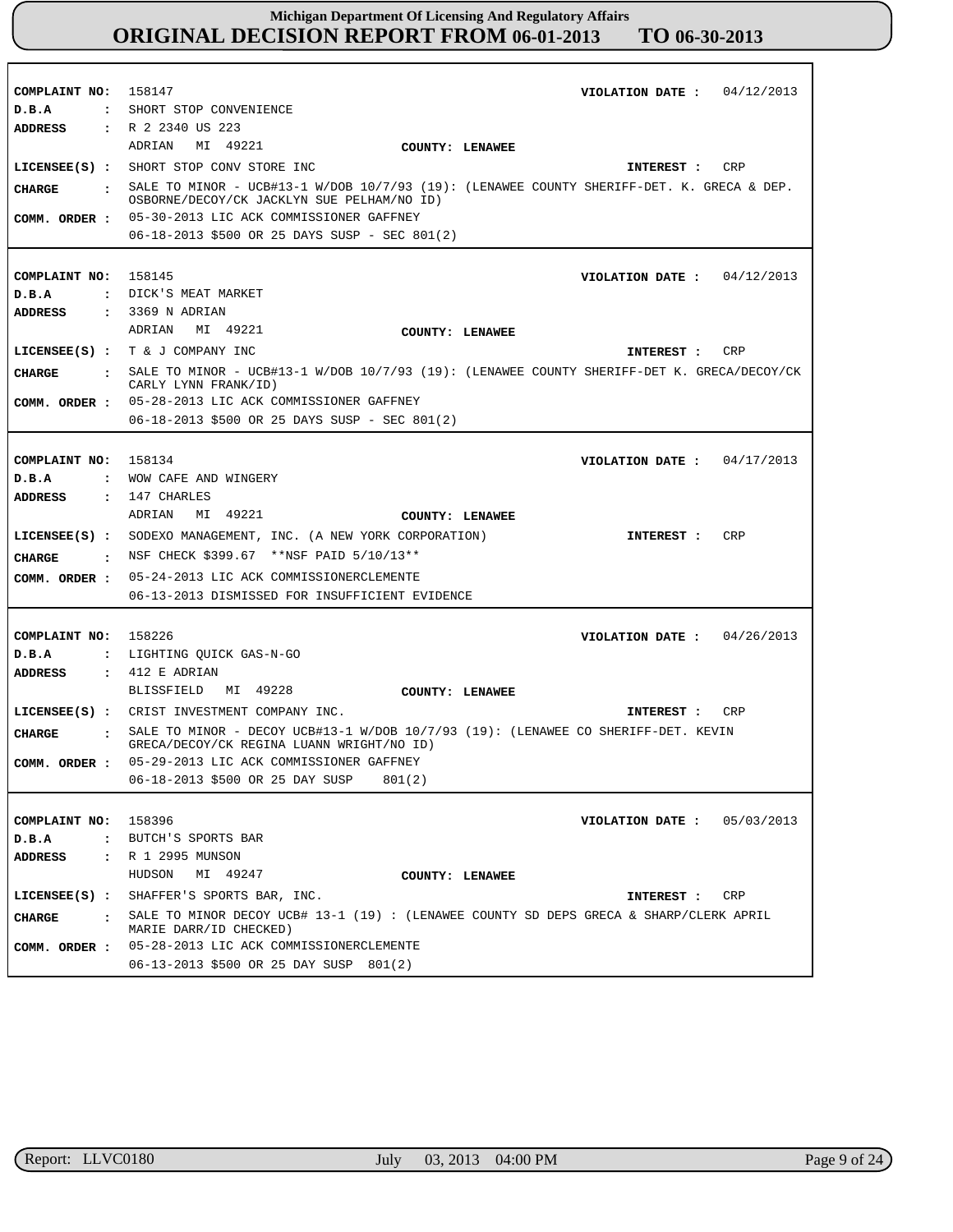| COMPLAINT NO: 158146           | 04/12/2013<br>VIOLATION DATE :                                                                                                                    |
|--------------------------------|---------------------------------------------------------------------------------------------------------------------------------------------------|
| D.B.A                          | : CW2 MARKET                                                                                                                                      |
| ADDRESS                        | $: 8610 S$ ADRIAN                                                                                                                                 |
|                                | JASPER MI 49248<br>COUNTY: LENAWEE                                                                                                                |
| LICENSEE $(S)$ : CW2, INC.     | INTEREST : CRP                                                                                                                                    |
| <b>CHARGE</b>                  | : SALE TO MINOR - UCB#13-1 W/DOB 10/7/93 (19): (LENAWEE COUNTY SHERIFF-DET K. GRECA/DECOY/CK<br>ROBERT SPENCER WILLIAMS/NO ID)                    |
|                                | COMM. ORDER : 05-22-2013 LIC ACK COMMISSIONER GAFFNEY                                                                                             |
|                                | 06-05-2013 \$900 OR 45 DAYS SUSP - SEC 801(2)                                                                                                     |
|                                |                                                                                                                                                   |
|                                |                                                                                                                                                   |
| COMPLAINT NO: 158688           | VIOLATION DATE: $05/15/2013$                                                                                                                      |
| D.B.A                          | : BENNIGAN'S                                                                                                                                      |
| ADDRESS                        | : 3950 E GRAND RIVER                                                                                                                              |
|                                | HOWELL<br>MI 48843<br>COUNTY: LIVINGSTON                                                                                                          |
|                                | LICENSEE(S) : FAST CASUAL, L.L.C.<br>INTEREST : LLC                                                                                               |
| CHARGE                         | . NSF \$158.05 **NSF PAID $5/24/13**$                                                                                                             |
|                                | COMM. ORDER : 06-04-2013 LIC ACK COMMISSIONERCLEMENTE                                                                                             |
|                                | 06-18-2013 DISMISSED                                                                                                                              |
|                                |                                                                                                                                                   |
|                                |                                                                                                                                                   |
| COMPLAINT NO:                  | 158305<br>VIOLATION DATE: $04/19/2012$                                                                                                            |
| D.B.A                          | : JOHNNY B'S ITALIAN GARDEN                                                                                                                       |
| <b>ADDRESS</b>                 | : 9280 W US 2                                                                                                                                     |
|                                | NAUBINWAY MI 49762<br>COUNTY: MACKINAC                                                                                                            |
| $LICENSEE(S)$ : BEATO, JOHN    | IND<br>INTEREST :                                                                                                                                 |
| CHARGE                         | . NSF CHECK \$199.78 ***NSF PD $5/16/13***$                                                                                                       |
|                                | COMM. ORDER : 05-22-2013 LIC ACK COMMISSIONER GAFFNEY                                                                                             |
|                                | 06-05-2013 \$100 OR 5 DAYS SUSP.                                                                                                                  |
|                                |                                                                                                                                                   |
| COMPLAINT NO:                  | 158398<br>05/04/2013<br>VIOLATION DATE :                                                                                                          |
| D.B.A                          | : WALGREEN $#4452$                                                                                                                                |
| <b>ADDRESS</b>                 | : 51008 GRATIOT                                                                                                                                   |
|                                | MI 48051<br>CHESTERFIELD<br>COUNTY: MACOMB                                                                                                        |
|                                | LICENSEE(S) : WALGREEN CO. (AN ILLINOIS PUBLIC CORPORATION)<br>CRP<br>INTEREST :                                                                  |
|                                | SALE TO MINOR DECOY $X-204$ (20): (LCC INVS JONES & BLAU/CLERK RONALD ERIC PHILLIPS/ID                                                            |
| <b>CHARGE</b><br>$\mathbf{r}$  | CHECKED)                                                                                                                                          |
| COMM. ORDER :                  | 06-03-2013 LIC ACK COMMISSIONER GAFFNEY                                                                                                           |
|                                | 06-18-2013 \$500 OR 25 DAYS SUSP - SEC 801(2)                                                                                                     |
|                                |                                                                                                                                                   |
| COMPLAINT NO: 154417           | 08/23/2012<br>VIOLATION DATE :                                                                                                                    |
| D.B.A<br>$\ddot{\phantom{a}}$  | CY'S FOOD CENTER #2                                                                                                                               |
| <b>ADDRESS</b><br>$\mathbf{r}$ | 33090 GROESBECK                                                                                                                                   |
|                                | MI 48026<br>FRASER<br>COUNTY: MACOMB                                                                                                              |
|                                | LICENSEE(S) : CY'S FOOD CENTER #2, INC.<br>INTEREST :<br>CRP                                                                                      |
| <b>CHARGE</b><br>$\cdot$       | 1-4) ALLOWED THE SALE, POSSESSION, OR USE OF A CONTROLLED SUBSTANCE ON THE LICENSED                                                               |
|                                | PREMISES, SPECIFICALLY SYNTHETIC MARIJUANA AS CAPTAIN SALVIA, THUNDERBOLT SALVIA,                                                                 |
|                                | WOODSTOCK PURPLE HAZE AND PURPLE FAIRY : (FRASER PD-PETTYES/ULEWICZ)                                                                              |
| COMM. ORDER :                  | 05-21-2013 HEARING HELD STERLING HEIGHTS GAFFNEY/MOODY-FREEZA/GIBSON NEG SETTLEMENT                                                               |
|                                | 06-05-2013 1)\$300, 2)DISMISSED WITH PREJUDIC, 3)\$300, 4)DISMISSED WITH PREJUDICE FOR A<br>TOTAL OF \$600 OR 30 DAYS SUSP. NEGOTIATED SETTLEMENT |

٦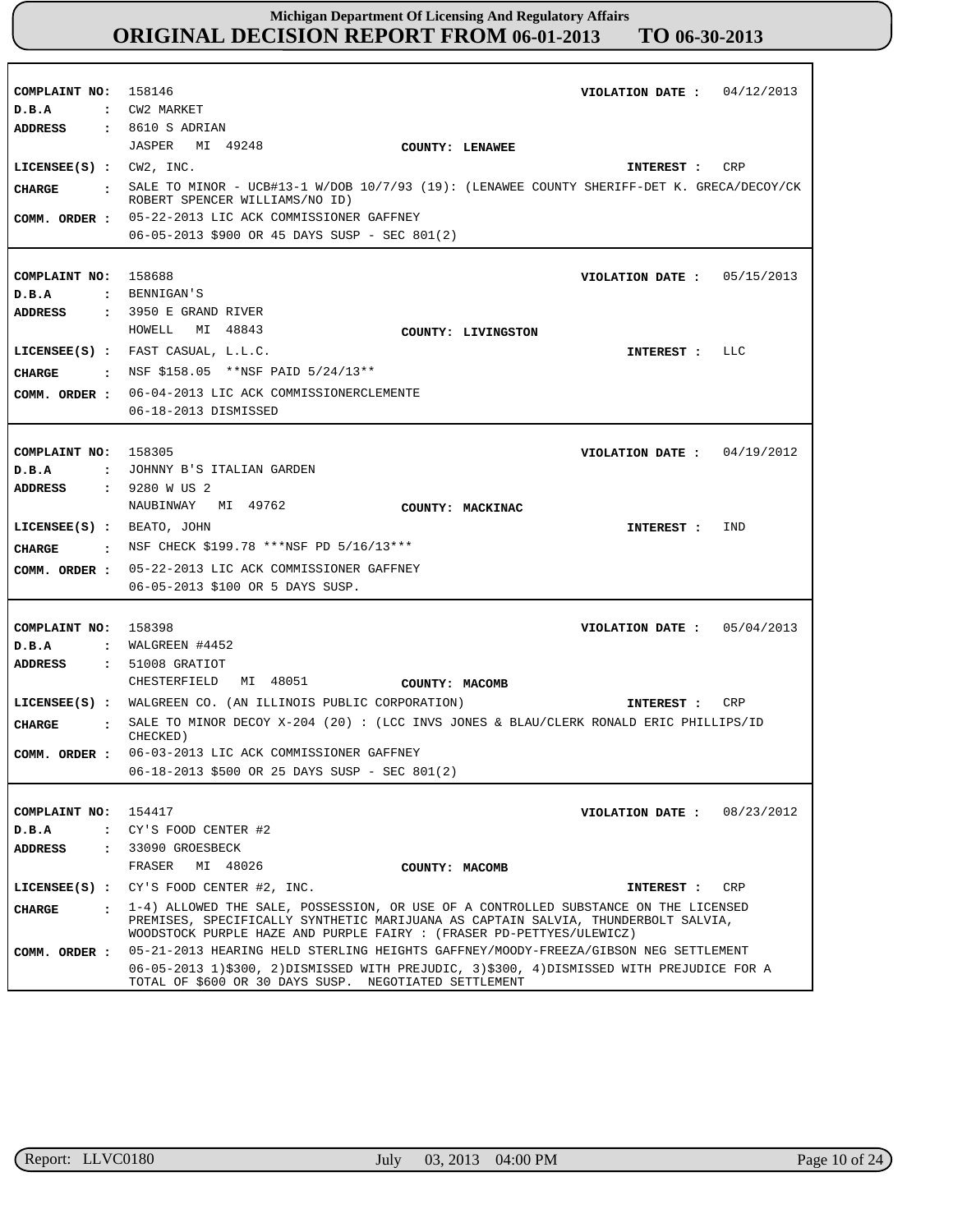**COMPLAINT NO: COMPLAINT NO:** 157813 **COMPLAINT NO: COMPLAINT NO:** 157938 **COMPLAINT NO:** 157817 158340 158303 **VIOLATION DATE : VIOLATION DATE : VIOLATION DATE : VIOLATION DATE : VIOLATION DATE :** 03/15/2013 05/02/2013 03/27/2013 03/19/2013 04/13/2013 **D.B.A : D.B.A : D.B.A : D.B.A : D.B.A :** OAKRIDGE SUPERMARKET LOUIE'S DINING KEG & CASH SHOP JOE'S PARTY STORE INC. RIGGER'S BAR & GRILL **ADDRESS : ADDRESS : ADDRESS : ADDRESS : ADDRESS :** 31240 GROESBECK 58510 MAIN 28885 BUNERT 23201 HOOVER : 17080 SIXTH FRASER MI 48026 NEW HAVEN MI 48048 WARREN MI 48093 WARREN MI 48089 ARCADIA MI 49613 05-30-2013 LIC ACK COMMISSIONER GAFFNEY 06-18-2013 \$400 OR 20 DAYS SUSP - SEC 801(2) 04-25-2013 LIC ACK COMMISSIONER CLEMENTE 06-05-2013 \$100 OR 5 DAYS SUSP. 05-22-2013 LIC ACK COMMISSIONER GAFFNEY 06-05-2013 \$500 OR 25 DAYS SUSP - SEC 801(2) 05-21-2013 LIC ACK COMMISSIONER GAFFNEY 06-05-2013 \$500 OR 25 DAYS SUSP - SEC 801(2) 05-22-2013 HEARING HELD CADILLAC GAFFNEY/HALL/CONTRACT RULE 15(E) 06-05-2013 300.00 OR 15 DAY SUSP FINE TO BE PAID WITHIN 45 DAYS FROM THE MAILING DATE OF THIS ORDER. ADDTL PENALTY COMM ORDERS ALL LICENSES AND PERMITS ISSUED BY THE COMMISSION TO THIS LICENSEE AT THE ABOVE-NAMED ADDRESS SUSPENDED AS OF AUGUST 31, 2013. THIS SUSPENSION IS WAIVED IF WRITTEN PROOF OF SERVER TRAINING ACCEPTABLE TO THE COMMISSION, IS PROVIDED TO THE COMMISSION IN ACCORDANCE WITH COMMISSION'S LICENSING ORDER OF MAY 9, 2012. THIS SUSPENSION SHALL REMAIN IN EFFECT UNTIL THE PROOF OF SERVER TRAINING IS RECEIVED BY THE COMMISSION OR THE LICENSES AND PERMITS ARE TERMINATED PURSUANT TO RULE 436.1107. **LICENSEE(S) :** RALLER CORPORATION **LICENSEE(S) :** LOUIE'S DINING INC. **LICENSEE(S) :** JOMAST, INC. **LICENSEE(S) : LICENSEE(S) :** RIGGER'S BAR AND GRILL, LLC JOSEPH'S PARTY STORE, INC. CRP CRP CRP CRP LLC **CHARGE : CHARGE : CHARGE : CHARGE : CHARGE :** SALE TO MINOR DECOY CI D-10/108 (17) : (FRASER DPS, OFC ZIELINSKI & LT KOLKE/CLERK MILES MARTINEZ/ID CHECKED) FAILED, REFUSED OR NEGLECTED TO OBEY A WRITTEN ORDER OF THE COMMISSION DATED 09-05-2012 BY FAILING TO PROVIDE PROOF OF SUCCESSFUL COMPLETION OF AN ALCOHOL SERVER TRAINING PROGRAM APPROVED BY THE COMMISSION WITHIN 180 DAYS OF THE ISSUANCE OF THE LICENSE: 09-26-2012 : (MLCC SERVER TRAINING COORDINATOR) SALE TO MINOR DECOY LE-100 (19) : (WARREN PD OFCS KIRBY & EIDT/CLERK GORGIES L GORGIES/ID NOT CHECKED) SALE TO MINOR DECOY X-301 (18) : (LCC INVS HAMPTON AND BRANER/CLERK STEVEN ALLEN BENNETT/ID NOT CHECKED) FAILED, REFUSED OR NEGLECTED TO OBEY A WRITTEN ORDER OF THE COMMISSION DATED 05-09-2012 BY FAILING TO PROVIDE PROOF OF SUCCESSFUL COMPLETION OF AN ALCOHOL SERVER TRAINING PROGRAM APPROVED BY THE COMMISSION WITHIN 180 DAYS OF THE ISSUANCE OF THE LICENSE: 09-14-2012 : (MLCC SERVER TRAINING COORDINATOR) **INTEREST : INTEREST : INTEREST : INTEREST : INTEREST : COMM. ORDER : COMM. ORDER : COMM. ORDER : COMM. ORDER : COMM. ORDER : COUNTY: MACOMB COUNTY: MACOMB COUNTY: MACOMB COUNTY: MACOMB COUNTY: MANISTEE**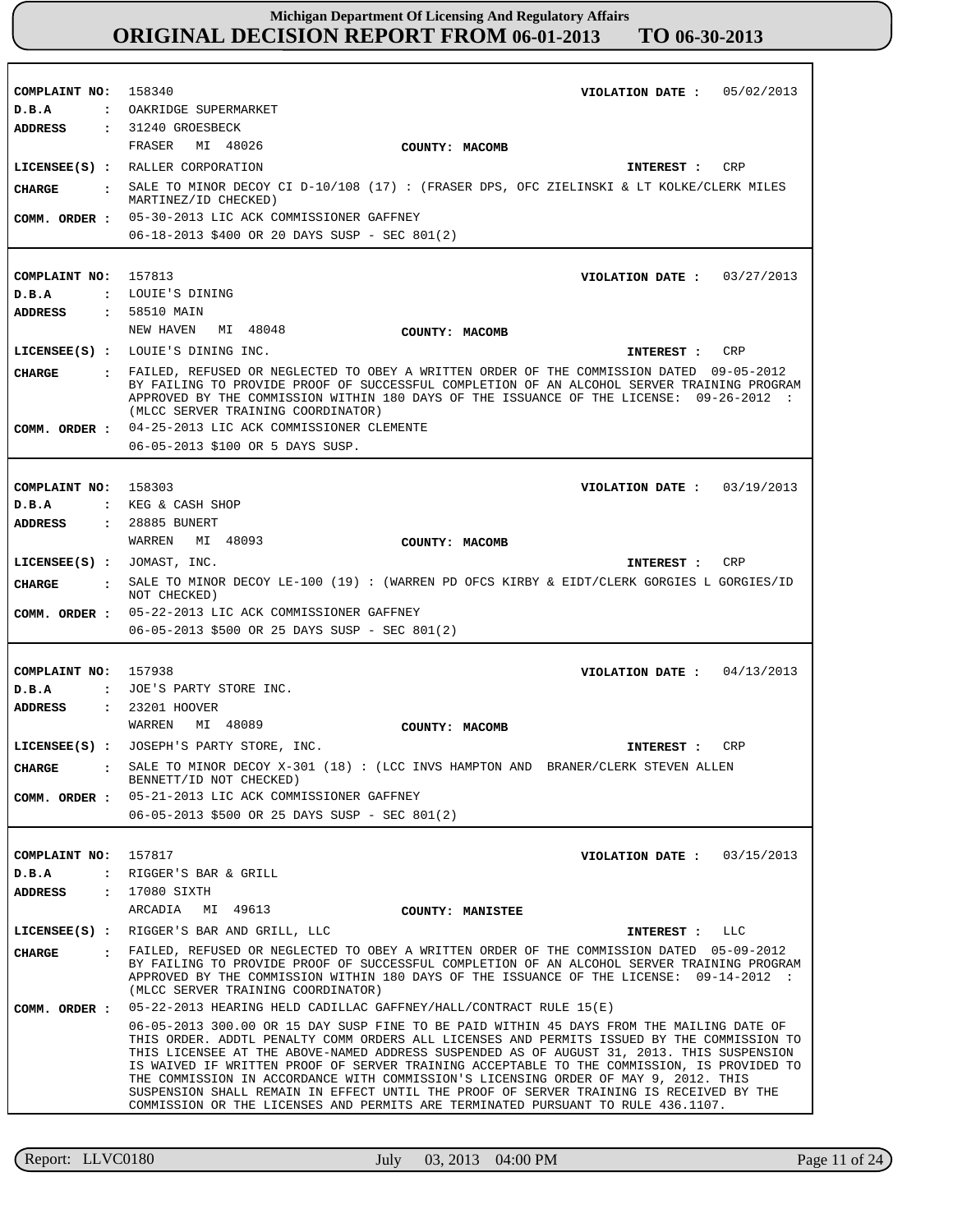| COMPLAINT NO:               | 158559<br>04/03/2013<br>VIOLATION DATE :                                                                                                                                                                                                                                                                                                                                           |
|-----------------------------|------------------------------------------------------------------------------------------------------------------------------------------------------------------------------------------------------------------------------------------------------------------------------------------------------------------------------------------------------------------------------------|
| D.B.A                       | : MIDLAND CENTER FOR THE ARTS                                                                                                                                                                                                                                                                                                                                                      |
| <b>ADDRESS</b>              | : 1801 W ST ANDREWS                                                                                                                                                                                                                                                                                                                                                                |
|                             | MIDLAND MI 48640<br>COUNTY: MIDLAND                                                                                                                                                                                                                                                                                                                                                |
|                             | LICENSEE(S) : CENTER HOSPITALITY, LLC<br>INTEREST : LLC                                                                                                                                                                                                                                                                                                                            |
| <b>CHARGE</b>               | : FAILED, REFUSED OR NEGLECTED TO OBEY A WRITTEN ORDER OF THE COMMISSION DATED 02-29-2012<br>BY FAILING TO PROVIDE PROOF OF SUCCESSFUL COMPLETION OF AN ALCOHOL SERVER TRAINING PROGRAM<br>APPROVED BY THE COMMISSION WITHIN 180 DAYS OF THE ISSUANCE OF THE LICENSE: 10-02-2012 :<br>(MLCC SERVER TRAINING COORDINATOR)<br>COMM. ORDER : 06-10-2013 LIC ACK COMMISSIONER CLEMENTE |
|                             |                                                                                                                                                                                                                                                                                                                                                                                    |
|                             | 06-17-2013 \$50 OR 3 DAYS SUSP.                                                                                                                                                                                                                                                                                                                                                    |
|                             |                                                                                                                                                                                                                                                                                                                                                                                    |
| COMPLAINT NO:               | 158691<br>VIOLATION DATE: $05/15/2013$                                                                                                                                                                                                                                                                                                                                             |
| D.B.A                       | : BENNIGAN'S                                                                                                                                                                                                                                                                                                                                                                       |
| ADDRESS                     | $: 6603$ EASTMAN                                                                                                                                                                                                                                                                                                                                                                   |
|                             | MIDLAND MI 48640<br>COUNTY: MIDLAND                                                                                                                                                                                                                                                                                                                                                |
|                             | LICENSEE(S) : QUICK CASUAL CORPORATION<br>CRP<br>INTEREST :                                                                                                                                                                                                                                                                                                                        |
| <b>CHARGE</b>               | $\cdot$ NSF \$226.38 **NSF PAID 5/24/13**                                                                                                                                                                                                                                                                                                                                          |
|                             | COMM. ORDER : 06-04-2013 LIC ACK COMMISSIONERCLEMENTE                                                                                                                                                                                                                                                                                                                              |
|                             | 06-18-2013 DISMISSED                                                                                                                                                                                                                                                                                                                                                               |
|                             |                                                                                                                                                                                                                                                                                                                                                                                    |
| COMPLAINT NO: 158690        | VIOLATION DATE: $05/15/2013$                                                                                                                                                                                                                                                                                                                                                       |
| D.B.A                       | : BENNIGAN'S                                                                                                                                                                                                                                                                                                                                                                       |
| <b>ADDRESS</b>              | $: 6603$ EASTMAN                                                                                                                                                                                                                                                                                                                                                                   |
|                             | MIDLAND MI 48640<br>COUNTY: MIDLAND                                                                                                                                                                                                                                                                                                                                                |
|                             | LICENSEE(S) : QUICK CASUAL CORPORATION<br><b>CRP</b><br>INTEREST :                                                                                                                                                                                                                                                                                                                 |
| CHARGE                      | : NSF \$234.79 **NSF PAID 5/24/13**                                                                                                                                                                                                                                                                                                                                                |
| COMM. ORDER :               | 06-04-2013 LIC ACK COMMISSIONER                                                                                                                                                                                                                                                                                                                                                    |
|                             | 06-18-2013 DISMISSED                                                                                                                                                                                                                                                                                                                                                               |
|                             |                                                                                                                                                                                                                                                                                                                                                                                    |
| COMPLAINT NO: 157811        | VIOLATION DATE: $03/19/2013$                                                                                                                                                                                                                                                                                                                                                       |
| D.B.A                       | : THE UPTOWN BAR                                                                                                                                                                                                                                                                                                                                                                   |
| <b>ADDRESS</b>              | : 8 W FRONT                                                                                                                                                                                                                                                                                                                                                                        |
|                             | MONROE<br>MI 48161<br>COUNTY: MONROE                                                                                                                                                                                                                                                                                                                                               |
|                             | LICENSEE(S) : LARKIN, LEONARD L<br>GPI<br>INTEREST :                                                                                                                                                                                                                                                                                                                               |
|                             | WROBEL, SANDRA M<br>GPI<br>INTEREST :                                                                                                                                                                                                                                                                                                                                              |
| <b>CHARGE</b>               | . FAILED, REFUSED OR NEGLECTED TO OBEY A WRITTEN ORDER OF THE COMMISSION DATED 08-22-2012<br>BY FAILING TO PROVIDE PROOF OF SUCCESSFUL COMPLETION OF AN ALCOHOL SERVER TRAINING PROGRAM<br>APPROVED BY THE COMMISSION WITHIN 180 DAYS OF THE ISSUANCE OF THE LICENSE: 09-18-2012 :<br>(MLCC SERVER TRAINING COORDINATOR)                                                           |
|                             | COMM. ORDER : 05-02-2013 LIC ACK COMMISSIONER CLEMENTE                                                                                                                                                                                                                                                                                                                             |
|                             | 06-05-2013 \$100 OR 5 DAYS SUSP.                                                                                                                                                                                                                                                                                                                                                   |
|                             |                                                                                                                                                                                                                                                                                                                                                                                    |
| COMPLAINT NO: 158049        | VIOLATION DATE: $04/20/2013$                                                                                                                                                                                                                                                                                                                                                       |
| D.B.A                       | : THE OLD CLOVER BAR                                                                                                                                                                                                                                                                                                                                                               |
| ADDRESS                     | $: 817$ FOREST                                                                                                                                                                                                                                                                                                                                                                     |
|                             | MUSKEGON MI 49442<br>COUNTY: MUSKEGON                                                                                                                                                                                                                                                                                                                                              |
| $LICENSEE(S)$ : GARZA, INC. | INTEREST : CRP                                                                                                                                                                                                                                                                                                                                                                     |
|                             | : SALE TO MINOR DECOY BUSKARD (19) : (MUSKEGON PD OFC LAMSMA AND WILSON/CLERK RONDA VOLK/ID                                                                                                                                                                                                                                                                                        |
| <b>CHARGE</b>               | CHECKED)                                                                                                                                                                                                                                                                                                                                                                           |
|                             | COMM. ORDER : 05-15-2013 LIC ACK COMMISSIONERCLEMENTE                                                                                                                                                                                                                                                                                                                              |
|                             | 06-05-2013 \$800 OR 40 DAYS SUSP - SEC 801(2)                                                                                                                                                                                                                                                                                                                                      |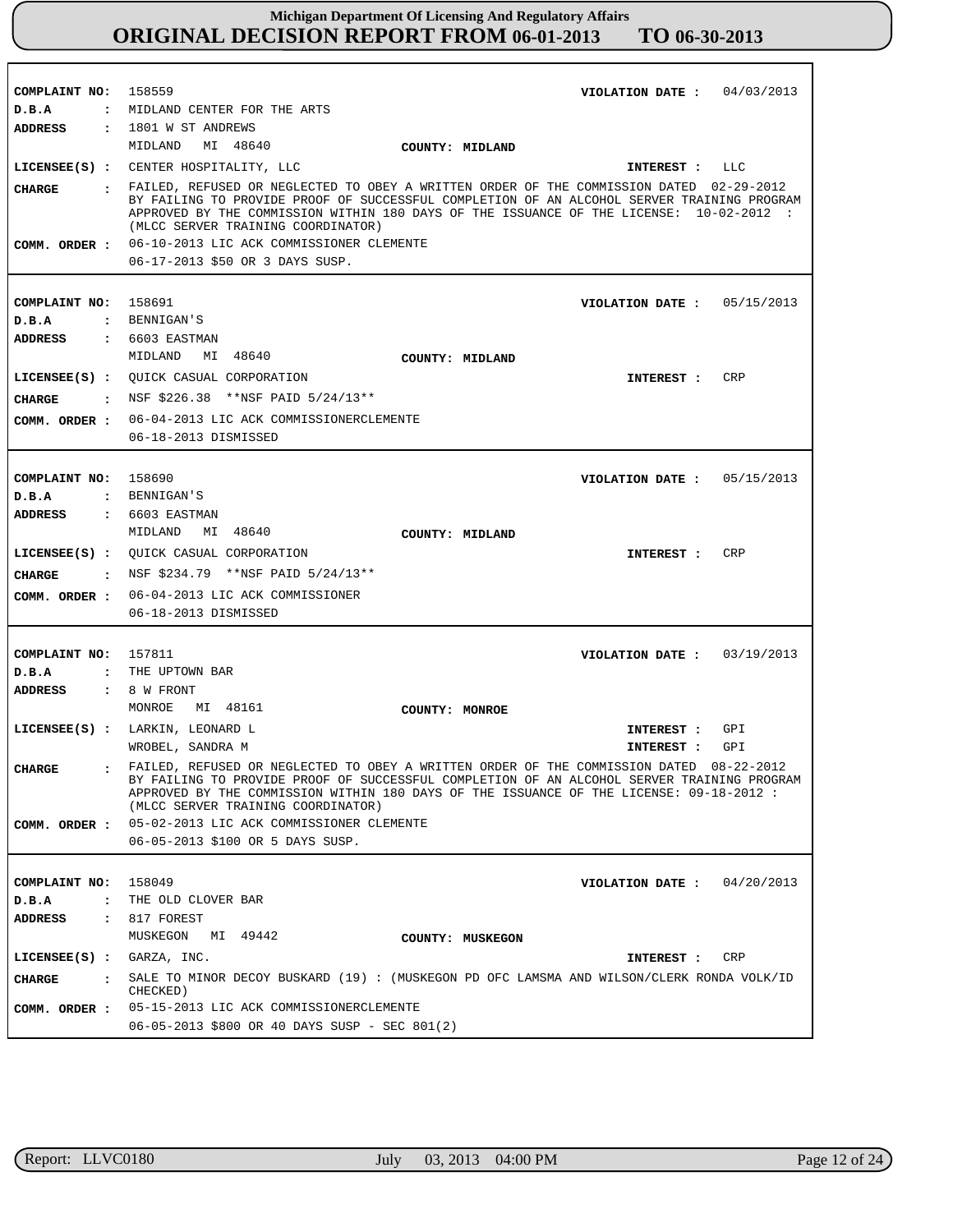| COMPLAINT NO: 158198<br>D.B.A  | VIOLATION DATE: $04/20/2013$<br>$\,$ : RED LOBSTER #6254                                                                                                                                                                                                                                                                                                                                                                                                                                                      |
|--------------------------------|---------------------------------------------------------------------------------------------------------------------------------------------------------------------------------------------------------------------------------------------------------------------------------------------------------------------------------------------------------------------------------------------------------------------------------------------------------------------------------------------------------------|
| ADDRESS                        | : 1681 STERNBERG                                                                                                                                                                                                                                                                                                                                                                                                                                                                                              |
|                                | MUSKEGON MI 49442<br>COUNTY: MUSKEGON                                                                                                                                                                                                                                                                                                                                                                                                                                                                         |
|                                | LICENSEE(S) : GMRI, INC. (A FLORIDA CORPORATION)<br>INTEREST : CRP                                                                                                                                                                                                                                                                                                                                                                                                                                            |
| CIIARGE<br>$\sim$ 100 $\pm$    | SALE TO MINOR - DECOY W/DOB 9/22/94 (18): (FRUITPORT PD-OFC ANDREW HUNT/DECOY/CK KORI ANN<br>MCKEOWN/ID)                                                                                                                                                                                                                                                                                                                                                                                                      |
| COMM. ORDER :                  | 05-17-2013 LIC ACK COMMISSIONER GAFFNEY                                                                                                                                                                                                                                                                                                                                                                                                                                                                       |
|                                | 06-05-2013 \$500, \$100 WAIVED FOR A TOTAL OF \$400 OR 20 DAYS SUSP - SEC 801(2)                                                                                                                                                                                                                                                                                                                                                                                                                              |
|                                |                                                                                                                                                                                                                                                                                                                                                                                                                                                                                                               |
| COMPLAINT NO: 157468           | VIOLATION DATE: $12/09/2012$                                                                                                                                                                                                                                                                                                                                                                                                                                                                                  |
| D.B.A                          | : NUBBY'S LOUNGE                                                                                                                                                                                                                                                                                                                                                                                                                                                                                              |
| ADDRESS                        | $: 604$ E SHERMAN                                                                                                                                                                                                                                                                                                                                                                                                                                                                                             |
|                                | MUSKEGON HEIGHTS MI 49444<br>COUNTY: MUSKEGON                                                                                                                                                                                                                                                                                                                                                                                                                                                                 |
| LICENSE (S) : NUBBY'S, INC.    | CRP<br>INTEREST :                                                                                                                                                                                                                                                                                                                                                                                                                                                                                             |
| CIIARGE                        | ALLOW FIGHTS OR BRAWLS ON THE LICENSED PREMISES: (MLCC ENFORCEMENT-P.BRANDT AND MUSKEGON                                                                                                                                                                                                                                                                                                                                                                                                                      |
|                                | HEIGHTS PD-OFC D. ANDERSON)                                                                                                                                                                                                                                                                                                                                                                                                                                                                                   |
| COMM. ORDER :                  | 05-16-2013 LIC ACK COMMISSIONER GAFFNEY                                                                                                                                                                                                                                                                                                                                                                                                                                                                       |
|                                | 06-05-2013 \$300 OR 15 DAYS SUSP.                                                                                                                                                                                                                                                                                                                                                                                                                                                                             |
|                                |                                                                                                                                                                                                                                                                                                                                                                                                                                                                                                               |
| COMPLAINT NO: 157275           | VIOLATION DATE: $02/03/2013$                                                                                                                                                                                                                                                                                                                                                                                                                                                                                  |
| D.B.A                          | : ORION SPORTS BAR & GRILL                                                                                                                                                                                                                                                                                                                                                                                                                                                                                    |
| ADDRESS                        | : 1172 S LAPEER                                                                                                                                                                                                                                                                                                                                                                                                                                                                                               |
|                                | LAKE ORION MI 48360<br>COUNTY: OAKLAND                                                                                                                                                                                                                                                                                                                                                                                                                                                                        |
| $LICENSEE(S)$ : $K.I.S., INC.$ | CRP<br>INTEREST :                                                                                                                                                                                                                                                                                                                                                                                                                                                                                             |
| CHARGE                         | 1) ALLOWED FIGHTS OR BRAWLS ON PREMISES; 2) ALLOWED THE ANNOYING AND/OR MOLESTING OF A                                                                                                                                                                                                                                                                                                                                                                                                                        |
|                                | CUSTOMER BY ANOTHER CUSTOMER, KAILA NEWCOMB BY KARRIE CALDWELL; 3) ALLOWED THE ANNOYING<br>AND/OR MOLESTING OF A CUSTOMER BY ANOTHER CUSTOMER, KARRIE CALDWELL BY KAILA NEWCOMB:<br>(OAKLAND COUNTY SHERIFF DEPARTMENT-BUHL)                                                                                                                                                                                                                                                                                  |
|                                | COMM. ORDER: 06-18-2013 HEARING HELD SOUTHFIELD GAFFNEY/ASEVEDO/GIBSON ADVISEMENT<br>06-18-2013 DISMISSED WITH PREJUDICE                                                                                                                                                                                                                                                                                                                                                                                      |
|                                |                                                                                                                                                                                                                                                                                                                                                                                                                                                                                                               |
| COMPLAINT NO: 158135           | VIOLATION DATE: $04/17/2013$                                                                                                                                                                                                                                                                                                                                                                                                                                                                                  |
| D.B.A                          | : BREAKTIME BILLIARDS BAR AND GRILL                                                                                                                                                                                                                                                                                                                                                                                                                                                                           |
|                                | <b>ADDRESS : 30770- 30850 BECK</b>                                                                                                                                                                                                                                                                                                                                                                                                                                                                            |
|                                | NOVI MI 48377<br>COUNTY: OAKLAND                                                                                                                                                                                                                                                                                                                                                                                                                                                                              |
|                                | LICENSEE(S) : BREAKTIME BILLIARDS, INC.<br><b>CRP</b><br>INTEREST :                                                                                                                                                                                                                                                                                                                                                                                                                                           |
| CHARGE : NSF \$452.70          |                                                                                                                                                                                                                                                                                                                                                                                                                                                                                                               |
|                                | COMM. ORDER : 05-22-2013 LIC ACK COMMISSIONERCLEMENTE                                                                                                                                                                                                                                                                                                                                                                                                                                                         |
|                                | 06-13-2013 50.00 FURTHER, COMMISSIONER ORDERS THALL ALL LICENSES AND PERMITS ISSUED BY THE<br>COMMISSION TO THIS LICENSEE AT THE ABOVE NAMED LOCATION BE SUSPENDED IF THE ABOVE<br>DISHONORED CHECK, SERVICE CAHRGES AND TOTAL FINE, PREVIOUSLY AND CURRENTLY DUE, ARE NOT<br>PAID WITHIN 45 DAYS FRO THE MAILING DATE OF THIS ORDER. THIS SUSPENSION SHALL REMAIN IN<br>EFFECT UNTIL THE LICENSEE IS IN COMPLIANCE WITH THIS ORDER OR THE LICENSES AND PERMITS ARE<br>TERMINATED, PURSUANT TO RULE 436.1107. |
|                                |                                                                                                                                                                                                                                                                                                                                                                                                                                                                                                               |
| COMPLAINT NO: 157520           | VIOLATION DATE: $02/26/2013$                                                                                                                                                                                                                                                                                                                                                                                                                                                                                  |
| D.B.A                          | : GREENFIELD PARTY SHOPPE                                                                                                                                                                                                                                                                                                                                                                                                                                                                                     |
| ADDRESS                        | : 22883 GREENFIELD                                                                                                                                                                                                                                                                                                                                                                                                                                                                                            |
|                                | SOUTHFIELD MI 48075<br>COUNTY: OAKLAND                                                                                                                                                                                                                                                                                                                                                                                                                                                                        |
| LICENSEE $(S)$ : NALOU L.L.C.  | INTEREST : LLC                                                                                                                                                                                                                                                                                                                                                                                                                                                                                                |
| <b>CHARGE</b>                  | : NSF CHECK \$8249.67 ***NSF PAID 3/26/13***                                                                                                                                                                                                                                                                                                                                                                                                                                                                  |
|                                | COMM. ORDER : 06-18-2013 HEARING HELD SOUTHFIELD GAFFNEY/ASEVEDO/GIBSON NEG SETTLEMENT                                                                                                                                                                                                                                                                                                                                                                                                                        |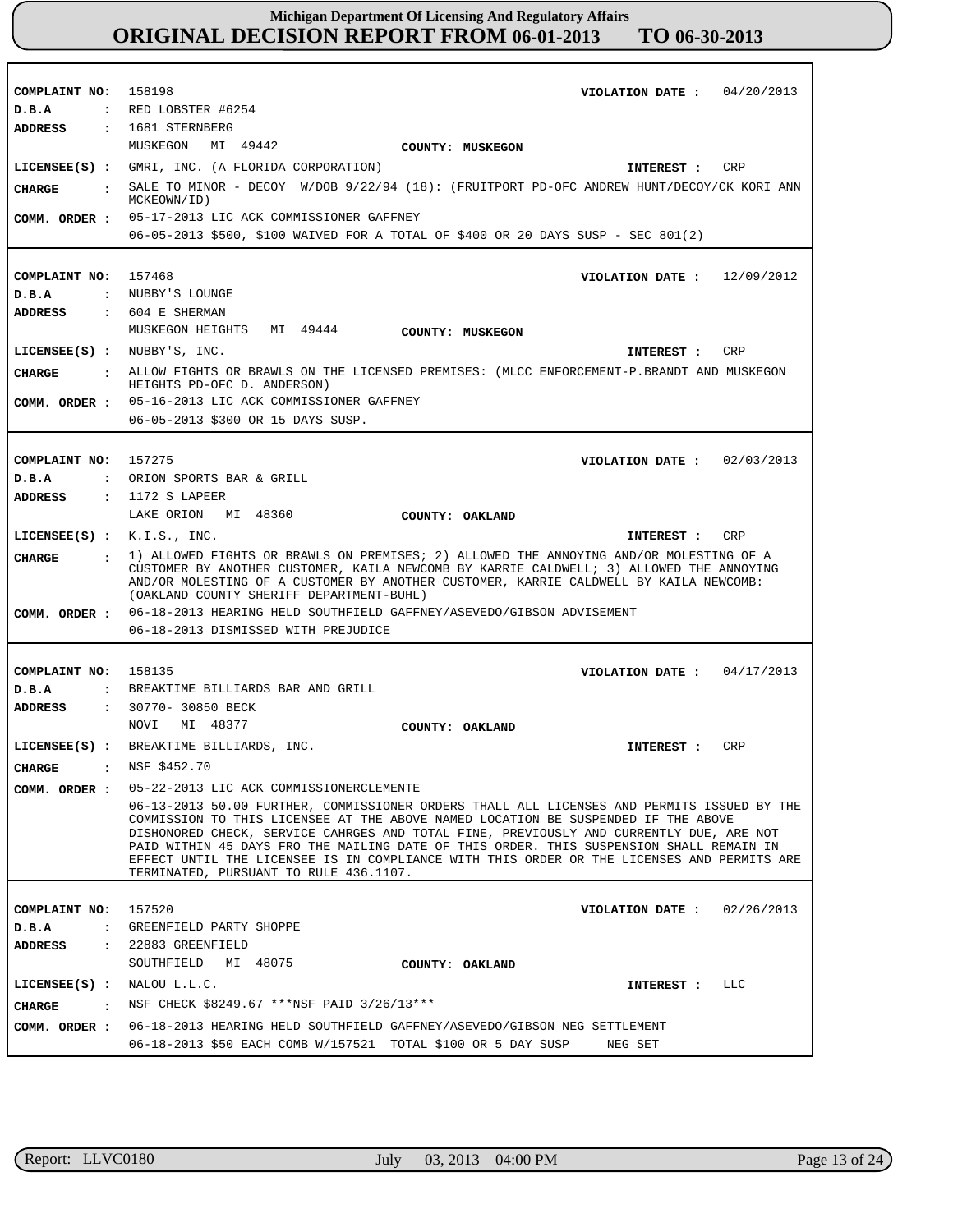**COMPLAINT NO: COMPLAINT NO: COMPLAINT NO:** 157721 157484 157483 **VIOLATION DATE : VIOLATION DATE : VIOLATION DATE :** 03/18/2013 02/27/2013 02/24/2013 **D.B.A : D.B.A : D.B.A :** GREENFIELD PARTY SHOPPE **ADDRESS : ADDRESS : ADDRESS :** 22883 GREENFIELD 336 JOHN R 336 JOHN R SOUTHFIELD MI 48075 TROY MI 48083 TROY MI 48083 06-18-2013 HEARING HELD SOUTHFIELD GAFFNEY/ASEVEDO/GIBSON NEG SETTLEMENT 06-18-2013 \$50 EACH COMB W/157520 TOTAL \$100 OR 5 DAY SUSP NEG SET 05-13-2013 LIC ACK COMMISSIONER GAFFNEY 06-04-2013 1)\$300, 2)\$100, 3)\$100, 4)DISMISSED WITH PREJUDICE, 5)\$300 FOR A TOTAL OF \$800.00. THE COMMISSIONER ALSO ORDERS ALL LICENSES AND PERMITS FOR THIS LICENSEE TO REMAIN IN ESCROW UNTIL ALL OUTSTANDING FINES AND FEES ARE PAID IN FULL OR THE LICENSES AND PERMITS ARE TERMINATED PURSUANT TO THE PROVISION OF ADM RULE 436.1107. THE COMMISSIONER FURTHER WARNS THE LICENSEE THAT FAILURE TO MAKE PAYMENT WITHIN THE TIME ALLOTTED MAY RESULT IN AN ADDITIONAL VIOLATION UNDER ADM RULE 436.1029, WHICH MAY SUBJECT THE LICENSEE TO ADDITIONAL PENALTIES, INCLUDING REVOCATION OF THE LICENSES. 05-14-2013 LIC ACK COMMISSIONER GAFFNEY 06-04-2013 1)\$300, 2-3)\$100 EACH, 4)DISMISSED WITH PREJUDICE FOR A TOTAL OF \$500.00. THE COMMISSIONER ALSO ORDERS ALL LICENSES AND PERMITS FOR THIS LICENSEE TO REMAIN IN ESCROW UNTIL ALL OUTSTANDING FINES AND FEES ARE PAID IN FULL OR THE LICENSES AND PERMITS ARE TERMINATED PURSUANT TO THE PROVISION OF ADM RULE 436.1107. THE COMMISSIONER FURTHER WARNS THE LICENSEE THAT FAILURE TO MAKE PAYMENT WITHIN THE TIME ALLOTTED MAY RESULT IN AN ADDITIONAL VIOLATION UNDER ADM RULE 436.1029, WHICH MAY SUBJECT THE LICENSEE TO ADDITIONAL PENALTIES, INCLUDING REVOCATION OF THE LICENSES **LICENSEE(S) : LICENSEE(S) :** SIMBAD, INC. **LICENSEE(S) :** SIMBAD, INC. NALOU L.L.C. LLC CRP CRP **CHARGE : CHARGE : CHARGE :** NSF CHECK \$4680.54 \*\*\*NSF PAID 4/8/13\*\*\* 1) SOLD OR FURNISHED ALCOHOL TO UNIDENTIFIED PATRONS BETWEEN 2:00AM AND 7:00AM; 2) PERMITTED CONSUMPTION OF ALCOHOL BY UNIDENTIFIED PATRONS BETWEEN 2:30 AM AND 7:00 AM; 3) PERMITTED LICENSED PREMISES TO BE OCCUPIED BY PERSONS OTHER THAN LICENSEE OR THE LICENSEE'S WORKING, BONA-FIDE EMPLOYEE(S), UNIDENTIFIED PATRONS BETWEEN 2:30 AM AND 7:00 AM; 4) LABIB YALDA, THE CLERK, SERVANT AGENT, OR EMPLOYEE ENGAGED IN ILLEGAL OCCUPATION OR ACT, SPECIFICALLY: PERMITTED OR ALLOWED SMOKING IN A PROHIBITED AREA; 5) FAILED TO COOPERATE AND/OR OBSTRUCTED LAW ENFORCEMENT IN THE COURSE OF INSPECTING OR INVESTIGATING LICENSED PREMISES, WHILE ENFORCING MICHIGAN LIQUOR CONTROL CODE: (TROY PD-D. DREWAK, S. BRAZEL AND D. CAMPBELL) 1) SOLD OR FURNISHED ALCOHOL TO UNIDENTIFIED PATRONS ON SUNDAY BETWEEN 2:00AM AND 12:00 NOON; 2) PERMITTED CONSUMPTION OF ALCOHOL BETWEENN 2:30 AM AND 12:00 NOON ON SUNDAY; 3) PERMITTED LICENSED PREMISES TO BE OCCUPIED BY PERSONS OTHER THAT LICENSEE OR THE LICENSEE'S WORKING, BONA-FIDE EMPLOYEE(S), UNIDENTIFIED PATRONS BETWEEN 2:30 AM AND 12:00 NOON ON SUNDAY; 4) LABIB YALDA, THE CLERK, SERVANT AGENT, OR EMPLOYEE ENGAGED IN ILLEGAL OCCUPATION OR ACT, SPECIFICALLY: PERMITTED OR ALLOWED SMOKING IN A PROHIBITED AREA : (TROY POLICE DEPARTMENT-D. DREWAK AND JONES) **INTEREST : INTEREST : INTEREST : COMM. ORDER : COMM. ORDER : COMM. ORDER : COUNTY: OAKLAND COUNTY: OAKLAND COUNTY: OAKLAND**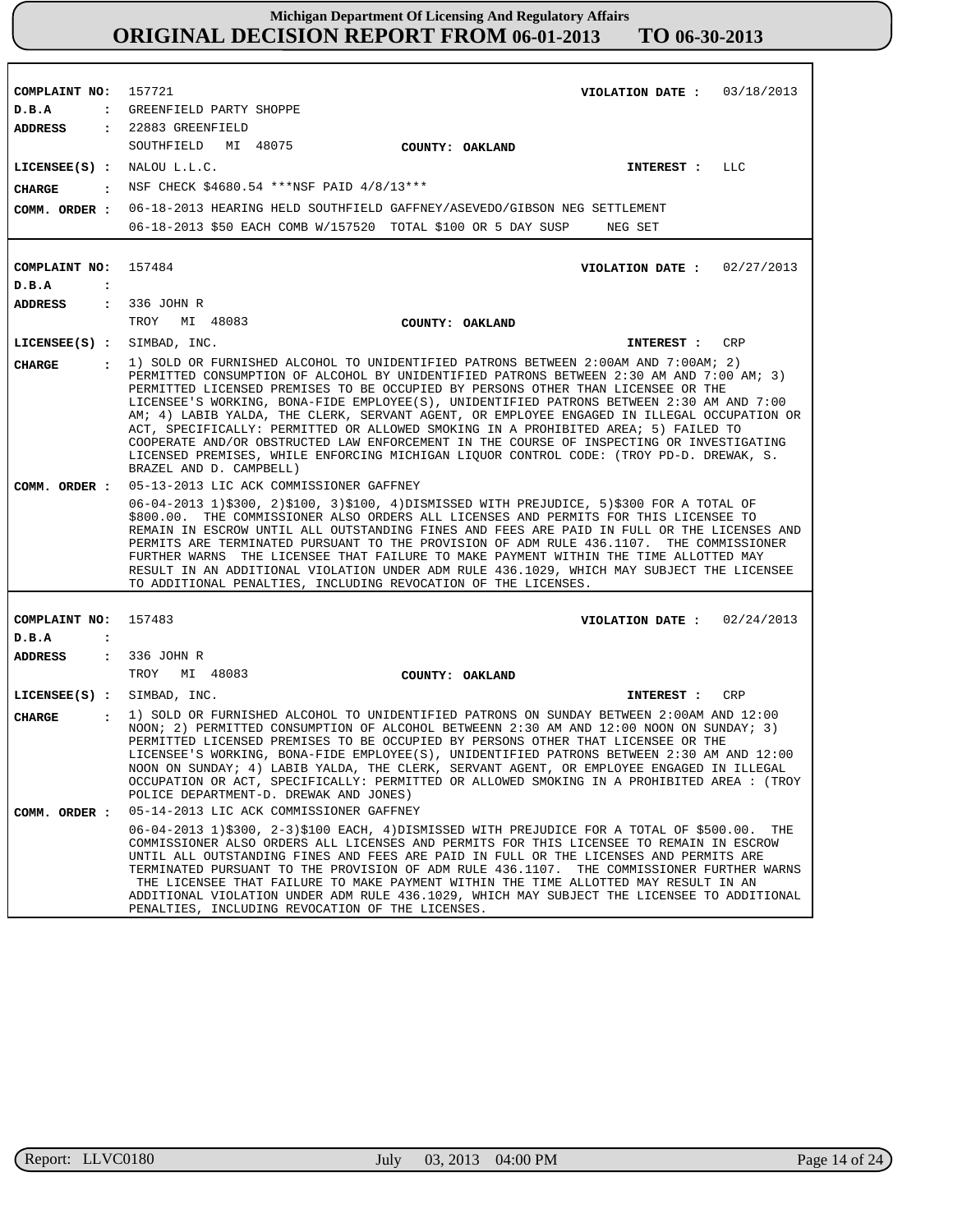| COMPLAINT NO:                 | VIOLATION DATE : $04/30/2013$<br>158322                                                                                                                                                                                                                                                                                                                                                                                                                                                                                                                                                                                                                                                                                                                |
|-------------------------------|--------------------------------------------------------------------------------------------------------------------------------------------------------------------------------------------------------------------------------------------------------------------------------------------------------------------------------------------------------------------------------------------------------------------------------------------------------------------------------------------------------------------------------------------------------------------------------------------------------------------------------------------------------------------------------------------------------------------------------------------------------|
| D.B.A                         | : HOT ROCK PIZZA                                                                                                                                                                                                                                                                                                                                                                                                                                                                                                                                                                                                                                                                                                                                       |
| ADDRESS                       | : 1893 E BIG BEAVER                                                                                                                                                                                                                                                                                                                                                                                                                                                                                                                                                                                                                                                                                                                                    |
|                               | TROY MI 48083<br>COUNTY: OAKLAND                                                                                                                                                                                                                                                                                                                                                                                                                                                                                                                                                                                                                                                                                                                       |
|                               | LICENSEE(S) : HOT ROCK PIZZA, LLC<br>INTEREST : LLC                                                                                                                                                                                                                                                                                                                                                                                                                                                                                                                                                                                                                                                                                                    |
| <b>CHARGE</b><br>$\mathbf{r}$ | 1) SOLD OR TRANSFERRED LICENSE OR AN INTEREST IN LICENSE TO MUSES TAVERNA, LLC WITHOUT<br>PRIOR APPROVAL FROM MLCC; 2) ALLOWED MUSES TAVERNA, LLC, WHOSE NAME DOES NOT APPEAR ON<br>LICENSE, TO DERIVE USE OR BENEFIT; 3) LEASED, SOLD OR TRANSFERRED POSSESSION OF A PORTION<br>OF LICENSED PREMISES WITHOUT PRIOR WRITTEN APPROVAL FROM MLCC; 4) OBTAINED A LICENSE IN<br>ITS NAME FOR THE USE OR BENEFIT OF MUSES TAVERNA, LLC, WHOSE NAME DOES NOT APPEAR ON<br>LICENSE : (LCC INV JENSEN)                                                                                                                                                                                                                                                         |
| COMM. ORDER :                 | 05-31-2013 LIC ACK COMMISSIONER GAFFNEY                                                                                                                                                                                                                                                                                                                                                                                                                                                                                                                                                                                                                                                                                                                |
|                               | 06-04-2013 200.00 FOR CHARGE 1 AND 100 EACH FOR CHARGE NOS. 2, 3 AND 4 TOTAL 500.00 OR 25<br>DAY SUSPENSION TOTAL FINE TO BE PAID WITHIN 45 DAYS FROM THE MAILING DATE OF THIS ORDER.<br>ADDTL PENALTY COMM ORDERS THE LICENSEE ASSUMES PROPRIETARY CONTROL OR TRANSFERS OWNERSHIP<br>TO A PERSON APPROVED BY THE MLCC PRIOR TO AUGUST 26, 2013, THE COMMISSIONER ORDERS ALL<br>LICENSES AND PERMITS ISSUED TO THIS LICENSEE AT THE ABOVE NAMED ADDRESS SUSPENDEND. IF<br>EFFECTUATED, THIS SUSPENSION SHALL REMAIN IN EFFECT UNTIL THE LICENSEE WITHER ASSUMES<br>PROPRIETARY CONTROL, TRANSFERS OWNERSHIP TO AN MLCC APPROVED PERSON, OR UNTIL THE SUBJECT<br>LICENSES AND PERMITS TERMINATE UNDER THE PROVISIONS OF ADMINISTRATIVE RULE R 436.1107. |
|                               |                                                                                                                                                                                                                                                                                                                                                                                                                                                                                                                                                                                                                                                                                                                                                        |
| COMPLAINT NO:                 | 158399<br>VIOLATION DATE : $11/03/2012$                                                                                                                                                                                                                                                                                                                                                                                                                                                                                                                                                                                                                                                                                                                |
| D.B.A                         | : BP GAS STATION                                                                                                                                                                                                                                                                                                                                                                                                                                                                                                                                                                                                                                                                                                                                       |
| <b>ADDRESS</b>                | : 7400 FARMINGTON<br>WEST BLOOMFIELD<br>MI 48322                                                                                                                                                                                                                                                                                                                                                                                                                                                                                                                                                                                                                                                                                                       |
|                               | COUNTY: OAKLAND                                                                                                                                                                                                                                                                                                                                                                                                                                                                                                                                                                                                                                                                                                                                        |
|                               | LICENSE (S) : BARBAT BPA, INC.<br>CRP<br><b>INTEREST :</b>                                                                                                                                                                                                                                                                                                                                                                                                                                                                                                                                                                                                                                                                                             |
| CHARGE                        | : SALE TO MINOR DECOY X-211 (20) : (LCC INVS ANDERSON & JEFFERSON/CLERK SABENDRA JOSHI/ ID<br>NOT CHECKED)                                                                                                                                                                                                                                                                                                                                                                                                                                                                                                                                                                                                                                             |
|                               | COMM. ORDER : 05-29-2013 LIC ACK COMMISSIONER GAFFNEY<br>$06-18-2013$ \$500 OR 25 SUSP - SEC 801(2)                                                                                                                                                                                                                                                                                                                                                                                                                                                                                                                                                                                                                                                    |
|                               |                                                                                                                                                                                                                                                                                                                                                                                                                                                                                                                                                                                                                                                                                                                                                        |
| COMPLAINT NO:                 | 157822<br>VIOLATION DATE: $03/20/2013$                                                                                                                                                                                                                                                                                                                                                                                                                                                                                                                                                                                                                                                                                                                 |
| D.B.A<br>$\ddot{\phantom{a}}$ | DON LUIS AUTHENTIC MEXICAN GRILL & BAR                                                                                                                                                                                                                                                                                                                                                                                                                                                                                                                                                                                                                                                                                                                 |
| <b>ADDRESS</b>                | : BEACON SQUARE SHOPPING CENTER 422 N BEACON                                                                                                                                                                                                                                                                                                                                                                                                                                                                                                                                                                                                                                                                                                           |
|                               | GRAND HAVEN<br>MI 49417<br>COUNTY: OTTAWA                                                                                                                                                                                                                                                                                                                                                                                                                                                                                                                                                                                                                                                                                                              |
|                               | $LICENSEE(S)$ : DON LUIS, INC.<br>INTEREST :<br>CRP                                                                                                                                                                                                                                                                                                                                                                                                                                                                                                                                                                                                                                                                                                    |
| <b>CHARGE</b>                 | : FAILED, REFUSED OR NEGLECTED TO OBEY A WRITTEN ORDER OF THE COMMISSION DATED 08-29-2012<br>BY FAILING TO PROVIDE PROOF OF SUCCESSFUL COMPLETION OF AN ALCOHOL SERVER TRAINING PROGRAM<br>APPROVED BY THE COMMISSION WITHIN 180 DAYS OF THE ISSUANCE OF THE LICENSE: 09-19-2012 :<br>(MLCC SERVER TRAINING COORDINATOR)                                                                                                                                                                                                                                                                                                                                                                                                                               |
| COMM. ORDER :                 | 04-26-2013 LIC ACK COMMISSIONER CLEMENTE                                                                                                                                                                                                                                                                                                                                                                                                                                                                                                                                                                                                                                                                                                               |
|                               | 06-05-2013 \$50 OR 3 DAYS SUSP.                                                                                                                                                                                                                                                                                                                                                                                                                                                                                                                                                                                                                                                                                                                        |
|                               |                                                                                                                                                                                                                                                                                                                                                                                                                                                                                                                                                                                                                                                                                                                                                        |
| COMPLAINT NO:                 | 158140<br>04/23/2013<br>VIOLATION DATE :                                                                                                                                                                                                                                                                                                                                                                                                                                                                                                                                                                                                                                                                                                               |
| D.B.A<br>$\ddot{\phantom{a}}$ | EXIT RESTAURANT                                                                                                                                                                                                                                                                                                                                                                                                                                                                                                                                                                                                                                                                                                                                        |
| ADDRESS                       | 9143 E BIRCH RUN<br>$\mathbf{r}$                                                                                                                                                                                                                                                                                                                                                                                                                                                                                                                                                                                                                                                                                                                       |
|                               | BIRCH RUN<br>MI 48415<br>COUNTY: SAGINAW                                                                                                                                                                                                                                                                                                                                                                                                                                                                                                                                                                                                                                                                                                               |
| $LICENSEE(S)$ :               | EXIT RESTAURANT INC.<br>CRP<br>INTEREST :                                                                                                                                                                                                                                                                                                                                                                                                                                                                                                                                                                                                                                                                                                              |
| CHARGE<br>$\cdot$             | SALE TO MINOR - DECOY CI#13-10 W/ DOB 11/23/94 (18): (SAGINAW CO SHERIFF - DEPUTIES KOLB &<br>SWALWELL/DECOY/CK EMILY COGGINS/ID CHECKED PER DET. KOLB ON 5-6-2013)                                                                                                                                                                                                                                                                                                                                                                                                                                                                                                                                                                                    |
| COMM. ORDER :                 | 05-17-2013 LIC ACK COMMISSIONERCLEMENTE                                                                                                                                                                                                                                                                                                                                                                                                                                                                                                                                                                                                                                                                                                                |
|                               | 06-03-2013 \$500 OR 25 DAYS SUSP - SEC 801(2)                                                                                                                                                                                                                                                                                                                                                                                                                                                                                                                                                                                                                                                                                                          |

п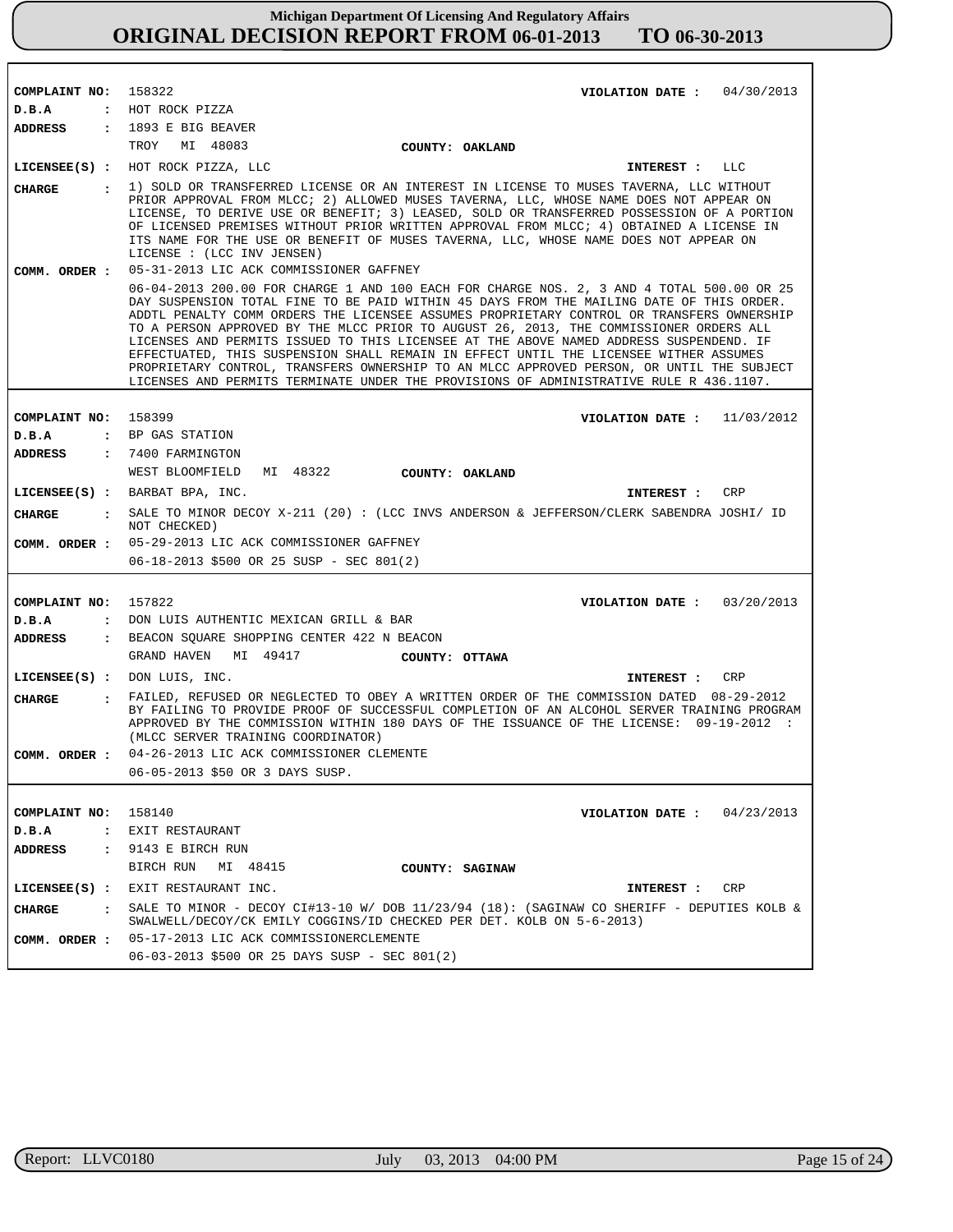| COMPLAINT NO: 158077<br>D.B.A<br>ADDRESS                   | VIOLATION DATE: $04/12/2013$<br>: TODD'S BAR<br>$: 5346$ DIXIE                                |
|------------------------------------------------------------|-----------------------------------------------------------------------------------------------|
|                                                            | SAGINAW MI 48601<br>COUNTY: SAGINAW                                                           |
|                                                            | LICENSEE $(S)$ : 5346 DIXIE, INC.<br>INTEREST :<br>CRP                                        |
| <b>CHARGE</b><br>$\ddot{\cdot}$                            | PURCHASED DURING FEBRUAY 2013 MORE THAN 9 LITERS OF SPIRITS FROM LIQUOR KING : (LCC INV       |
|                                                            | BANCHARD)                                                                                     |
| COMM. ORDER :                                              | 05-21-2013 LIC ACK COMMISSIONER GAFFNEY                                                       |
|                                                            | 06-05-2013 \$100 OR 5 DAYS SUSP.                                                              |
|                                                            |                                                                                               |
| COMPLAINT NO: 158054                                       | VIOLATION DATE: $04/16/2013$<br>: BAYWOOD LOUNGE                                              |
| D.B.A<br>ADDRESS                                           | : 2734 BAY                                                                                    |
|                                                            | SAGINAW MI 48603<br>COUNTY: SAGINAW                                                           |
| LICENSEE $(S)$ : O'MIPA, INC.                              | CRP<br>INTEREST :                                                                             |
|                                                            | SALE TO MINOR DECOY LAN-302 (18) : (LCC INVS BLANCHARD & HINTZ/CLERK TERESA LYNN WARD/ID      |
| <b>CHARGE</b><br>$\ddot{\cdot}$                            | NOT CHECKED)                                                                                  |
|                                                            | COMM. ORDER : 05-16-2013 LIC ACK COMMISSIONERCLEMENTE                                         |
|                                                            | 06-05-2013 \$400, \$100 WAIVED FOR A TOTAL OF \$300 OR 15 DAYS SUSP.                          |
|                                                            |                                                                                               |
| COMPLAINT NO: 158693                                       | 05/14/2013<br>VIOLATION DATE :                                                                |
| D.B.A                                                      | : BENNIGAN'S                                                                                  |
| <b>ADDRESS</b>                                             | : 3095 TITTABAWASSEE                                                                          |
|                                                            | MI 48604<br>SAGINAW<br>COUNTY: SAGINAW                                                        |
|                                                            | LICENSEE(S) : QUICK CASUAL CORPORATION<br><b>CRP</b><br>INTEREST :                            |
| CHARGE<br>$\sim$ $\sim$ $\sim$ $\sim$ $\sim$ $\sim$ $\sim$ | NSF \$74.37 ** NSF PAID 5/24/13**                                                             |
| COMM. ORDER :                                              | 06-04-2013 LIC ACK COMMISSIONERCLEMENTE                                                       |
|                                                            | 06-18-2013 DISMISSED                                                                          |
|                                                            |                                                                                               |
| COMPLAINT NO:                                              | 158689<br>05/15/2013<br>VIOLATION DATE :                                                      |
| D.B.A                                                      | : BENNIGAN'S                                                                                  |
| ADDRESS                                                    | : 3095 TITTABAWASSEE<br>SAGINAW<br>MI 48604<br>COUNTY: SAGINAW                                |
|                                                            | CRP                                                                                           |
|                                                            | LICENSEE(S) : QUICK CASUAL CORPORATION<br>INTEREST :<br>: NSF \$266.47 **NSF PAID $5/24/13**$ |
| <b>CHARGE</b>                                              |                                                                                               |
| COMM. ORDER :                                              | 06-04-2013 LIC ACK COMMISSIONERCLEMENTE                                                       |
|                                                            | 06-18-2013 DISMISSED                                                                          |
|                                                            | 158199                                                                                        |
| COMPLAINT NO:<br>D.B.A<br>$\ddot{\phantom{a}}$             | 04/20/2013<br>VIOLATION DATE :<br>WHITE'S BAR                                                 |
| ADDRESS<br>$\ddot{\phantom{a}}$                            | 2609 STATE                                                                                    |
|                                                            | SAGINAW<br>MI 48602<br>COUNTY: SAGINAW                                                        |
| LICENSEE(S) :                                              | WHITE'S BAR, INC.<br>CRP<br>INTEREST :                                                        |
|                                                            | 1-2) SALE TO MINORS - CI#13-11 W/DOB $6/27/95$ (17) & CI#13-08 W/DOB $4/9/93$ (20): (SAGINAW  |
| <b>CHARGE</b><br>$\cdot$                                   | COUNTY SHERIFF-SGT. MIGUEL GOMEZ & DET DVORAK/DECOYS/CK VICKIE LEE BRADY/NO ID)               |
| COMM. ORDER :                                              | 05-16-2013 LIC ACK COMMISSIONERCLEMENTE                                                       |
|                                                            | 06-05-2013 1-2)\$300 EACH FOR A TOTAL OF \$600 OR 30 DAYS SUSP.                               |

٦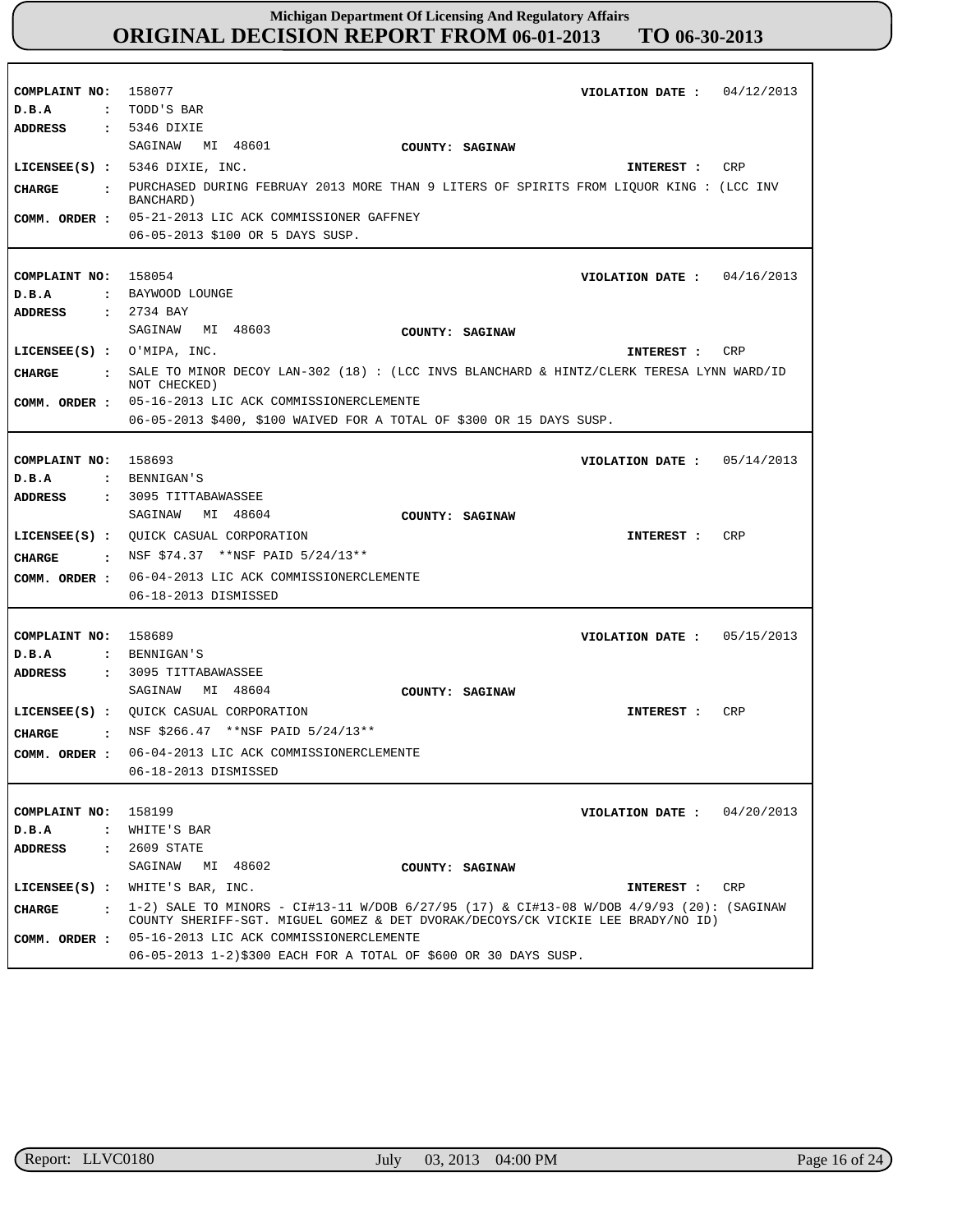| COMPLAINT NO: 158200                   |                                                                                                                                                                                                                                                                                                                                                                                                                                                                                                                                                                                                                                                                                                                                                                                                                                                                    |               |
|----------------------------------------|--------------------------------------------------------------------------------------------------------------------------------------------------------------------------------------------------------------------------------------------------------------------------------------------------------------------------------------------------------------------------------------------------------------------------------------------------------------------------------------------------------------------------------------------------------------------------------------------------------------------------------------------------------------------------------------------------------------------------------------------------------------------------------------------------------------------------------------------------------------------|---------------|
| D.B.A                                  | VIOLATION DATE: $04/20/2013$<br>: GENESEE MARKET                                                                                                                                                                                                                                                                                                                                                                                                                                                                                                                                                                                                                                                                                                                                                                                                                   |               |
| <b>ADDRESS</b>                         | $: 1115$ W GENESEE                                                                                                                                                                                                                                                                                                                                                                                                                                                                                                                                                                                                                                                                                                                                                                                                                                                 |               |
|                                        | SAGINAW MI 48602<br>COUNTY: SAGINAW                                                                                                                                                                                                                                                                                                                                                                                                                                                                                                                                                                                                                                                                                                                                                                                                                                |               |
| $LICENSEE(S)$ : DALER, INC.            | CRP<br>INTEREST :                                                                                                                                                                                                                                                                                                                                                                                                                                                                                                                                                                                                                                                                                                                                                                                                                                                  |               |
| <b>CHARGE</b>                          | : GURWINDER SINGH, EMPLOYEE, ENGAGED IN AN ILLEGAL OCCUPATION OR ILLEGAL ACT UPON THE LIC'D                                                                                                                                                                                                                                                                                                                                                                                                                                                                                                                                                                                                                                                                                                                                                                        |               |
|                                        | PREMISES, SPECIFICALLY: FURNISHED TOBACCO TO A MINOR IN VIOLATION OF MCL 722.641: (SAGINAW<br>COUNTY SHERIFF-SGT. MIGUEL GOMEZ & DET. HEATHER DVORAK/DECOY CI 13-11 W/DOB 6/27/95 (17))                                                                                                                                                                                                                                                                                                                                                                                                                                                                                                                                                                                                                                                                            |               |
| COMM. ORDER :                          | 05-23-2013 LIC ACK COMMISSIONERCLEMENTE                                                                                                                                                                                                                                                                                                                                                                                                                                                                                                                                                                                                                                                                                                                                                                                                                            |               |
|                                        | 06-13-2013 \$100 OR 5 DAYS SUSP.                                                                                                                                                                                                                                                                                                                                                                                                                                                                                                                                                                                                                                                                                                                                                                                                                                   |               |
|                                        |                                                                                                                                                                                                                                                                                                                                                                                                                                                                                                                                                                                                                                                                                                                                                                                                                                                                    |               |
| COMPLAINT NO:                          | 157479<br>VIOLATION DATE: $01/21/2011$                                                                                                                                                                                                                                                                                                                                                                                                                                                                                                                                                                                                                                                                                                                                                                                                                             |               |
| D.B.A                                  | : FINE FOOD & SPIRITS                                                                                                                                                                                                                                                                                                                                                                                                                                                                                                                                                                                                                                                                                                                                                                                                                                              |               |
| <b>ADDRESS</b>                         | $: 220$ W CHICAGO                                                                                                                                                                                                                                                                                                                                                                                                                                                                                                                                                                                                                                                                                                                                                                                                                                                  |               |
|                                        | STURGIS MI 49091<br>COUNTY: ST JOSEPH                                                                                                                                                                                                                                                                                                                                                                                                                                                                                                                                                                                                                                                                                                                                                                                                                              |               |
|                                        | LICENSEE(S) : BOUNDARY WATERS COFFEE & CAFE' LLC<br>INTEREST : LLC                                                                                                                                                                                                                                                                                                                                                                                                                                                                                                                                                                                                                                                                                                                                                                                                 |               |
| <b>CHARGE</b>                          | : MADE A FALSE OR FRAUDULENT ORAL AND WRITTEN STATEMENT TO MLCC, SPECIFICALLY: THE LICENSEE                                                                                                                                                                                                                                                                                                                                                                                                                                                                                                                                                                                                                                                                                                                                                                        |               |
|                                        | HAS NEVER BEEN ARRESTED, WHICH STATEMENT WAS MADE FOR THE PURPOSE OF INDUCING MLCC TO ACT,<br>OR REFRAIN FROM TAKING ACTION, OR TO ENABLE OR ASSIST A PERSON, JOHN HEINRICH FARRAND IN<br>EVADING THE PROVISIONS OF THE MLCC : (INV'S REEDER AND SCHMIDT)<br>COMM. ORDER : 06-06-2013 HEARING HELD KALAMAZOO GAFFNEY/HALL/DECLERCQ ADVISEMENT                                                                                                                                                                                                                                                                                                                                                                                                                                                                                                                      |               |
|                                        | 06-18-2013 COMMISSIONER WARNS THE LICENSEE THAT THE MICHIGAN CONTROL CODE IS STRICTLY                                                                                                                                                                                                                                                                                                                                                                                                                                                                                                                                                                                                                                                                                                                                                                              |               |
|                                        | ENFORCED.                                                                                                                                                                                                                                                                                                                                                                                                                                                                                                                                                                                                                                                                                                                                                                                                                                                          |               |
| COMPLAINT NO: 157480                   | VIOLATION DATE: $02/25/2013$                                                                                                                                                                                                                                                                                                                                                                                                                                                                                                                                                                                                                                                                                                                                                                                                                                       |               |
| D.B.A                                  | : LA ESPERANZA                                                                                                                                                                                                                                                                                                                                                                                                                                                                                                                                                                                                                                                                                                                                                                                                                                                     |               |
| ADDRESS                                | : 300 N CENTERVILLE                                                                                                                                                                                                                                                                                                                                                                                                                                                                                                                                                                                                                                                                                                                                                                                                                                                |               |
|                                        | STURGIS MI 49091<br>COUNTY: ST JOSEPH                                                                                                                                                                                                                                                                                                                                                                                                                                                                                                                                                                                                                                                                                                                                                                                                                              |               |
|                                        | LICENSEE(S) : LA ESPERANZA, INC.<br>CRP<br><b>INTEREST :</b>                                                                                                                                                                                                                                                                                                                                                                                                                                                                                                                                                                                                                                                                                                                                                                                                       |               |
| CHARGE<br>$\mathbf{r}$                 | 1) ADDED SPACE TO PHYSICAL STRUCTURE OF PREMISES WITHOUT PRIOR WRITTEN APPROVAL OF MLCC;                                                                                                                                                                                                                                                                                                                                                                                                                                                                                                                                                                                                                                                                                                                                                                           |               |
|                                        | 2) CHANGED NATURE OF BUSINESS FOR WHICH LICENSE WAS ISSUED BY ADDING RESTAURANT SEATING<br>WITHOUT PRIOR WRITTEN APPROVAL OF MLCC; 3) ALLOWED UNLAWFUL GAMBLING DEVICES, NAMELY A<br>TROPICAL TREASURE QUARTER-PUSH MACHINE; 4) ALLOWED UNLAWFUL GAMBLING WITH A TROPICAL<br>TREASURE QUARTER-PUSH MACHINE :<br>(MLCC ENFORCEMENT-K. COX/J. REEDER)                                                                                                                                                                                                                                                                                                                                                                                                                                                                                                                |               |
| COMM. ORDER :                          | 06-06-2013 HEARING HELD KALAMAZOO GAFFNEY/HALL/DECLERCQ NEG SETTLEMENT                                                                                                                                                                                                                                                                                                                                                                                                                                                                                                                                                                                                                                                                                                                                                                                             |               |
|                                        | 06-28-2013 100.00 EACH FOR CHARGES NOS 1 AND 2; AND 250 EACH FOR CHARGE 3 AND 4 TOTAL<br>700.00 OR 35 DAY SUSP, FINE TO BE PAID WITHIN 45 DAYS FROM THE MAILING DATE OF THIS ORDER.<br>ADDTL PENALTY COMM ORDERS ALL LICENSES AND PERMITS ISSUED BY THE COMM TO THIS LICENSEE AT<br>THE ABOVE NAMED ADDRESS BE SUSPENDEND AS OF DECEMBER 31, 2013, WITH THIS SUSPENSION BEING<br>WAIVED IF THE LICENSEE OBTAINS COMMISSION APPROVAL FOR THE SPACE THAT WAS ADDED AND THE<br>NATURE OF THE BUSINESS WAS CHANGED PREVIOUSLY, WITHOUT PRIOR COMMISSION APPROVAL; OR<br>ALTERNATIVELY SOME OTHER RESOLUTION TO THE ABOVE CHARGES IS REACHED WITH COMMISSION<br>APPROVAL. THIS SUSPENSION SHALL REMAIN IN EFFECT UNTIL SUCH TIME AS THE REQUIRED APPROVALS<br>ARE OBTAINED FROM THE COMMISSION OR THE LICENSES AND PERMITS ARE TERMINATED PURUSANT TO<br>RULE 436.1107. |               |
| COMPLAINT NO:                          | 158562<br>04/11/2013<br>VIOLATION DATE :                                                                                                                                                                                                                                                                                                                                                                                                                                                                                                                                                                                                                                                                                                                                                                                                                           |               |
| D.B.A<br>$\ddot{\cdot}$                | WHEATY'S PUB                                                                                                                                                                                                                                                                                                                                                                                                                                                                                                                                                                                                                                                                                                                                                                                                                                                       |               |
| <b>ADDRESS</b><br>$\ddot{\phantom{a}}$ | 204 S CEDAR                                                                                                                                                                                                                                                                                                                                                                                                                                                                                                                                                                                                                                                                                                                                                                                                                                                        |               |
|                                        | MANISTIQUE<br>MI 49854<br>COUNTY: SCHOOLCRAFT                                                                                                                                                                                                                                                                                                                                                                                                                                                                                                                                                                                                                                                                                                                                                                                                                      |               |
| $LICENSEE(S)$ :                        | WHEATY'S PUB, LLC<br>LLC<br>INTEREST :                                                                                                                                                                                                                                                                                                                                                                                                                                                                                                                                                                                                                                                                                                                                                                                                                             |               |
| <b>CHARGE</b><br>$\cdot$               | FAILED, REFUSED OR NEGLECTED TO OBEY A WRITTEN ORDER OF THE COMMISSION DATED 09-26-2012                                                                                                                                                                                                                                                                                                                                                                                                                                                                                                                                                                                                                                                                                                                                                                            |               |
|                                        | BY FAILING TO PROVIDE PROOF OF SUCCESSFUL COMPLETION OF AN ALCOHOL SERVER TRAINING PROGRAM<br>APPROVED BY THE COMMISSION WITHIN 180 DAYS OF THE ISSUANCE OF THE LICENSE: 10-10-2012 :<br>(MLCC SERVER TRAINING COORDINATOR)                                                                                                                                                                                                                                                                                                                                                                                                                                                                                                                                                                                                                                        |               |
| COMM. ORDER :                          | 05-23-2013 LIC ACK COMMISSIONER CLEMENTE                                                                                                                                                                                                                                                                                                                                                                                                                                                                                                                                                                                                                                                                                                                                                                                                                           |               |
|                                        | 06-05-2013 200.00 OR 10 DAY SUSP FINE TO BE PAID WITHIN 45 DAYS FROM THE MAILING DATE OF<br>THIS ORDER. ADDTL PENALTY COMM ORDERS ALL LICENSES AND PERMITS ISSUED BY THE MLCC TO THIS<br>LICENSEE AT THE ABOVE-NAMED ADDRESS BE SUSPENDED AS OF AUGUST 15, 2013 WITH SAID<br>SUSPENSION BEING WAIVED IF DOCUMENTARY PROOF OF SERVER TRAINING IS PROVIDED IN ACCORDANCE<br>WITHT HE PROVISIONS OF ADMINISTRATIVE COMM SEPTEMBER 26, 2012 ORDER. THIS SUSPENSION SHALL<br>REMAIN IN EFFECT UNTIL SUCH TIME AS SATISFACTORY DOCUMENTARY PROOF OF SERVER TRAINING IS<br>RECEIVED BY THE MLCC, OR THE LICENESES AND PERMITS ARE TERMINATED PRUSUANT TO THE<br>PROVISIONS OF ADMINISTRATIVE RULE R 436.1107.                                                                                                                                                             |               |
| Report: LLVC0180                       | 03, 2013 04:00 PM<br>July                                                                                                                                                                                                                                                                                                                                                                                                                                                                                                                                                                                                                                                                                                                                                                                                                                          | Page 17 of 24 |
|                                        |                                                                                                                                                                                                                                                                                                                                                                                                                                                                                                                                                                                                                                                                                                                                                                                                                                                                    |               |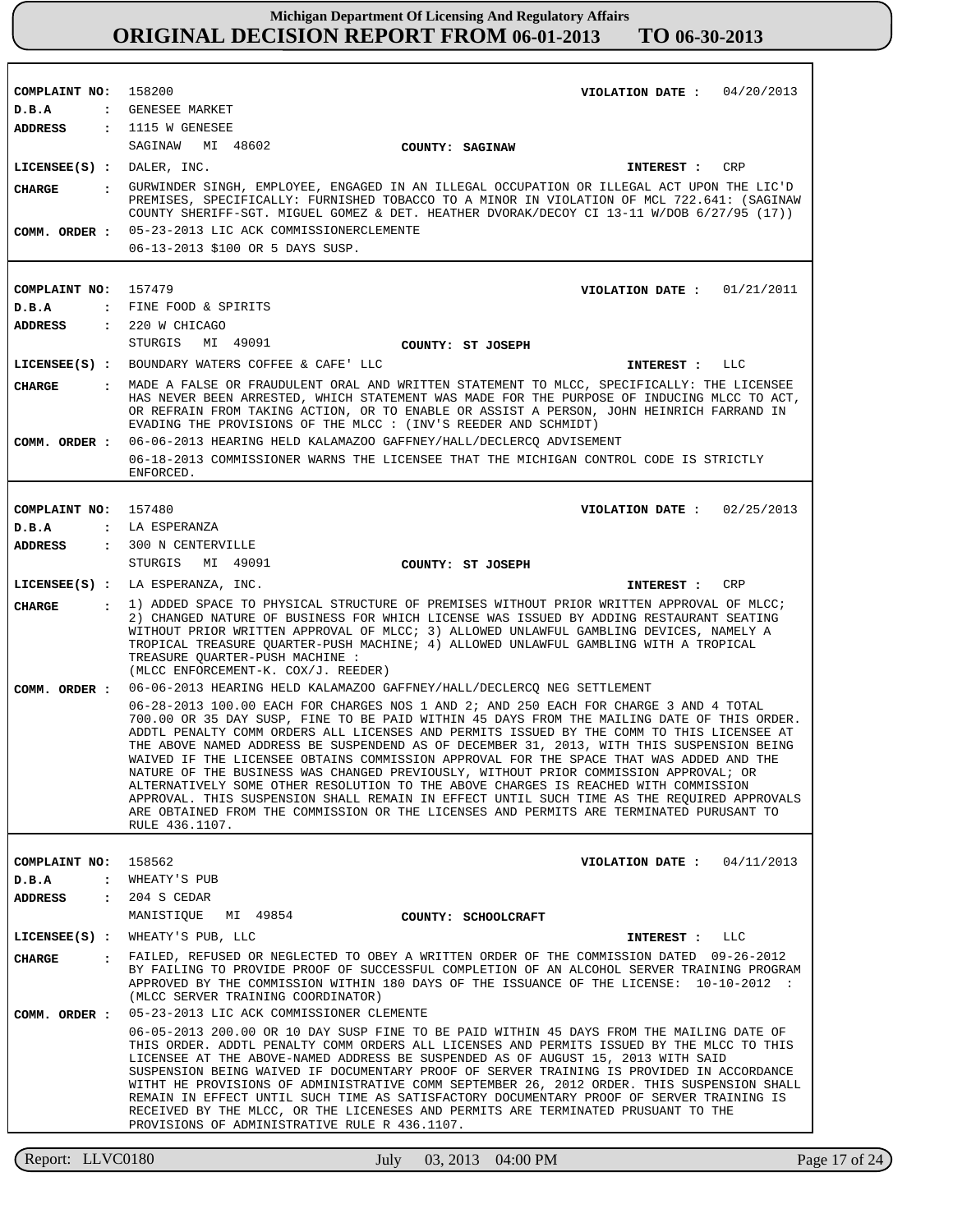| COMPLAINT NO: 158075 | VIOLATION DATE: $04/16/2013$                                                                                                                                                                                                                                                                                                                                                                                                                                                                                                                                                                                                                                                                                                                                                                                                           |
|----------------------|----------------------------------------------------------------------------------------------------------------------------------------------------------------------------------------------------------------------------------------------------------------------------------------------------------------------------------------------------------------------------------------------------------------------------------------------------------------------------------------------------------------------------------------------------------------------------------------------------------------------------------------------------------------------------------------------------------------------------------------------------------------------------------------------------------------------------------------|
| D.B.A                | : NINA'S SOUTH SIDE MARKET                                                                                                                                                                                                                                                                                                                                                                                                                                                                                                                                                                                                                                                                                                                                                                                                             |
| <b>ADDRESS</b>       | : 503 S OAK                                                                                                                                                                                                                                                                                                                                                                                                                                                                                                                                                                                                                                                                                                                                                                                                                            |
|                      | DURAND<br>MI 48429<br>COUNTY: SHIAWASSEE                                                                                                                                                                                                                                                                                                                                                                                                                                                                                                                                                                                                                                                                                                                                                                                               |
|                      | $LICENSEE(S)$ : J.D. HANSEN, INC.<br>CRP<br>INTEREST :                                                                                                                                                                                                                                                                                                                                                                                                                                                                                                                                                                                                                                                                                                                                                                                 |
| CHARGE               | SALE TO MINOR DECOY LAN-302 (18) : (LCC INVS BLANCHARD & HINTZ/CLERK DORA PEARL JEWELL/ID<br>CHECKED)                                                                                                                                                                                                                                                                                                                                                                                                                                                                                                                                                                                                                                                                                                                                  |
|                      | COMM. ORDER : 05-17-2013 LIC ACK COMMISSIONERCLEMENTE                                                                                                                                                                                                                                                                                                                                                                                                                                                                                                                                                                                                                                                                                                                                                                                  |
|                      | 06-05-2013 \$600 OR 30 DAYS SUSP - SEC 801(2)                                                                                                                                                                                                                                                                                                                                                                                                                                                                                                                                                                                                                                                                                                                                                                                          |
|                      |                                                                                                                                                                                                                                                                                                                                                                                                                                                                                                                                                                                                                                                                                                                                                                                                                                        |
| COMPLAINT NO:        | 157515<br>VIOLATION DATE: $02/27/2013$                                                                                                                                                                                                                                                                                                                                                                                                                                                                                                                                                                                                                                                                                                                                                                                                 |
| D.B.A                | : FIELD PHARMACY                                                                                                                                                                                                                                                                                                                                                                                                                                                                                                                                                                                                                                                                                                                                                                                                                       |
| ADDRESS              | : 7404 WOODBURY                                                                                                                                                                                                                                                                                                                                                                                                                                                                                                                                                                                                                                                                                                                                                                                                                        |
|                      | LAINGSBURG MI 48848<br>COUNTY: SHIAWASSEE                                                                                                                                                                                                                                                                                                                                                                                                                                                                                                                                                                                                                                                                                                                                                                                              |
|                      | LICENSEE(S) : FIELD PHARMACY, INC.<br>CRP<br>INTEREST :                                                                                                                                                                                                                                                                                                                                                                                                                                                                                                                                                                                                                                                                                                                                                                                |
| <b>CHARGE</b>        | : NSF CHECK \$888.56 ***NSF OUTSTANDING***                                                                                                                                                                                                                                                                                                                                                                                                                                                                                                                                                                                                                                                                                                                                                                                             |
| COMM. ORDER :        | 05-13-2013 HEARING HELD LANSING MOURNING/GEISSLER/DECLERCO RULE 15(D)                                                                                                                                                                                                                                                                                                                                                                                                                                                                                                                                                                                                                                                                                                                                                                  |
|                      | 06-11-2013 COMBINED WITH 3-157208 \$300.00 FOR EACH CHARGE TOTAL 600.00 ALJ ORDERS ALL<br>LICENSES AND PERMITS ISSUED BY THE COMMISSION TO THIS LICENSEE AT THE ABOVE NAMED ADDRESS<br>BE SUSPENDEND IF THE ABOVE DISHONORED CHECKS, SERVICE CHARGES AND TOTAL FINE PREVIOUSLY<br>AND CURRENTLY DUE ARE NOT PAID WITHIN 45 DAYS FROM THE MAILING DATE OF THIS ORDER. THIS<br>SUSPENSION SHALL REMAIN IN EFFECT UNTILT HE LICENSEE IS IN COMPLIANCE WITH THIS ORDER OR<br>THE LICENSES AND PERMITS ARE TERMINATED PURUSANT TO RULE 436.1107. FURTHER, THE ALJ ORDERS<br>THAT THE LICENSEE AT THE ABOVE NAMED LOCATION PAY FOR PURCHASES OF ALCOHOLIC LIQUOR FORM<br>THE COMMISSION BY CERTIFIED CHECK, CASHIERS CHECK OR MONEY ORDER FOR A PERIOD OF 12 MONTHS<br>FROM THE MAILING DATE OF THIS ORDER.                                  |
|                      |                                                                                                                                                                                                                                                                                                                                                                                                                                                                                                                                                                                                                                                                                                                                                                                                                                        |
| COMPLAINT NO:        | 157208<br>VIOLATION DATE: $02/16/2013$                                                                                                                                                                                                                                                                                                                                                                                                                                                                                                                                                                                                                                                                                                                                                                                                 |
| D.B.A                | : FIELD PHARMACY                                                                                                                                                                                                                                                                                                                                                                                                                                                                                                                                                                                                                                                                                                                                                                                                                       |
| <b>ADDRESS</b>       | : 7404 WOODBURY<br>LAINGSBURG MI 48848<br>COUNTY: SHIAWASSEE                                                                                                                                                                                                                                                                                                                                                                                                                                                                                                                                                                                                                                                                                                                                                                           |
|                      | LICENSEE(S) : FIELD PHARMACY, INC.<br>INTEREST :<br>CRP                                                                                                                                                                                                                                                                                                                                                                                                                                                                                                                                                                                                                                                                                                                                                                                |
| <b>CHARGE</b>        | : NSF CHECK (483.78) *** NSF CHECK NOT PAID ***                                                                                                                                                                                                                                                                                                                                                                                                                                                                                                                                                                                                                                                                                                                                                                                        |
| COMM. ORDER :        | 05-13-2013 HEARING HELD LANSING MOURNING/GEISSLER/DECLERCO RULE 15(D)                                                                                                                                                                                                                                                                                                                                                                                                                                                                                                                                                                                                                                                                                                                                                                  |
|                      | 06-11-2013 COMBINED WITH 3-157515 \$300.00 FOR EACH CHARGE TOTAL 600.00 ALJ ORDERS ALL<br>LICENSES AND PERMITS ISSUED BY THE COMMISSION TO THIS LICENSEE AT THE ABOVE NAMED ADDRESS<br>BE SUSPENDEND IF THE ABOVE DISHONORED CHECKS, SERVICE CHARGES AND TOTAL FINE PREVIOUSLY<br>AND CURRENTLY DUE ARE NOT PAID WITHIN 45 DAYS FROM THE MAILING DATE OF THIS ORDER. THIS<br>SUSPENSION SHALL REMAIN IN EFFECT UNTILT HE LICENSEE IS IN COMPLIANCE WITH THIS ORDER OR<br>THE LICENSES AND PERMITS ARE TERMINATED PURUSANT TO RULE 436.1107. FURTHER, THE ALJ ORDERS<br>THAT THE LICENSEE AT THE ABOVE NAMED LOCATION PAY FOR PURCHASES OF ALCOHOLIC LIQUOR FORM<br>THE COMMISSION BY CERTIFIED CHECK, CASHIERS CHECK OR MONEY ORDER FOR A PERIOD OF 12 MONTHS<br>FROM THE MAILING DATE OF THIS ORDER.                                  |
|                      |                                                                                                                                                                                                                                                                                                                                                                                                                                                                                                                                                                                                                                                                                                                                                                                                                                        |
| COMPLAINT NO: 157166 | VIOLATION DATE: $02/05/2013$                                                                                                                                                                                                                                                                                                                                                                                                                                                                                                                                                                                                                                                                                                                                                                                                           |
| D.B.A                | : LOS CUATRO AMIGOS                                                                                                                                                                                                                                                                                                                                                                                                                                                                                                                                                                                                                                                                                                                                                                                                                    |
| ADDRESS              | : 1631 E M 21<br>OWOSSO<br>MI 48867                                                                                                                                                                                                                                                                                                                                                                                                                                                                                                                                                                                                                                                                                                                                                                                                    |
|                      | COUNTY: SHIAWASSEE<br>LICENSE (S) : RIO VERDE, LLC<br>INTEREST : LLC                                                                                                                                                                                                                                                                                                                                                                                                                                                                                                                                                                                                                                                                                                                                                                   |
|                      |                                                                                                                                                                                                                                                                                                                                                                                                                                                                                                                                                                                                                                                                                                                                                                                                                                        |
| <b>CHARGE</b>        | : NSF CHECK (203.52)                                                                                                                                                                                                                                                                                                                                                                                                                                                                                                                                                                                                                                                                                                                                                                                                                   |
| COMM. ORDER :        | 05-13-2013 HEARING HELD LANSING MOURNING/GEISSLER/DECLERCO RULE 15(D)<br>06-11-2013 300.00 FURTHER, ALJ ORDERS THAT ALL LICENSES AND PERMITS ISSUED BY THE<br>COMMISSION TO THIS LICENSEE AT THE ABOVE NAMED LOCATION BE SUSPENDED IF THE ABOVE<br>DISHONORED CHECK, SERVICE CHARGE, AND TOTAL TINE PREVIOUSLY AND CURRENTLY DUE ARE NOT PAID<br>WITHIN 45 DAYS FROM THE MAILING DATE OF THIS ORDER. THIS SUSPENION SHALL REMAIN IN EFFECT<br>UNTIL THE LICENSEE IS IN COMPLIANCE WITH THIS ORDER OR THE LICENES AND PERMITS ARE<br>TERMINATED, PURUSANT TO RULE 436.1107. FURTHER THE ALJ ORDERS THAT THE LICENSEE AT THE<br>ABOVE NAMED LOCATION PAY FOR PURCHASES OF ALCOHOLIC LIQUOR FORM THE COMMISSION BY<br>CERTIFIED CHECK, CASHIER'S CHECK, OR MONEY ORDER FOR A PERIOD OF SIX MONTHS FROM THE<br>MAILING DATE OF THIS ORDER. |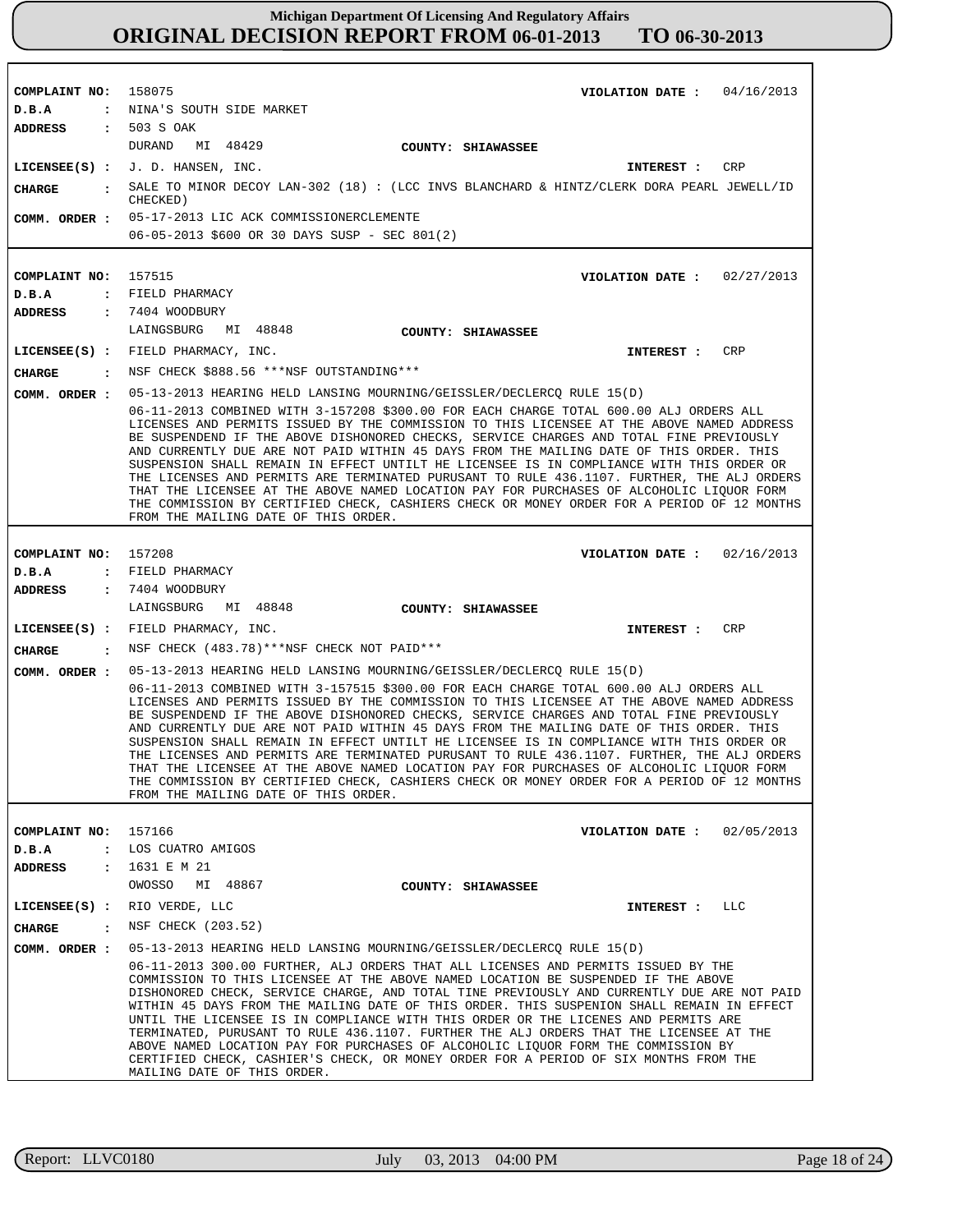| COMPLAINT NO: 156388      |                | VIOLATION DATE: $12/31/2012$                                                                                                                                                                                                                                                                                                                                             |
|---------------------------|----------------|--------------------------------------------------------------------------------------------------------------------------------------------------------------------------------------------------------------------------------------------------------------------------------------------------------------------------------------------------------------------------|
| D.B.A                     |                | : LEGENDS SPORTS BAR AND GRILL                                                                                                                                                                                                                                                                                                                                           |
| <b>ADDRESS</b>            |                | $: 1027$ E MICHIGAN                                                                                                                                                                                                                                                                                                                                                      |
|                           |                | PAW PAW MI 49079<br>COUNTY: VAN BUREN                                                                                                                                                                                                                                                                                                                                    |
|                           |                | LICENSEE(S) : BULLPEN OF PAW PAW, INC.<br>CRP<br><b>INTEREST :</b>                                                                                                                                                                                                                                                                                                       |
| <b>CHARGE</b>             |                | . 1) SALE TO INTOX PERSON, CHRISTOPHER EVANS; 2) ALLOW INTOX PERSON TO CONSUME; 3) ALLOW                                                                                                                                                                                                                                                                                 |
| <b>CHARGE</b>             | $\mathbf{r}$   | INTOX PERSON TO FREQUENT OR LOITER : (PAW PAW VILLAGE PD-OFCS R. HUSTON AND D. WILLIAMS)<br>AMENDED COMPLAINT RECEIVED, AMENDED BY ADDING WITNESS JOHN WRONA. CHARGES STILL SAME : 1)<br>SALE TO INTOX PERSON, CHRISTOPHER EVANS; 2) ALLOW INTOX PERSON TO CONSUME; 3) ALLOW INTOX<br>PERSON TO FREQUENT OR LOITER : (PAW PAW VILLAGE PD-OFCS R. HUSTON AND D. WILLIAMS) |
| COMM. ORDER :             |                | 04-09-2013 HEARING ADJORNED ON RECORD GAFFNEY/HALL/DELCERCQ LICENSEE WANTS TO BRING IN<br>WITNESSES AND CONSULT AND ATTY. COSTS \$57.20<br>06-06-2013 HEARING HELD KALAMAZOO GAFFNEY/HALL/DECLERCQ                                                                                                                                                                       |
|                           |                | 06-18-2013 1)\$300 2)DISMISSED WITH PREJUDICE 3)\$100 TOTAL \$400 OR 20 DAY SUSP                                                                                                                                                                                                                                                                                         |
|                           |                |                                                                                                                                                                                                                                                                                                                                                                          |
| COMPLAINT NO: 158143      |                | VIOLATION DATE: $03/13/2013$                                                                                                                                                                                                                                                                                                                                             |
| D.B.A                     |                | : FREDONIA GROCERY                                                                                                                                                                                                                                                                                                                                                       |
| <b>ADDRESS</b>            |                | : 11515 PLEASANT LAKE                                                                                                                                                                                                                                                                                                                                                    |
|                           |                | MANCHESTER MI 48158<br>COUNTY: WASHTENAW                                                                                                                                                                                                                                                                                                                                 |
|                           |                | LICENSEE(S) : SCHNEIDER, LINDA SUE<br>IND<br>INTEREST :                                                                                                                                                                                                                                                                                                                  |
| <b>CHARGE</b>             |                | : SALE TO MINOR - DECOY RIVET W/DOB 6/13/93 (19): (WASHTENAW COUNTY SHERIFF-CORPORAL J.<br>HILOBUK/DECOY/CK LINDA SHNEIDER/NO ID)                                                                                                                                                                                                                                        |
|                           |                | COMM. ORDER : 05-17-2013 LIC ACK COMMISSIONERCLEMENTE                                                                                                                                                                                                                                                                                                                    |
|                           |                | 06-03-2013 \$400, WAIVE \$100 FOR A TOTAL OF \$300 OR 15 DAYS SUSP - SEC 801(2)                                                                                                                                                                                                                                                                                          |
|                           |                |                                                                                                                                                                                                                                                                                                                                                                          |
| COMPLAINT NO:             |                | 156828<br>VIOLATION DATE: $01/15/2013$                                                                                                                                                                                                                                                                                                                                   |
| D.B.A                     | $\ddot{\cdot}$ | THE CREEK BAR AND GRILL                                                                                                                                                                                                                                                                                                                                                  |
| <b>ADDRESS</b>            |                | : 50521 HURON RIVER                                                                                                                                                                                                                                                                                                                                                      |
|                           |                | BELLEVILLE MI 48111<br>COUNTY: WAYNE                                                                                                                                                                                                                                                                                                                                     |
|                           |                | $LICENSEE(S)$ : PBR VENTURES, LLC<br>INTEREST : LLC                                                                                                                                                                                                                                                                                                                      |
| <b>CHARGE</b>             |                | : FAILED, REFUSED OR NEGLECTED TO OBEY A WRITTEN ORDER OF THE COMMISSION DATED 06-20-2012<br>BY FAILING TO PROVIDE PROOF OF SUCCESSFUL COMPLETION OF AN ALCOHOL SERVER TRAINING PROGRAM<br>APPROVED BY THE COMMISSION WITHIN 180 DAYS OF THE ISSUANCE OF THE LICENSE: 07-13-2012 :<br>(MLCC SERVER TRAINING COORDINATOR)                                                 |
|                           |                | COMM. ORDER : 05-22-2013 HEARING HELD SOUTHFIELD CLEMENTE/ASEVEDO/GIBSON RULE 15(E)                                                                                                                                                                                                                                                                                      |
|                           |                | 06-06-2013 \$200 OR 10 DAY SUSP<br>15(E)                                                                                                                                                                                                                                                                                                                                 |
|                           |                |                                                                                                                                                                                                                                                                                                                                                                          |
| COMPLAINT NO: 158311      |                | VIOLATION DATE: $04/24/2013$                                                                                                                                                                                                                                                                                                                                             |
| D.B.A                     |                | : GODFATHER LOUNGE                                                                                                                                                                                                                                                                                                                                                       |
| ADDRESS                   |                | : 15838 W SEVEN MILE                                                                                                                                                                                                                                                                                                                                                     |
|                           |                | DETROIT MI 48235<br>COUNTY: WAYNE                                                                                                                                                                                                                                                                                                                                        |
| LICENSEE(S) : BOLDEN CORP |                | CRP<br>INTEREST :                                                                                                                                                                                                                                                                                                                                                        |
| <b>CHARGE</b>             |                | : NSF CHECK \$792.47 **NSF PAID 5/17/13**                                                                                                                                                                                                                                                                                                                                |
|                           |                | COMM. ORDER : 05-23-2013 LIC ACK COMMISSIONERCLEMENTE                                                                                                                                                                                                                                                                                                                    |
|                           |                | 06-13-2013 \$50 OR 3 DAY SUSP                                                                                                                                                                                                                                                                                                                                            |
|                           |                |                                                                                                                                                                                                                                                                                                                                                                          |
|                           |                |                                                                                                                                                                                                                                                                                                                                                                          |
| COMPLAINT NO: 157343      |                | VIOLATION DATE: $02/21/2013$                                                                                                                                                                                                                                                                                                                                             |
| D.B.A                     |                | : 8 MILE LIQUOR SHOP                                                                                                                                                                                                                                                                                                                                                     |
| ADDRESS                   |                | : 17317- 17321 W EIGHT MILE                                                                                                                                                                                                                                                                                                                                              |
|                           |                | DETROIT MI 48235<br>COUNTY: WAYNE                                                                                                                                                                                                                                                                                                                                        |
|                           |                | LICENSEE(S) : $C & S$ LIQUOR, INC.<br>CRP<br>INTEREST :                                                                                                                                                                                                                                                                                                                  |
| CHARGE                    |                | NSF CHECK \$2257.42, CHECK PAID.                                                                                                                                                                                                                                                                                                                                         |
|                           |                | COMM. ORDER : 05-29-2013 LIC ACK COMMISSIONERCLEMENTE                                                                                                                                                                                                                                                                                                                    |
|                           |                | 06-18-2013 \$100 OR 5 DAYS SUSP.                                                                                                                                                                                                                                                                                                                                         |

r

٦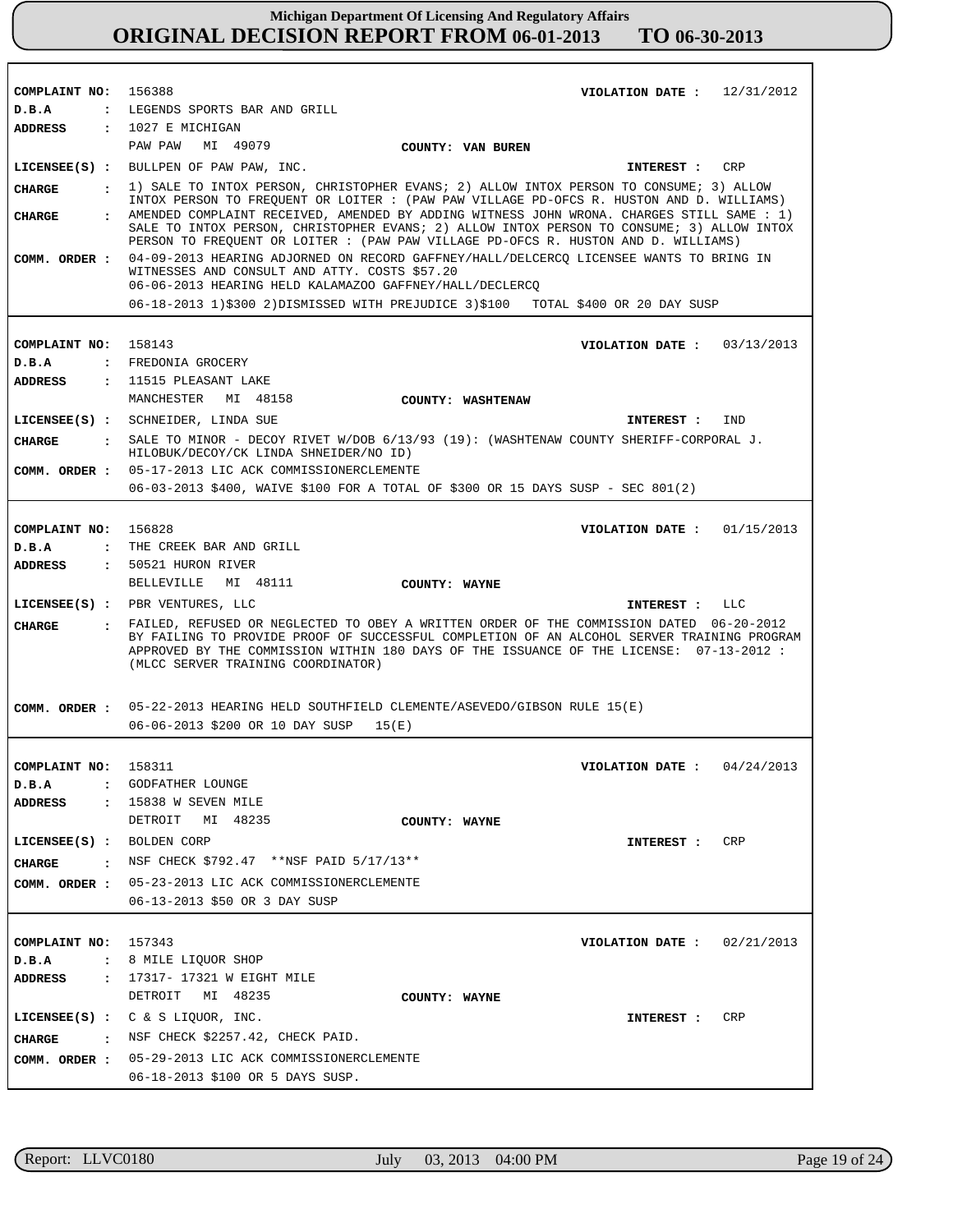**COMPLAINT NO: COMPLAINT NO:** 157307 **COMPLAINT NO:** 158570 **COMPLAINT NO:** 157305 158014 **VIOLATION DATE : VIOLATION DATE : VIOLATION DATE : VIOLATION DATE :** 01/21/2013 02/25/2013 01/27/2013 04/25/2013 **D.B.A : D.B.A : D.B.A : D.B.A :** IDEAL PARTY STORE KENWOOD MARKET REVOLUTION LOUNGE AMORI'S **ADDRESS : ADDRESS : ADDRESS : ADDRESS :** 20050 W WARREN 9400 WOODWARD 1601 SPRINGWELLS 1404 E JEFFERSON DETROIT MI 48228 DETROIT MI 48202 DETROIT MI 48209 DETROIT MI 48207 05-16-2013 LIC ACK COMMISSIONERCLEMENTE 06-05-2013 \$50 OR 3 DAYS SUSP. 06-17-2013 HEARING HELD SOUTHFIELD CLEMENTE/MCDOWELL/GIBSON NEG SETTLEMENT 06-25-2013 1)DISMISSED WITH PREJUDICE 2)\$100 TOTAL \$100 OR 5 DAY SUSP NEG SET 06-14-2013 LIC ACK COMMISSIONER CLEMENTE 06-25-2013 200.00 OR 10 DAY SUSP FINE TO BE PAID WITHIN 45 DAYS FROM THE MAILING DATE OF THIS ORDER. ADDTL PENALTY COMM ORDERS ALL LICENSES AND PERMITS ISSUED BY THE SUSPENSION BEING WAIVED IF DOCUMENTARY PROOF OF SERVER TRAINING IS PROVIDED IN ACCORDANCE WITH THE PROVISIONS OF THE ADMINISTRATIVE COMMISSIONERS' AUGUST 8, 2012 ORDER. THIS SUSPENSION SHALL REMAIN IN EFFECT UNTIL SUCH TIME AS SATISFACTORY DOCUMENTARY PROOF OF SERVER TRAINING IS RECEIVED BY THE MLCC, OR THE LICENSES AND PERMITS ARE TERMINATED PURSUANT TO THE PROVISIONS OF ADMINISTRATIVE RULE R 436.1107. 06-04-2013 LIC ACK COMMISSIONERCLEMENTE 06-18-2013 \$100 OR 5 DAYS SUSP. **LICENSEE(S) :** ANKAWI, TARIK **LICENSEE(S) :** KENWOOD MARKET, INC. **LICENSEE(S) :** REVOLUTION LOUNGE, INC **LICENSEE(S) :** AMORI'S MARKETPLACE, INC. IND CRP CRP CR<sub>P</sub> **CHARGE : CHARGE : CHARGE : CHARGE :** LICENSEE OR EMPLOYEE ENGAGED IN ILLEGAL OCCUPATION/ACT, SPECIFICALLY: NO CERTIFICATE OF COMPLIANCE : (DPD-TM,13-19, LT QUARELLO & SGT BUGLO) 1-2) KENWOOD MARKET, INC., D/B/A KENWOOD MARKET, THE LICENSEE, ENGAGED IN ILLEGAL OCCUPATION OR ACT, SPECIFICALLY: NO CITY OF DETROIT CIGARETTE RETAIL LICENSE AND NO CERTIFICATE OF COMPLIANCE: (DPD/TACTICAL MOBILE/13-11/D. BUGLO/C. QUARELLO) FAILED, REFUSED OR NEGLECTED TO OBEY A WRITTEN ORDER OF THE COMMISSION DATED 08-08-2012 BY FAILING TO PROVIDE PROOF OF SUCCESSFUL COMPLETION OF AN ALCOHOL SERVER TRAINING PROGRAM APPROVED BY THE COMMISSION WITHIN 180 DAYS OF THE ISSUANCE OF THE LICENSE: 10-24-2012 : (MLCC SERVER TRAINING COORDINATOR) ALBERT AMMORI, THE LICENSEE, ENGAGED IN ILLEGAL OCCUPATION OR ACT SPECIFICALLY: NO CERTIFICATE OF COMPLIANCE: (DETROIT POLICE DEPARTMENT-TACTICAL MOBILE/13-9/D. BUGLO/C. QUARELLO) **INTEREST : INTEREST : INTEREST : INTEREST : COMM. ORDER : COMM. ORDER : COMM. ORDER : COMM. ORDER : COUNTY: WAYNE COUNTY: WAYNE COUNTY: WAYNE COUNTY: WAYNE**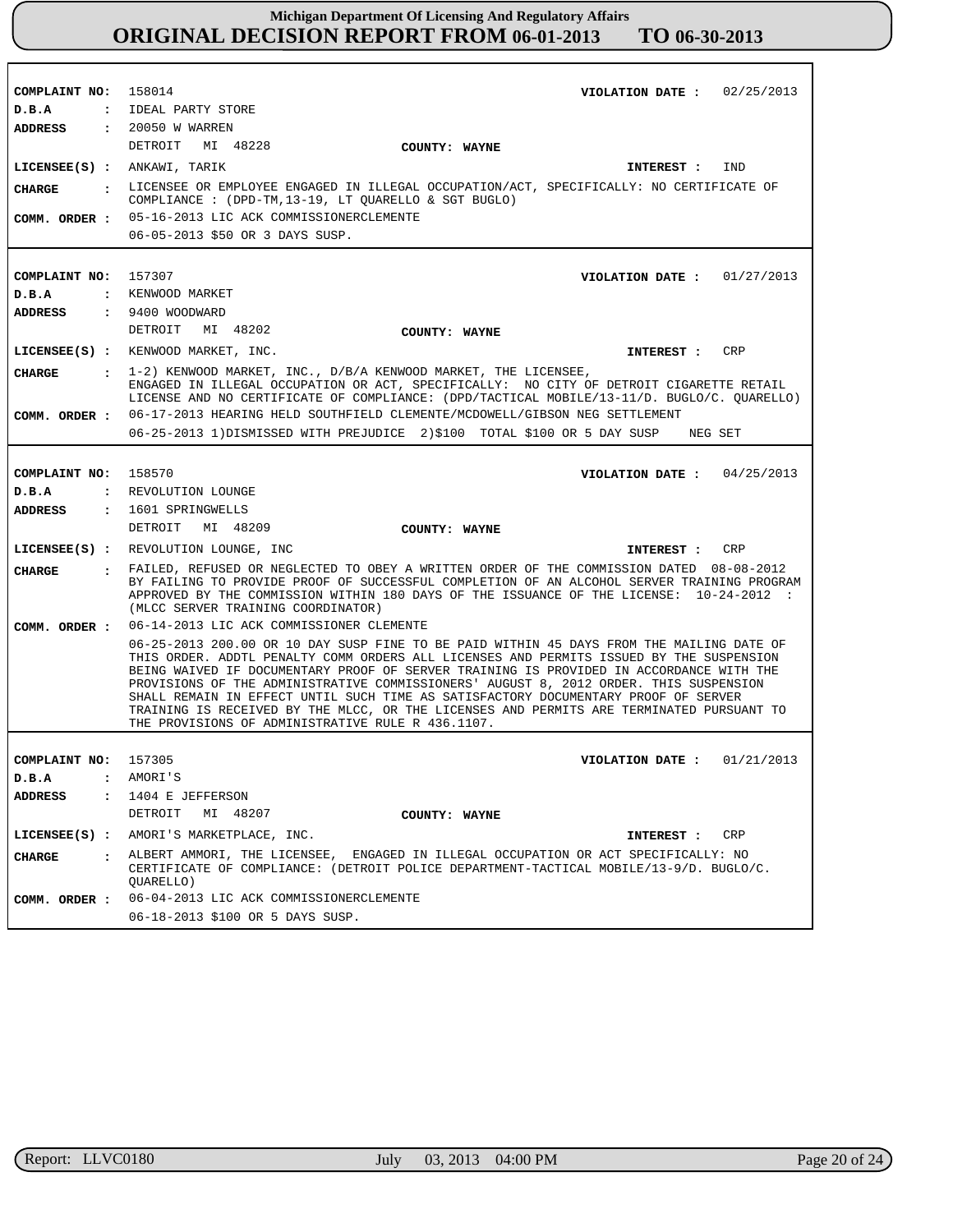| COMPLAINT NO: 157106          |                      | VIOLATION DATE: $12/23/2012$                                                                                                                                                                                                                                                                                                                                                                                                                                                                                                                                                                                                                                                                                                                                                                                                                                                                                                                                                                                                                                         |
|-------------------------------|----------------------|----------------------------------------------------------------------------------------------------------------------------------------------------------------------------------------------------------------------------------------------------------------------------------------------------------------------------------------------------------------------------------------------------------------------------------------------------------------------------------------------------------------------------------------------------------------------------------------------------------------------------------------------------------------------------------------------------------------------------------------------------------------------------------------------------------------------------------------------------------------------------------------------------------------------------------------------------------------------------------------------------------------------------------------------------------------------|
| D.B.A                         |                      | : H R LOUNGE                                                                                                                                                                                                                                                                                                                                                                                                                                                                                                                                                                                                                                                                                                                                                                                                                                                                                                                                                                                                                                                         |
| ADDRESS                       |                      | : 12449 CONANT<br>DETROIT<br>MI 48213<br>COUNTY: WAYNE                                                                                                                                                                                                                                                                                                                                                                                                                                                                                                                                                                                                                                                                                                                                                                                                                                                                                                                                                                                                               |
| $LICENSEE(S)$ :               |                      | TOP TIER, LLC<br>LLC<br>INTEREST :                                                                                                                                                                                                                                                                                                                                                                                                                                                                                                                                                                                                                                                                                                                                                                                                                                                                                                                                                                                                                                   |
|                               |                      | 1) PERMITTED OR ALLOWED ON PREMISES, PARESE DANAE JONES, WHO WAS UNDER 18YO TO WORK OR                                                                                                                                                                                                                                                                                                                                                                                                                                                                                                                                                                                                                                                                                                                                                                                                                                                                                                                                                                               |
| CHARGE                        | $\mathbf{r}$         | ENTERTAIN ON A PAID OR VOLUNTARY BASIS; 2-8) CLERK, SERVANT, AGENT, OR EMPLOYEE, JADA<br>BRIGGS, TEQUELIA R. CROSS, PAIGE M. PLEASANT, SHERRIONA D. STOKES, DAZSHANAE V. TAYLOR,<br>INDIA RINGSTAFF AND PARESE DANAE JONES ENGAGED IN ILLEGAL OCCUPATION OR ACT, SPECIFICALLY:<br>NO SEXUALLY ORIENTED BUSINESS LICENSE-DANCER; 9) CLERK, SERVANT, AGENT, OR EMPLOYEE, MILES<br>K. JACKSON, ENGAGED IN ILLEGAL OCCUPATION/ACT, SPECIFICALLY NO SEXUALLY ORIENTED BUSINESS<br>LICENSE-WAITRESS; 10) CLERK, SERVANT, AGENT, OR EMPLOYEE, LEANNE M. SIKKILA ENGAGED IN<br>ILLEGAL OCCUPATION/ACT, SPECIFICALLY NO SEXUALLY ORIENTED BUSINESS LICENSE-WAITRESS; 11)<br>CLERK, SERVANT, AGENT, OR EMPLOYEE, CHARDONAY L. STALLINGS, ENGAGED IN ILLEGAL<br>OCCUPATION/ACT, SPECIFICALLY NO SEXUALLY ORIENTED BUSINESS LICENSE-BARTENDER; 12) CLERK,<br>SERVANT, AGENT, OR EMPLOYEE, ANTWAN KLEINER, ENGAGED IN ILLEGAL OCCUPATION/ACT,<br>SPECIFICALLY NO SEXUALLY ORIENTED BUSINESS LICENSE-MANAGER: (DPD-NORTHEAST/13-6/E. DECKER,<br>A. MATELIC, E. FJOLLA, R. DOUGLAS) |
| COMM. ORDER :                 |                      | 05-20-2013 HEARING HELD SOUTHFIELD CLEMENTE/MCDOWELL/GIBSON RULE 15(D)                                                                                                                                                                                                                                                                                                                                                                                                                                                                                                                                                                                                                                                                                                                                                                                                                                                                                                                                                                                               |
|                               |                      | 06-05-2013 DUE TO THE SERVERITY OF THESE CHARGES, SPECFICALLY CHARGE NO. 1, THE<br>COMMISSIONER ORDERS ALL LICENSES AND PERMITS ISSUED BY THE MLCC TO THIS LICENSEE AT THE<br>ABOVE NAMED ADDRESS, REVOKED IMMEDIATELY.                                                                                                                                                                                                                                                                                                                                                                                                                                                                                                                                                                                                                                                                                                                                                                                                                                              |
| COMPLAINT NO: 158219          |                      | VIOLATION DATE: $03/04/2013$                                                                                                                                                                                                                                                                                                                                                                                                                                                                                                                                                                                                                                                                                                                                                                                                                                                                                                                                                                                                                                         |
| D.B.A                         |                      | : DEAN'S PARTY SHOPPE                                                                                                                                                                                                                                                                                                                                                                                                                                                                                                                                                                                                                                                                                                                                                                                                                                                                                                                                                                                                                                                |
| <b>ADDRESS</b>                |                      | : 410 W MC NICHOLS                                                                                                                                                                                                                                                                                                                                                                                                                                                                                                                                                                                                                                                                                                                                                                                                                                                                                                                                                                                                                                                   |
|                               |                      | DETROIT MI 48203<br>COUNTY: WAYNE                                                                                                                                                                                                                                                                                                                                                                                                                                                                                                                                                                                                                                                                                                                                                                                                                                                                                                                                                                                                                                    |
|                               |                      | LICENSEE(S) : DEAN'S LIQUOR SHOPPE, INC.<br><b>CRP</b><br>INTEREST :                                                                                                                                                                                                                                                                                                                                                                                                                                                                                                                                                                                                                                                                                                                                                                                                                                                                                                                                                                                                 |
| CIIARGE                       |                      | : NSF CHECK \$1480.66                                                                                                                                                                                                                                                                                                                                                                                                                                                                                                                                                                                                                                                                                                                                                                                                                                                                                                                                                                                                                                                |
| COMM. ORDER :                 |                      | 05-20-2013 LIC ACK COMMISSIONERCLEMENTE                                                                                                                                                                                                                                                                                                                                                                                                                                                                                                                                                                                                                                                                                                                                                                                                                                                                                                                                                                                                                              |
|                               |                      | 06-05-2013 \$100 OR 5 DAYS SUSP.                                                                                                                                                                                                                                                                                                                                                                                                                                                                                                                                                                                                                                                                                                                                                                                                                                                                                                                                                                                                                                     |
|                               |                      |                                                                                                                                                                                                                                                                                                                                                                                                                                                                                                                                                                                                                                                                                                                                                                                                                                                                                                                                                                                                                                                                      |
| COMPLAINT NO: 157424          |                      | VIOLATION DATE: $02/28/2013$                                                                                                                                                                                                                                                                                                                                                                                                                                                                                                                                                                                                                                                                                                                                                                                                                                                                                                                                                                                                                                         |
| D.B.A                         |                      | : PALMS MARKET                                                                                                                                                                                                                                                                                                                                                                                                                                                                                                                                                                                                                                                                                                                                                                                                                                                                                                                                                                                                                                                       |
| <b>ADDRESS</b>                |                      | $: 6324$ GRATIOT<br>DETROIT                                                                                                                                                                                                                                                                                                                                                                                                                                                                                                                                                                                                                                                                                                                                                                                                                                                                                                                                                                                                                                          |
|                               |                      | MI 48207<br>COUNTY: WAYNE                                                                                                                                                                                                                                                                                                                                                                                                                                                                                                                                                                                                                                                                                                                                                                                                                                                                                                                                                                                                                                            |
|                               |                      | LICENSEE(S) : JUSTIN ONE, INC.<br><b>INTEREST :</b><br>CRP                                                                                                                                                                                                                                                                                                                                                                                                                                                                                                                                                                                                                                                                                                                                                                                                                                                                                                                                                                                                           |
| CHARGE<br>$\sim$ $\sim$       |                      | NSF CHECK \$9320.03 ***NSF PAID 3-21-13***                                                                                                                                                                                                                                                                                                                                                                                                                                                                                                                                                                                                                                                                                                                                                                                                                                                                                                                                                                                                                           |
| COMM. ORDER :                 |                      | 05-14-2013 LIC ACK COMMISSIONER GAFFNEY<br>06-05-2013 \$100 COMBINED WITH 157425 FOR \$100 FOR A TOTAL OF \$200 OR 10 DAYS SUSP.                                                                                                                                                                                                                                                                                                                                                                                                                                                                                                                                                                                                                                                                                                                                                                                                                                                                                                                                     |
|                               |                      |                                                                                                                                                                                                                                                                                                                                                                                                                                                                                                                                                                                                                                                                                                                                                                                                                                                                                                                                                                                                                                                                      |
| COMPLAINT NO: 157425          |                      | VIOLATION DATE: $03/01/2013$                                                                                                                                                                                                                                                                                                                                                                                                                                                                                                                                                                                                                                                                                                                                                                                                                                                                                                                                                                                                                                         |
| D.B.A                         |                      | : PALMS MARKET                                                                                                                                                                                                                                                                                                                                                                                                                                                                                                                                                                                                                                                                                                                                                                                                                                                                                                                                                                                                                                                       |
| <b>ADDRESS</b>                |                      | $: 6324$ GRATIOT                                                                                                                                                                                                                                                                                                                                                                                                                                                                                                                                                                                                                                                                                                                                                                                                                                                                                                                                                                                                                                                     |
|                               |                      | DETROIT MI 48207<br>COUNTY: WAYNE                                                                                                                                                                                                                                                                                                                                                                                                                                                                                                                                                                                                                                                                                                                                                                                                                                                                                                                                                                                                                                    |
| $LICENSE(S)$ :                |                      | JUSTIN ONE, INC.<br>CRP<br>INTEREST :                                                                                                                                                                                                                                                                                                                                                                                                                                                                                                                                                                                                                                                                                                                                                                                                                                                                                                                                                                                                                                |
| CHARGE                        | $\sim$ $\sim$ $\sim$ | NSF CHECK \$8063.93 ***NSF PAID 3-21-13***                                                                                                                                                                                                                                                                                                                                                                                                                                                                                                                                                                                                                                                                                                                                                                                                                                                                                                                                                                                                                           |
| COMM. ORDER :                 |                      | 05-14-2013 LIC ACK COMMISSIONER GAFFNEY                                                                                                                                                                                                                                                                                                                                                                                                                                                                                                                                                                                                                                                                                                                                                                                                                                                                                                                                                                                                                              |
|                               |                      | 06-05-2013 \$100 COMBINED WITH 157425 FOR \$100 FOR A TOTAL OF \$200 OR 10 DAYS SUSP.                                                                                                                                                                                                                                                                                                                                                                                                                                                                                                                                                                                                                                                                                                                                                                                                                                                                                                                                                                                |
|                               |                      |                                                                                                                                                                                                                                                                                                                                                                                                                                                                                                                                                                                                                                                                                                                                                                                                                                                                                                                                                                                                                                                                      |
| COMPLAINT NO: 157678<br>D.B.A |                      | VIOLATION DATE : $02/19/2013$<br>: CHET'S PARTY STORE                                                                                                                                                                                                                                                                                                                                                                                                                                                                                                                                                                                                                                                                                                                                                                                                                                                                                                                                                                                                                |
| <b>ADDRESS</b>                |                      | : 5401 E MC NICHOLS                                                                                                                                                                                                                                                                                                                                                                                                                                                                                                                                                                                                                                                                                                                                                                                                                                                                                                                                                                                                                                                  |
|                               |                      | DETROIT<br>MI 48212<br>COUNTY: WAYNE                                                                                                                                                                                                                                                                                                                                                                                                                                                                                                                                                                                                                                                                                                                                                                                                                                                                                                                                                                                                                                 |
|                               |                      | LICENSEE(S) : RAY BROTHERS, INC.<br>CRP<br><b>INTEREST :</b>                                                                                                                                                                                                                                                                                                                                                                                                                                                                                                                                                                                                                                                                                                                                                                                                                                                                                                                                                                                                         |
| CIIARGE                       | $\sim$ $\sim$        | 1) RAY BROTHERS, INC., LICENSEE, ENGAGED IN ILLEGAL OCCUPATION/ACT SPECIFICALLY: NO                                                                                                                                                                                                                                                                                                                                                                                                                                                                                                                                                                                                                                                                                                                                                                                                                                                                                                                                                                                  |
|                               |                      | RETAIL CIGARETTE LICENSE; 2) RAY BROTHERS, INC., LICENSEE, ENGAGED IN ILLEGAL<br>OCCUPATION/ACT SPECIFICALLY: NO CERTIFICATE OF COMPLIANCE: (DETROIT POLICE DEPARTMENT/13-<br>14/TACTICAL MOBILE-BUGLO/QUARELLO)                                                                                                                                                                                                                                                                                                                                                                                                                                                                                                                                                                                                                                                                                                                                                                                                                                                     |
|                               |                      | COMM. ORDER : 06-18-2013 1)\$50 2)\$50 \$100 OR 5 DAY SUSP<br>15(D)                                                                                                                                                                                                                                                                                                                                                                                                                                                                                                                                                                                                                                                                                                                                                                                                                                                                                                                                                                                                  |
|                               |                      |                                                                                                                                                                                                                                                                                                                                                                                                                                                                                                                                                                                                                                                                                                                                                                                                                                                                                                                                                                                                                                                                      |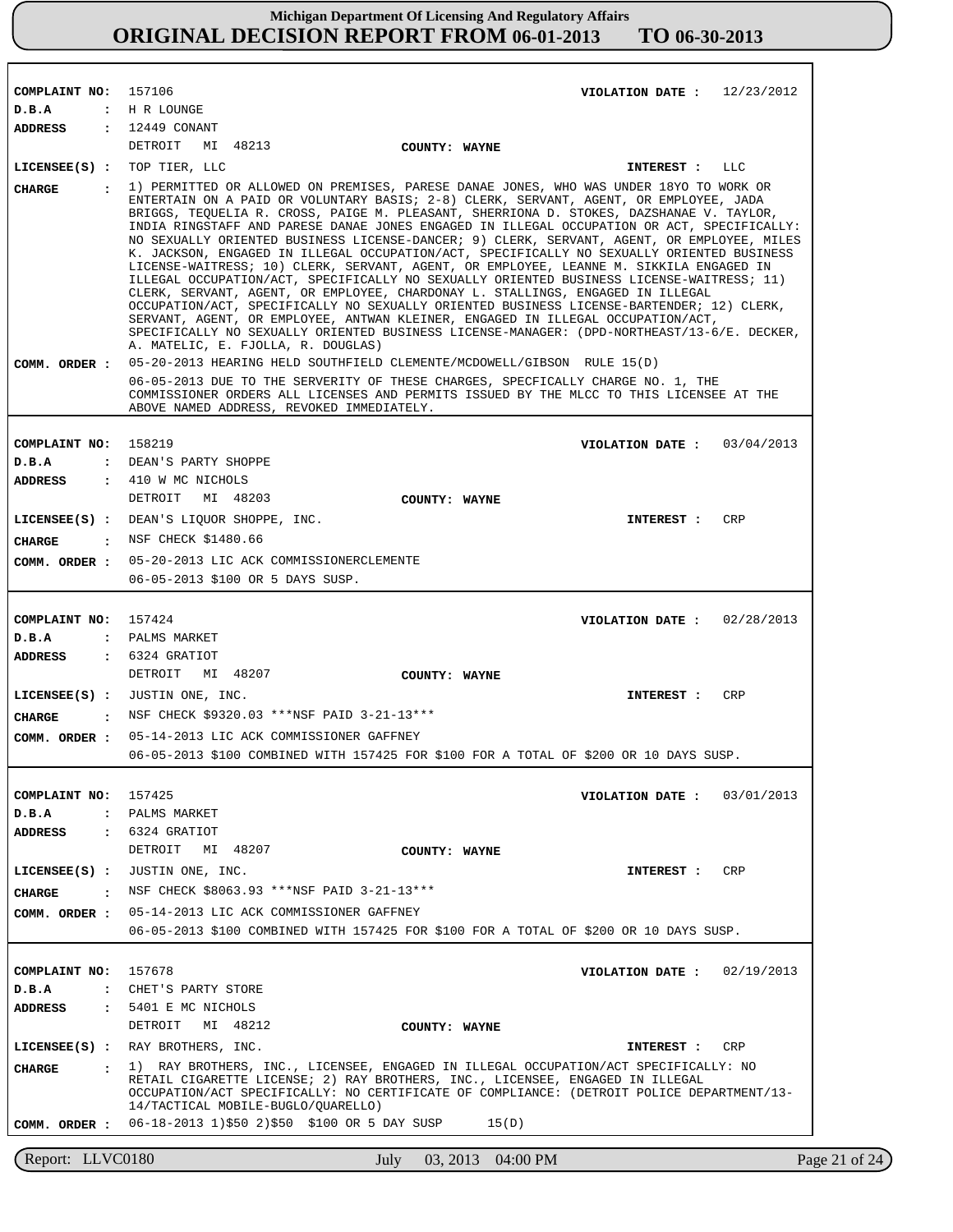| COMPLAINT NO: 157309          | VIOLATION DATE: $01/18/2013$                                                                                                                                                                                                                                                                                       |
|-------------------------------|--------------------------------------------------------------------------------------------------------------------------------------------------------------------------------------------------------------------------------------------------------------------------------------------------------------------|
| D.B.A                         | : THE WELL BAR                                                                                                                                                                                                                                                                                                     |
| <b>ADDRESS</b>                | $: 1228$ RANDOLPH                                                                                                                                                                                                                                                                                                  |
|                               | DETROIT<br>MI 48226<br>COUNTY: WAYNE                                                                                                                                                                                                                                                                               |
|                               | LICENSEE(S) : GTV ENTERPRISES, INC.<br>CRP<br><b>INTEREST :</b>                                                                                                                                                                                                                                                    |
| <b>CHARGE</b>                 | : CHRISTOPHER W. THOMPSON, THE CLERK, SERVANT, AGENT OR EMPLOYEE OF LICENSEE, ENGAGED IN<br>ILLEGAL OCCUPATION OR ACT SPECIFICALLY: NO CITY OF DETROIT BUSINESS LICENSE: (DETROIT<br>POLICE DEPARTMENT-CENTRAL DISTRICT/13-7/D. SZILAGY/S. HALL/R. MARTIN)                                                         |
| COMM. ORDER :                 | 05-16-2013 LIC ACK COMMISSIONER GAFFNEY                                                                                                                                                                                                                                                                            |
|                               | 06-05-2013 \$50 OR 3 DAYS SUSP.                                                                                                                                                                                                                                                                                    |
|                               |                                                                                                                                                                                                                                                                                                                    |
| COMPLAINT NO:                 | 157679<br>VIOLATION DATE: $02/06/2013$                                                                                                                                                                                                                                                                             |
| D.B.A                         | : LIVERNOIS FOODWAY                                                                                                                                                                                                                                                                                                |
| <b>ADDRESS</b>                | : 7901 LIVERNOIS                                                                                                                                                                                                                                                                                                   |
|                               | DETROIT MI 48210<br>COUNTY: WAYNE                                                                                                                                                                                                                                                                                  |
|                               | CRP<br>LICENSEE(S) : A&A LIVERNOIS, INC.<br><b>INTEREST :</b>                                                                                                                                                                                                                                                      |
| <b>CHARGE</b><br>$\mathbf{r}$ | 1) A&A LIVERNOIS, INC., AKA NATIONAL FOOD, INC, THE LICENSEE, ENGAGED IN ILLEGAL                                                                                                                                                                                                                                   |
|                               | OCCUPATION/ACT SPECIFICALLY: NO RETAIL CIGARETTE LICENSE; 2) A&A LIVERNOIS, INC., AKA<br>NATIONAL FOOD, INC, THE LICENSEE, ENGAGED IN ILLEGAL OCCUPATION/ACT SPECIFICALLY: NO<br>CERTIFICATE OF COMPLIANCE : (DPD/13-15/TACTICAL MOBILE-BUGLO/OUARELLO)                                                            |
| COMM. ORDER :                 | 06-17-2013 HEARING HELD SOUTHFIELD CLEMENTE/MCDOWELL/GIBSON RULE 15(D)                                                                                                                                                                                                                                             |
|                               | 06-18-2013 1)\$50 2)\$50 \$100 OR 5 DAY SUSP<br>15D                                                                                                                                                                                                                                                                |
|                               |                                                                                                                                                                                                                                                                                                                    |
| COMPLAINT NO: 158310          | VIOLATION DATE: $04/19/2013$                                                                                                                                                                                                                                                                                       |
| D.B.A                         | : DETROIT PALACE                                                                                                                                                                                                                                                                                                   |
| <b>ADDRESS</b>                | $: 8105$ FENKELL                                                                                                                                                                                                                                                                                                   |
|                               | DETROIT MI 48238<br>COUNTY: WAYNE                                                                                                                                                                                                                                                                                  |
|                               | LICENSEE(S) : $K \& D$ PALACE, INC.<br>CRP<br>INTEREST :                                                                                                                                                                                                                                                           |
| <b>CHARGE</b>                 | . NSF CHECK $$3112.74$ **NSF PAID $5/10/13**$                                                                                                                                                                                                                                                                      |
| COMM. ORDER :                 | 06-03-2013 LIC ACK COMMISSIONER GAFFNEY                                                                                                                                                                                                                                                                            |
|                               | 06-18-2013 \$300 OR 15 DAY SUSP. ALSO LICENSEE PAY FOR PURCHASES OF ALCOHOL FROM THE MLCC                                                                                                                                                                                                                          |
|                               | WITH A CASHIERS CHECK, CERTIFIED CHECK OR MONEY ORDER FOR 2 YEARS FROM DATE OF THIS ORDER.                                                                                                                                                                                                                         |
|                               |                                                                                                                                                                                                                                                                                                                    |
| COMPLAINT NO: 157680<br>D.B.A | 02/07/2013<br>VIOLATION DATE :<br>: GRAND VALUE DRUGS                                                                                                                                                                                                                                                              |
| <b>ADDRESS</b>                | $: 10920$ W GRAND RIVER                                                                                                                                                                                                                                                                                            |
|                               | DETROIT MI 48204<br>COUNTY: WAYNE                                                                                                                                                                                                                                                                                  |
| LICENSEE(S) : NAIMA, INC.     | CRP<br><b>INTEREST :</b>                                                                                                                                                                                                                                                                                           |
|                               |                                                                                                                                                                                                                                                                                                                    |
| CHARGE                        | : 1) NAIMA, INC, LICENSEE, ENGAGED IN ILLEGAL OCCUPATION/ACT SPECIFICALLY: NO RETAIL<br>CIGARETTE LICENSE; 2) NAIMA, INC., AKA NATIONAL FOOD, INC, LICENSEE, ENGAGED IN ILLEGAL<br>OCCUPATION/ACT SPECIFICALLY: NO CERTIFICATE OF COMPLIANCE: (DETROIT POLICE DEPARTMENT/13-<br>16/TACTICAL MOBILE-BUGLO/QUARELLO) |
| COMM. ORDER :                 | 06-17-2013 HEARING HELD SOUTHFIELD CLEMENTE/MCDOWELL/GIBSON NEG SETTLEMENT                                                                                                                                                                                                                                         |
|                               | 06-18-2013 1) DISMISSED WITH PREJUDICE 2) \$100<br>TOTAL \$100 OR 5 DAY SUSP<br>NEG SET                                                                                                                                                                                                                            |
|                               |                                                                                                                                                                                                                                                                                                                    |
| COMPLAINT NO:                 | 154013<br>07/10/2012<br>VIOLATION DATE :                                                                                                                                                                                                                                                                           |
| D.B.A                         | : NEW PANAMA BAR                                                                                                                                                                                                                                                                                                   |
| ADDRESS                       | : 5400 CHOPIN                                                                                                                                                                                                                                                                                                      |
|                               | DETROIT MI 48210<br>COUNTY: WAYNE                                                                                                                                                                                                                                                                                  |
|                               | LICENSEE(S) : LA SIERRA CORPORATION<br>CRP<br>INTEREST :                                                                                                                                                                                                                                                           |
| CHARGE                        | 1-3) LICENSEE OR EMPLOYEE, RAMON CORRAL-MIRANDA, ENGAGED IN ILLEGAL ACT OR CONVICTED OF                                                                                                                                                                                                                            |
|                               | ILLEGAL ACT-NO CITY OF DETROIT BUSINESS LICENSE, NO CITY OF DETROIT ID TAGS ON COIN<br>OPERATED MACHINES, AND NO CERTIFICATE OF COMPLIANCE: (DETROIT POLICE DEPARTMENT/12-<br>117/TACTICAL MOBILE-ZAWISLAK/JOHNSON/MCWHORTER)                                                                                      |
| COMM. ORDER :                 | 03-27-2013 HEARING ADJORNED ON RECORD ON BEHALF OF AG ASEVEDO.                                                                                                                                                                                                                                                     |
|                               | 06-17-2013 HEARING HELD SOUTHFIELD CLEMENTE/MCDOWELL/GIBSON RULE 15(D)                                                                                                                                                                                                                                             |
|                               | 06-18-2013 1)\$50 2)\$50 3)\$50 \$150 OR 7 DAY SUSP<br>15(D)                                                                                                                                                                                                                                                       |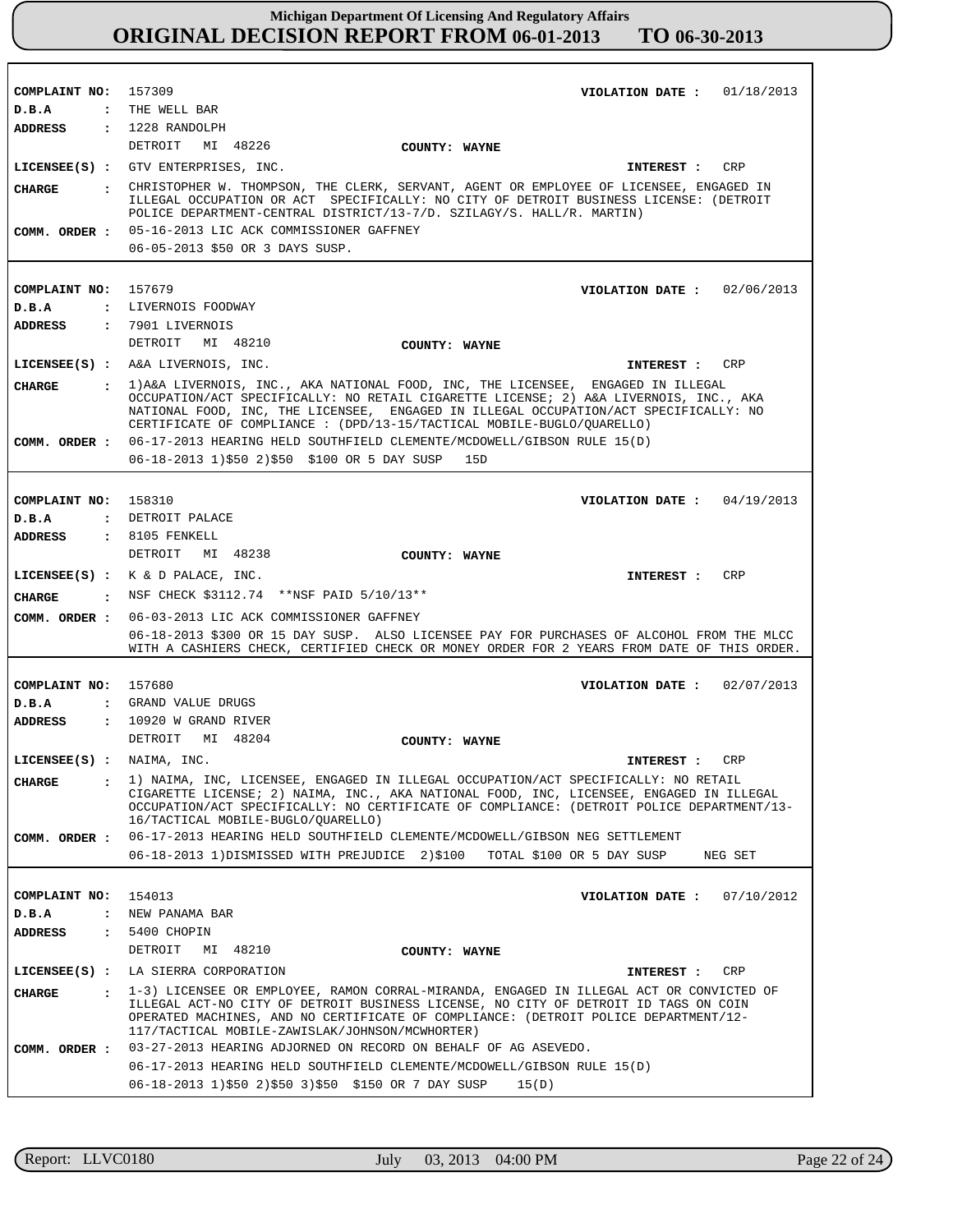| COMPLAINT NO:<br>D.B.A                    | 157517<br>02/25/2013<br>VIOLATION DATE :<br>: #1 SPIRITS LIOUOR                                                                                                                                                                                                                                                                                                                                                 |
|-------------------------------------------|-----------------------------------------------------------------------------------------------------------------------------------------------------------------------------------------------------------------------------------------------------------------------------------------------------------------------------------------------------------------------------------------------------------------|
| ADDRESS<br>CHARGE<br>$\sim$ $\sim$ $\sim$ | $: 2841$ COCHRANE<br>DETROIT<br>MI 48216<br>COUNTY: WAYNE<br>LICENSEE(S) : #1 SPIRITS LIQUOR, LLC<br>LLC<br>INTEREST :<br>NSF CHECK \$127.35 **PAID 3/22/13**<br>COMM. ORDER : 06-03-2013 LIC ACK COMMISSIONERCLEMENTE                                                                                                                                                                                          |
|                                           | 06-18-2013 \$50 OR 3 DAYS SUSP.                                                                                                                                                                                                                                                                                                                                                                                 |
| COMPLAINT NO: 157575<br>D.B.A<br>ADDRESS  | VIOLATION DATE: $03/08/2013$<br>: ROSE MARKET<br>$: 23960$ GIBRALTAR<br>FLAT ROCK<br>MI 48134<br>COUNTY: WAYNE                                                                                                                                                                                                                                                                                                  |
|                                           | LICENSEE(S) : ROSE MARKET, INC.<br>CRP<br><b>INTEREST :</b>                                                                                                                                                                                                                                                                                                                                                     |
| <b>CHARGE</b>                             | : NSF CHECK \$1926.44 ***NSF PAID 3/21/13***                                                                                                                                                                                                                                                                                                                                                                    |
| COMM. ORDER :                             | 06-18-2013 HEARING HELD SOUTHFIELD GAFFNEY/ASEVEDO/GIBSON ACK                                                                                                                                                                                                                                                                                                                                                   |
|                                           | 06-18-2013 \$300 EACH COMB W/157736 LICENSEE IS TO PAY FOR PURCHASES OF ALCOHOL BY<br>CERTIFIED CHECK, CASHIERS CHECK OR MONEY ORDER FOR 2 YEARS FROM THE DATE THIS ORDER IS<br>TOTAL \$600 OR 30 DAY SUSP<br>MAILED.                                                                                                                                                                                           |
|                                           |                                                                                                                                                                                                                                                                                                                                                                                                                 |
| COMPLAINT NO:                             | 157736<br>VIOLATION DATE: $03/22/2013$                                                                                                                                                                                                                                                                                                                                                                          |
| D.B.A<br><b>ADDRESS</b>                   | : ROSE MARKET<br>$: 23960$ GIBRALTAR                                                                                                                                                                                                                                                                                                                                                                            |
|                                           | FLAT ROCK MI 48134<br>COUNTY: WAYNE                                                                                                                                                                                                                                                                                                                                                                             |
|                                           | LICENSEE(S) : ROSE MARKET, INC.<br>CRP                                                                                                                                                                                                                                                                                                                                                                          |
|                                           | INTEREST :<br>NSF CHECK \$1731.36 ***NSF PAID 3/21/13***                                                                                                                                                                                                                                                                                                                                                        |
| CIIARGE<br>$\sim$ $\sim$ $\sim$           |                                                                                                                                                                                                                                                                                                                                                                                                                 |
| COMM. ORDER :                             | 06-18-2013 HEARING HELD SOUTHFIELD GAFFNEY/ASEVEDO/GIBSON ACK<br>06-18-2013 \$300 EACH COMB W/157575 LICENSEE IS TO PAY FOR PURCHASES OF ALCOHOL BY                                                                                                                                                                                                                                                             |
|                                           | CERTIFIED CHECK, CASHIERS CHECK OR MONEY ORDER FOR 2 YEARS FROM THE DATE THIS ORDER IS<br>TOTAL \$600 OR 30 DAY SUSP<br>MAILED.                                                                                                                                                                                                                                                                                 |
|                                           |                                                                                                                                                                                                                                                                                                                                                                                                                 |
| COMPLAINT NO:                             | 153916<br>VIOLATION DATE: 06/02/2012                                                                                                                                                                                                                                                                                                                                                                            |
| D.B.A<br><b>ADDRESS</b>                   | : GOODFELLAS LOUNGE<br>: 20912 HARPER                                                                                                                                                                                                                                                                                                                                                                           |
|                                           | HARPER WOODS<br>MI 48225<br>COUNTY: WAYNE                                                                                                                                                                                                                                                                                                                                                                       |
| LICENSEE(S) : $D & Z$ LLC                 | LLC                                                                                                                                                                                                                                                                                                                                                                                                             |
|                                           | INTEREST :                                                                                                                                                                                                                                                                                                                                                                                                      |
| <b>CHARGE</b>                             | . 1) ALLOWED FIGHTS OR BRAWLS ON THE LICENSED PREMISES; 2) ALLOWED THE ANNOYING AND/OR<br>MOLESTING OF AN EMPLOYEE, MARY CZARNECKI, BY ANOTHER EMPLOYEE, MARIO DESANTIS : (HARPER<br>WOODS POLICE DEPARTMENT-STAGER/TEATSORTH)                                                                                                                                                                                  |
| COMM. ORDER :                             | 05-20-2013 HEARING HELD SOUTHFIELD CLEMENTE/MCDOWELL/GIBSON RULE 15(E) COST \$91.10                                                                                                                                                                                                                                                                                                                             |
|                                           | 06-05-2013 10 DAY SUSP 1) INSUFFICIENT EVIDENCE 2) \$300 FURTHER THE COMMISSIONER WARNS THE<br>LICENSEE THAT A SIMILAR VIOLATION WITH THE COMMISSION COULD RESULT IN A REVOCATION OF THE<br>LICENSE & THAT SUCH BEHAVIOR OF THE LICENSEE IS NOT CONDUCIVE TO HAVING THE PRIVILEGE OF<br>RETAINING A LIQUOR LICENSE FROM THE COMMISSION. \$300 OR 15 DAY SUSP & \$91.10 W/FEES<br>TOTAL \$391.10<br>RULE $15(E)$ |
|                                           |                                                                                                                                                                                                                                                                                                                                                                                                                 |
| COMPLAINT NO:                             | 157611<br>VIOLATION DATE: $03/16/2013$                                                                                                                                                                                                                                                                                                                                                                          |
| D.B.A                                     | : RITE AID PHARMACY STORE #4801                                                                                                                                                                                                                                                                                                                                                                                 |
| ADDRESS                                   | : 31245 EIGHT MILE<br>LIVONIA<br>MI 48152                                                                                                                                                                                                                                                                                                                                                                       |
|                                           | COUNTY: WAYNE                                                                                                                                                                                                                                                                                                                                                                                                   |
|                                           | LICENSEE(S) : RITE AID OF MICHIGAN, INC.<br>INTEREST : CRP                                                                                                                                                                                                                                                                                                                                                      |
| CHARGE                                    | : SALE TO MINOR DECOY X-204 (20): (LCC INVS MEDLER AND HARDAWAY/CLERK CAROLYN JEAN<br>LAWRENCE/ID CHECKED)                                                                                                                                                                                                                                                                                                      |
| COMM. ORDER :                             | 06-18-2013 HEARING HELD SOUTHFIELD GAFFNEY/ASEVEDO/GIBSON NEG SETTLEMENT<br>06-18-2013 \$300 OR 15 DAY SUSP 801(2) NEG SET                                                                                                                                                                                                                                                                                      |